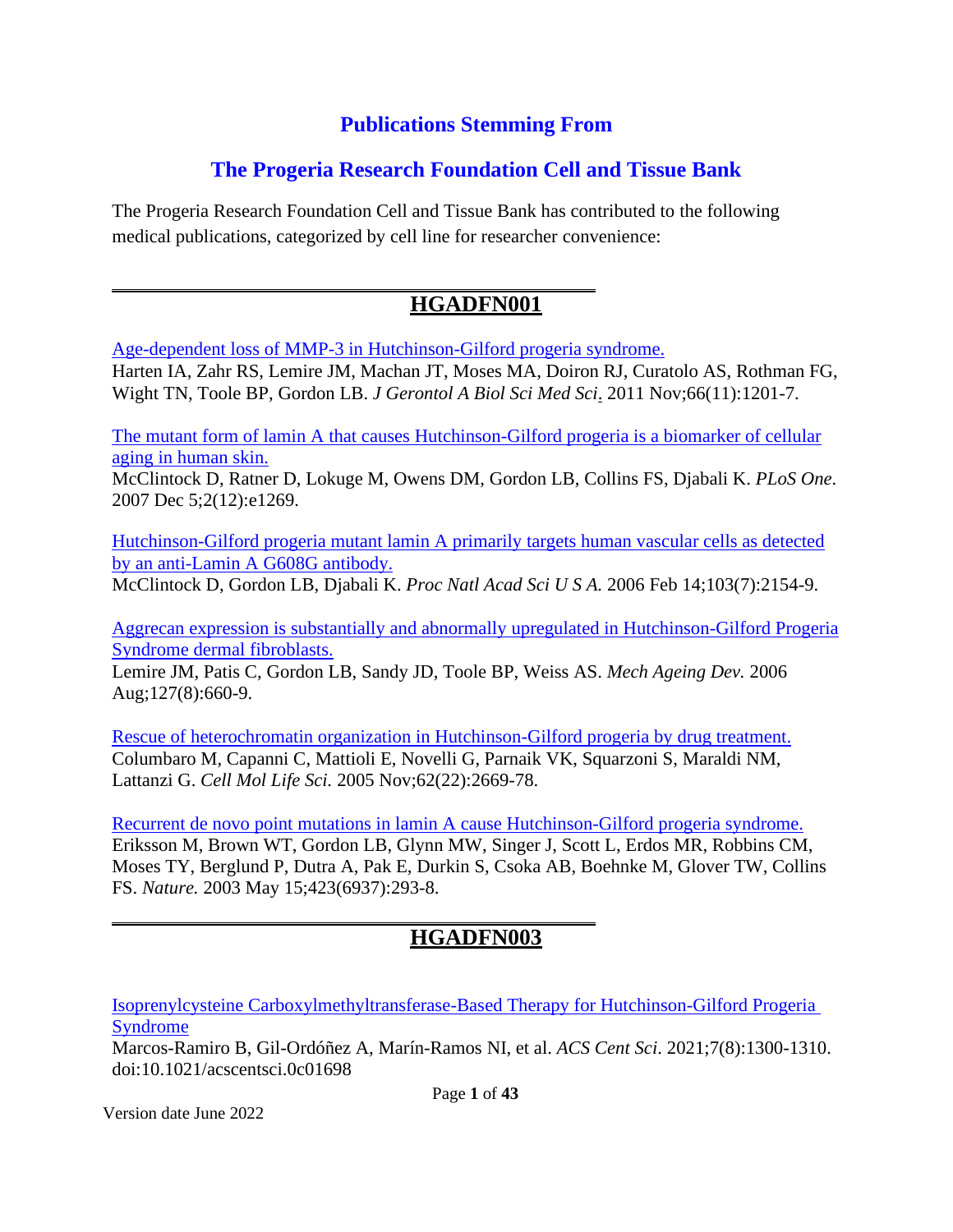[Baricitinib, a JAK-STAT Inhibitor, Reduces the Cellular Toxicity of the Farnesyltransferase](https://pubmed.ncbi.nlm.nih.gov/34299092/)  [Inhibitor Lonafarnib in Progeria Cells](https://pubmed.ncbi.nlm.nih.gov/34299092/)

Arnold R, Vehns E, Randl H, Djabali K. *Int J Mol Sci*. 2021;22(14):7474. Published 2021 Jul 12. doi:10.3390/ijms22147474

[Impact of Progerin Expression on Adipogenesis in Hutchinson-Gilford Progeria Skin-Derived](https://pubmed.ncbi.nlm.nih.gov/34202258/)  [Precursor Cells](https://pubmed.ncbi.nlm.nih.gov/34202258/)

Najdi F, Krüger P, Djabali K. *Cells*. 2021;10(7):1598. Published 2021 Jun 25. doi:10.3390/cells10071598

[Nuclear Pore Complexes Cluster in Dysmorphic Nuclei of Normal and Progeria Cells during](https://pubmed.ncbi.nlm.nih.gov/33466669/)  [Replicative Senescence.](https://pubmed.ncbi.nlm.nih.gov/33466669/)

Röhrl JM, Arnold R, Djabali K. Cells. 2021 Jan 14;10(1):153. doi: 10.3390/cells10010153. PMID: 33466669; PMCID: PMC7828780.

[Self-assembly of multi-component mitochondrial nucleoids via phase separation.](https://pubmed.ncbi.nlm.nih.gov/33619770/) Feric M, Demarest TG, Tian J, Croteau DL, Bohr VA, Misteli T. EMBO J. 2021 Mar 15;40(6):e107165. doi: 10.15252/embj.2020107165. Epub 2021 Feb 23. PMID: 33619770; PMCID: PMC7957436.

[Inhibition of JAK-STAT Signaling With Baricitinib Reduces Inflammation and Improves Cellular](https://pubmed.ncbi.nlm.nih.gov/31635416)  [Homeostasis in Progeria Cells](https://pubmed.ncbi.nlm.nih.gov/31635416)

Liu C, Arnold R, Henriques G, Djabali K. *Cells* 2019;8(10):1276. Published 2019 Oct 18. doi:10.3390/cells8101276

[Analysis of Somatic Mutations Identifies Signs of Selection During in Vitro Aging of Primary](https://pubmed.ncbi.nlm.nih.gov/31385397)  [Dermal Fibroblasts](https://pubmed.ncbi.nlm.nih.gov/31385397) Narisu N, Rothwell R, Vrtačnik P, et al. *Aging Cell* 2019;18(6):e13010. doi:10.1111/acel.13010

[Transient Introduction of Human Telomerase mRNA Improves Hallmarks of Progeria Cells](https://pubmed.ncbi.nlm.nih.gov/31152494) Li Y, Zhou G, Bruno IG, et al. *Aging Cell*. 2019;18(4):e12979. doi:10.1111/acel.12979

[Autophagic Removal of Farnesylated Carboxy-Terminal Lamin Peptides](https://pubmed.ncbi.nlm.nih.gov/29690642)  Lu X, Djabali K. *Cells* 2018;7(4):33. Published 2018 Apr 23. doi:10.3390/cells7040033

[Targeting the Phospholipase A2 Receptor Ameliorates Premature Aging Phenotypes](https://pubmed.ncbi.nlm.nih.gov/30216637) Griveau A, Wiel C, Le Calvé B, et al. *Aging Cell* 2018;17(6):e12835. doi:10.1111/acel.12835

[A Cell-Intrinsic Interferon-like Response Links Replication Stress to Cellular Aging Caused by](https://www.ncbi.nlm.nih.gov/pubmed/29466729) [Progerin.](https://www.ncbi.nlm.nih.gov/pubmed/29466729)

Kreienkamp R, Graziano S, Coll-Bonfill N, Bedia-Diaz G, Cybulla E, Vindigni A, Dorsett D, Kubben N, Batista LFZ, Gonzalo S. *Cell Rep*. 2018 Feb 20;22(8):2006-2015.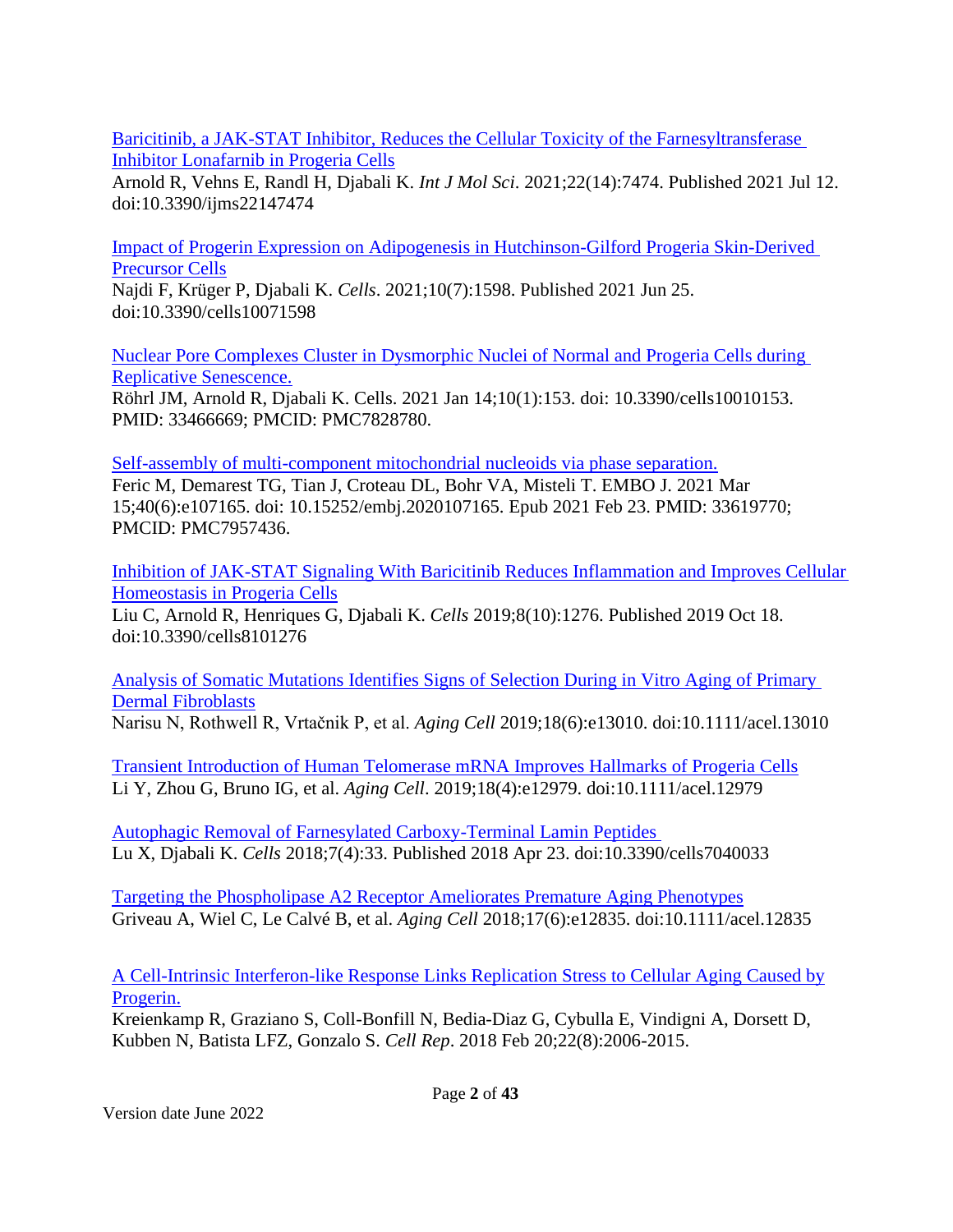[Epigenetic clock for skin and blood cells applied to Hutchinson Gilford Progeria Syndrome and](https://pubmed.ncbi.nlm.nih.gov/30048243/)  [ex vivo studies](https://pubmed.ncbi.nlm.nih.gov/30048243/)

Horvath S, Oshima J, Martin GM, et al. *Aging* (Albany NY). 2018;10(7):1758-1775. doi:10.18632/aging.101508

[Nucleoplasmic lamins define growth-regulating functions of lamina-associated polypeptide 2α in](https://www.ncbi.nlm.nih.gov/pubmed/29361532) [progeria cells.](https://www.ncbi.nlm.nih.gov/pubmed/29361532)

Vidak S, Georgiou K, Fichtinger P, Naetar N, Dechat T, Foisner R. J Cell Sci. 2017 Dec 28. pii: jcs.208462. doi: 10.1242/jcs.208462. [Epub ahead of print]

[Intermittent treatment with farnesyltransferase inhibitor and sulforaphane improves cellular](https://www.ncbi.nlm.nih.gov/pubmed/29029393) [homeostasis in Hutchinson-Gilford progeria fibroblasts.](https://www.ncbi.nlm.nih.gov/pubmed/29029393)

Gabriel D, Shafry DD, Gordon LB, Djabali K. *Oncotarget*. 2017 Jul 18;8(39):64809-64826. doi: 10.18632/oncotarget.19363. eCollection 2017 Sep 12.

[Temsirolimus Partially Rescues the Hutchinson-Gilford Progeria Cellular Phenotype.](https://pubmed.ncbi.nlm.nih.gov/28033363/) Gabriel D, Gordon LB, Djabali K. *PLoS One* 2016;11(12):e0168988. Published 2016 Dec 29. doi:10.1371/journal.pone.0168988

[Progerin Impairs Chromosome Maintenance by Depleting CENP-F From Metaphase](https://pubmed.ncbi.nlm.nih.gov/27015553/)  [Kinetochores in Hutchinson-Gilford Progeria Fibroblasts](https://pubmed.ncbi.nlm.nih.gov/27015553/)  Eisch V, Lu X, Gabriel D, Djabali K. *Oncotarget* 2016;7(17):24700-24718. doi:10.18632/oncotarget.8267

[Permanent farnesylation of lamin A mutants linked to progeria impairs its phosphorylation at](http://www.ncbi.nlm.nih.gov/pubmed/26922519) [serine 22 during interphase.](http://www.ncbi.nlm.nih.gov/pubmed/26922519)

Moiseeva O, Lopes-Paciencia S, Huot G, Lessard F, Ferbeyre G. *Aging* 2016 Feb;8(2):366-81.

[Vitamin D Receptor Signaling Improves Hutchinson-Gilford Progeria Syndrome Cellular](https://pubmed.ncbi.nlm.nih.gov/27145372/)  **Phenotypes** 

Kreienkamp R, Croke M, Neumann MA, et al. *Oncotarget* 2016;7(21):30018-30031. doi:10.18632/oncotarget.9065

[Lamin A Is an Endogenous SIRT6 Activator and Promotes SIRT6-Mediated DNA Repair.](https://www.ncbi.nlm.nih.gov/pubmed/26549451) Ghosh S, Liu B, Wang Y, Hao Q, Zhou Z. *Cell Rep*. 2015 Nov 17;13(7):1396-1406. doi: 10.1016/j.celrep.2015.10.006. Epub 2015 Nov 5. PMID:26549451

Proliferation of progeria cells is enhanced by lamina-associated polypeptide  $2\alpha$  (LAP2 $\alpha$ ) through [expression of extracellular matrix proteins.](http://www.ncbi.nlm.nih.gov/pubmed/26443848) Vidak S, Kubben N, Dechat T, Foisner R. *Genes & Development.* 2015 Oct 1;29(19):2022-36.

[Sulforaphane enhances progerin clearance in Hutchinson-Gilford progeria fibroblasts.](http://www.ncbi.nlm.nih.gov/pubmed/25510262) Gabriel D, Roedl D, Gordon LB, Djabali K. *Aging Cell*. 2014 Dec 16: 1-14.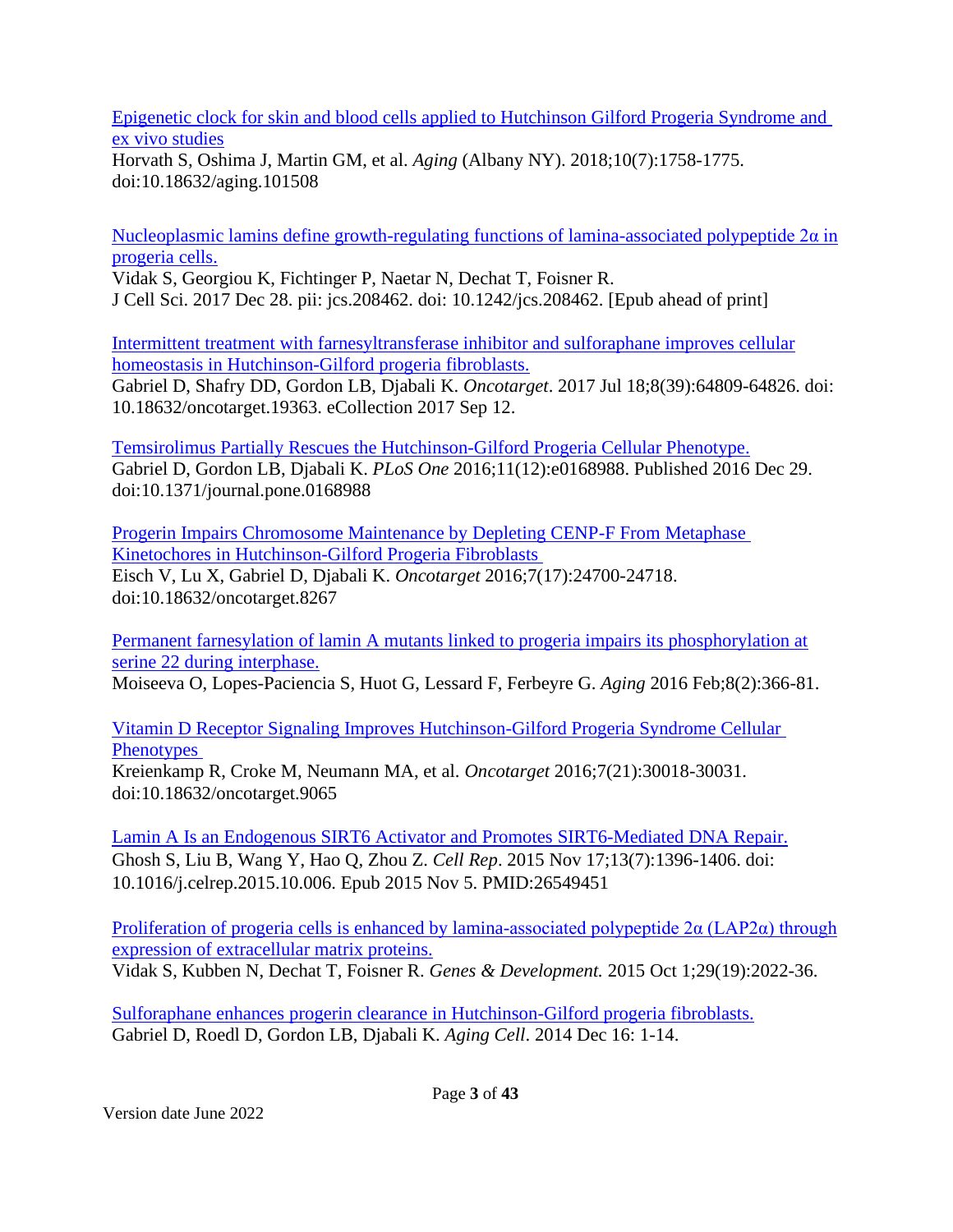[Depleting the methyltransferase Suv39h1 improves DNA repair and extends lifespan in a](http://www.ncbi.nlm.nih.gov/pubmed/23695662) [progeria mouse model.](http://www.ncbi.nlm.nih.gov/pubmed/23695662)

Liu B, Wang Z, Zhang L, Ghosh S, Zheng H, Zhou Z.*Nat Commun*. 2013;4:1868.

[Naïve adult stem cells from patients with Hutchinson-Gilford progeria syndrome express low](http://www.ncbi.nlm.nih.gov/pubmed/23213444) [levels of progerin in vivo.](http://www.ncbi.nlm.nih.gov/pubmed/23213444)

Wenzel V, Roedl D, Gabriel D, Gordon LB, Herlyn M, Schneider R, Ring J, Djabali K. *Biol Open.* 2012 Jun 15;1(6):516-26. Epub 2012 Apr 16.

[Age-dependent loss of MMP-3 in Hutchinson-Gilford progeria syndrome.](http://www.ncbi.nlm.nih.gov/pubmed/21852285)

[Harten IA,](http://www.ncbi.nlm.nih.gov/pubmed?term=%22Harten%20IA%22%5BAuthor%5D) [Zahr RS,](http://www.ncbi.nlm.nih.gov/pubmed?term=%22Zahr%20RS%22%5BAuthor%5D) [Lemire JM,](http://www.ncbi.nlm.nih.gov/pubmed?term=%22Lemire%20JM%22%5BAuthor%5D) [Machan JT,](http://www.ncbi.nlm.nih.gov/pubmed?term=%22Machan%20JT%22%5BAuthor%5D) [Moses MA,](http://www.ncbi.nlm.nih.gov/pubmed?term=%22Moses%20MA%22%5BAuthor%5D) [Doiron RJ,](http://www.ncbi.nlm.nih.gov/pubmed?term=%22Doiron%20RJ%22%5BAuthor%5D) [Curatolo AS,](http://www.ncbi.nlm.nih.gov/pubmed?term=%22Curatolo%20AS%22%5BAuthor%5D) [Rothman FG,](http://www.ncbi.nlm.nih.gov/pubmed?term=%22Rothman%20FG%22%5BAuthor%5D) [Wight TN,](http://www.ncbi.nlm.nih.gov/pubmed?term=%22Wight%20TN%22%5BAuthor%5D) [Toole BP,](http://www.ncbi.nlm.nih.gov/pubmed?term=%22Toole%20BP%22%5BAuthor%5D) [Gordon LB.](http://www.ncbi.nlm.nih.gov/pubmed?term=%22Gordon%20LB%22%5BAuthor%5D) *[J Gerontol A Biol Sci Med Sci](http://www.ncbi.nlm.nih.gov/pubmed/21852285)*. 2011 Nov;66(11):1201-7.

[Progerin and telomere dysfunction collaborate to trigger cellular senescence in normal human](http://www.ncbi.nlm.nih.gov/pubmed/21670498) [fibroblasts.](http://www.ncbi.nlm.nih.gov/pubmed/21670498)

[Cao K,](http://www.ncbi.nlm.nih.gov/pubmed?term=%22Cao%20K%22%5BAuthor%5D) [Blair CD,](http://www.ncbi.nlm.nih.gov/pubmed?term=%22Blair%20CD%22%5BAuthor%5D) [Faddah DA,](http://www.ncbi.nlm.nih.gov/pubmed?term=%22Faddah%20DA%22%5BAuthor%5D) [Kieckhaefer JE,](http://www.ncbi.nlm.nih.gov/pubmed?term=%22Kieckhaefer%20JE%22%5BAuthor%5D) [Olive M,](http://www.ncbi.nlm.nih.gov/pubmed?term=%22Olive%20M%22%5BAuthor%5D) [Erdos MR,](http://www.ncbi.nlm.nih.gov/pubmed?term=%22Erdos%20MR%22%5BAuthor%5D) [Nabel EG,](http://www.ncbi.nlm.nih.gov/pubmed?term=%22Nabel%20EG%22%5BAuthor%5D) [Collins FS.](http://www.ncbi.nlm.nih.gov/pubmed?term=%22Collins%20FS%22%5BAuthor%5D) *[J](http://www.ncbi.nlm.nih.gov/pubmed/21670498) [Clin Invest.](http://www.ncbi.nlm.nih.gov/pubmed/21670498)* 2011 Jul 1;121(7):2833-44

[Defective lamin A-Rb signaling in Hutchinson-Gilford Progeria Syndrome and reversal by](http://www.ncbi.nlm.nih.gov/pubmed/20559568) [farnesyltransferase inhibition.](http://www.ncbi.nlm.nih.gov/pubmed/20559568)

Marji J, O'Donoghue SI, McClintock D, Satagopam VP, Schneider R, Ratner D, Worman HJ, Gordon LB, Djabali K. *PLoS One*. 2010 Jun 15;5(6):e11132.

[Effect of progerin on the accumulation of oxidized proteins in](http://www.ncbi.nlm.nih.gov/pubmed/19958786) fibroblasts from Hutchinson [Gilford progeria patients.](http://www.ncbi.nlm.nih.gov/pubmed/19958786)

Viteri G, Chung YW, Stadtman ER. *Mech Ageing Dev*. 2010 Jan;131(1):2-8.

[Ageing-related chromatin defects through loss of the NURD complex.](http://www.ncbi.nlm.nih.gov/pubmed/19734887) [Pegoraro G,](http://www.ncbi.nlm.nih.gov/pubmed?term=%22Pegoraro%20G%22%5BAuthor%5D) [Kubben N,](http://www.ncbi.nlm.nih.gov/pubmed?term=%22Kubben%20N%22%5BAuthor%5D) [Wickert U,](http://www.ncbi.nlm.nih.gov/pubmed?term=%22Wickert%20U%22%5BAuthor%5D) [Göhler H,](http://www.ncbi.nlm.nih.gov/pubmed?term=%22G%C3%B6hler%20H%22%5BAuthor%5D) [Hoffmann K,](http://www.ncbi.nlm.nih.gov/pubmed?term=%22Hoffmann%20K%22%5BAuthor%5D) [Misteli T.](http://www.ncbi.nlm.nih.gov/pubmed?term=%22Misteli%20T%22%5BAuthor%5D) *[Nat Cell Biol.](http://www.ncbi.nlm.nih.gov/pubmed/19734887)* 2009 Oct;11(10):1261-7.

[Lamin A-dependent misregulation of adult stem cells associated with accelerated ageing.](http://www.ncbi.nlm.nih.gov/pubmed/18311132) Scaffidi P, Misteli T. *Nat Cell Biol.* 2008 Apr;10(4):452-9.

[Perturbation of wild-type lamin A metabolism results in a progeroid phenotype.](http://www.ncbi.nlm.nih.gov/pubmed/18363904) Candelario J, Sudhakar S, Navarro S, Reddy S, Comai L. *Aging Cell*. 2008 Jun;7(3):355-67

[Alterations in mitosis and cell cycle progression caused by a mutant lamin A known to accelerate](http://www.ncbi.nlm.nih.gov/pubmed/17360326) [human aging.](http://www.ncbi.nlm.nih.gov/pubmed/17360326)

Dechat T, Shimi T, Adam SA, Rusinol AE, Andres DA, Spielmann HP, Sinensky MS, Goldman RD. *Proc Natl Acad Sci USA*. 2007 Mar 20;104(12):4955-60.

The mutant form of lamin A [that causes Hutchinson-Gilford progeria is a biomarker of cellular](http://www.ncbi.nlm.nih.gov/pubmed/18060063) [aging in human skin.](http://www.ncbi.nlm.nih.gov/pubmed/18060063)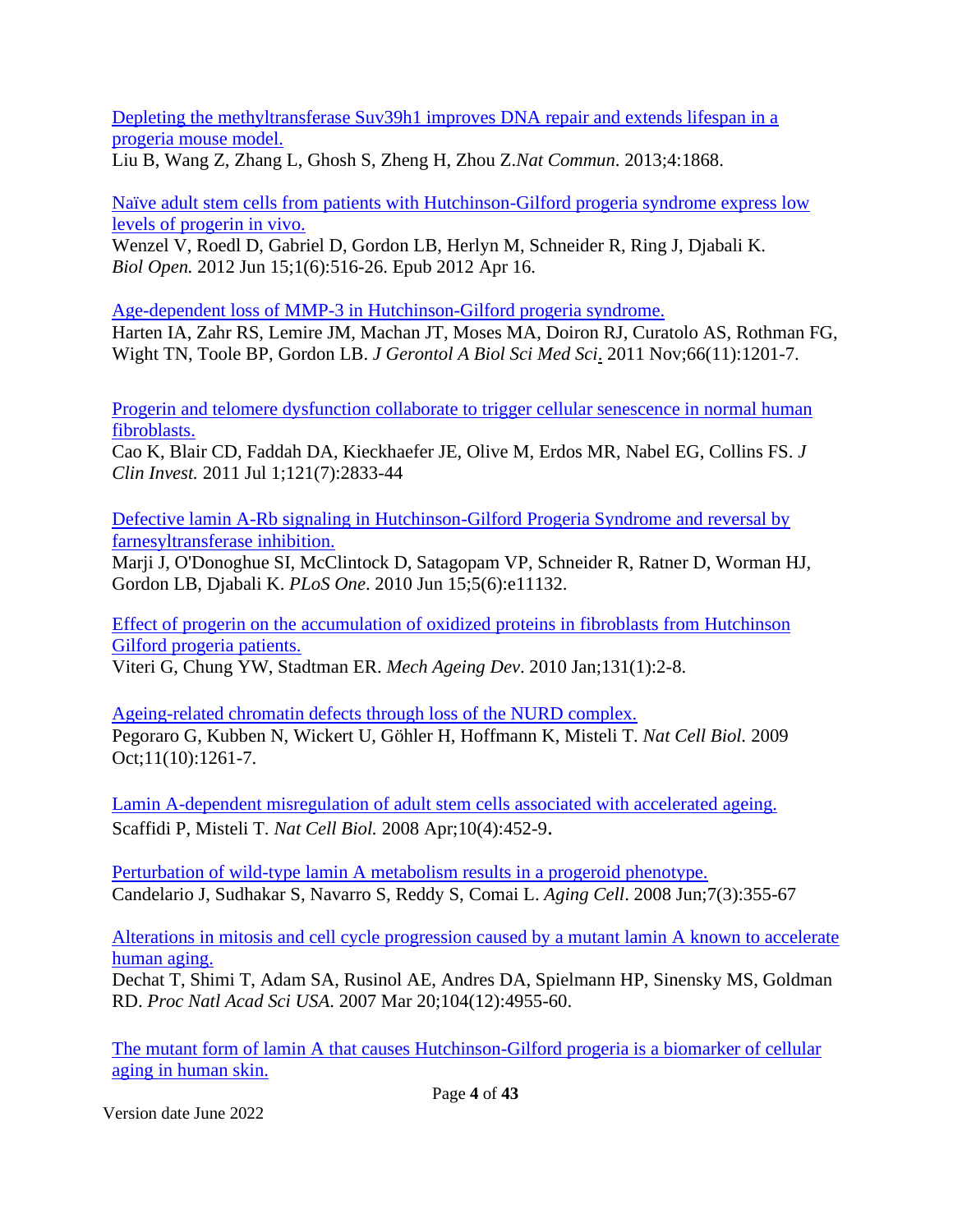McClintock D, Ratner D, Lokuge M, Owens DM, Gordon LB, Collins FS, Djabali K. *PLoS One*. 2007 Dec 5;2(12):e1269.

[A lamin A protein isoform overexpressed in Hutchinson-Gilford progeria syndrome interferes](http://www.ncbi.nlm.nih.gov/pubmed/17360355) [with mitosis in progeria and normal cells.](http://www.ncbi.nlm.nih.gov/pubmed/17360355)

Cao K, Capell BC, Erdos MR, Djabali K, Collins FS. *Proc Natl Acad Sci USA*. 2007 Mar 20;104(12):4949-54.

[Hutchinson-Gilford progeria mutant lamin A primarily targets human vascular cells as detected](http://www.ncbi.nlm.nih.gov/pubmed/16461887) [by an anti-Lamin A G608G antibody.](http://www.ncbi.nlm.nih.gov/pubmed/16461887)

[McClintock D,](http://www.ncbi.nlm.nih.gov/pubmed?term=%22McClintock%20D%22%5BAuthor%5D) [Gordon LB,](http://www.ncbi.nlm.nih.gov/pubmed?term=%22Gordon%20LB%22%5BAuthor%5D) [Djabali K.](http://www.ncbi.nlm.nih.gov/pubmed?term=%22Djabali%20K%22%5BAuthor%5D) *[Proc Natl Acad Sci U S A.](http://www.ncbi.nlm.nih.gov/pubmed/16461887)* 2006 Feb 14;103(7):2154-9.

[Aggrecan expression is substantially and abnormally upregulated in Hutchinson-Gilford Progeria](http://www.ncbi.nlm.nih.gov/pubmed/16650460) [Syndrome dermal fibroblasts.](http://www.ncbi.nlm.nih.gov/pubmed/16650460)

[Lemire JM,](http://www.ncbi.nlm.nih.gov/pubmed?term=%22Lemire%20JM%22%5BAuthor%5D) [Patis C,](http://www.ncbi.nlm.nih.gov/pubmed?term=%22Patis%20C%22%5BAuthor%5D) [Gordon LB,](http://www.ncbi.nlm.nih.gov/pubmed?term=%22Gordon%20LB%22%5BAuthor%5D) [Sandy JD,](http://www.ncbi.nlm.nih.gov/pubmed?term=%22Sandy%20JD%22%5BAuthor%5D) [Toole BP,](http://www.ncbi.nlm.nih.gov/pubmed?term=%22Toole%20BP%22%5BAuthor%5D) [Weiss AS.](http://www.ncbi.nlm.nih.gov/pubmed?term=%22Weiss%20AS%22%5BAuthor%5D) *[Mech Ageing Dev.](http://www.ncbi.nlm.nih.gov/pubmed/16650460)* 2006 Aug;127(8):660-9.

[Rescue of heterochromatin organization in Hutchinson-Gilford progeria by drug treatment.](http://www.ncbi.nlm.nih.gov/pubmed/16261260) [Columbaro M,](http://www.ncbi.nlm.nih.gov/pubmed?term=%22Columbaro%20M%22%5BAuthor%5D) [Capanni C,](http://www.ncbi.nlm.nih.gov/pubmed?term=%22Capanni%20C%22%5BAuthor%5D) [Mattioli E,](http://www.ncbi.nlm.nih.gov/pubmed?term=%22Mattioli%20E%22%5BAuthor%5D) [Novelli G,](http://www.ncbi.nlm.nih.gov/pubmed?term=%22Novelli%20G%22%5BAuthor%5D) [Parnaik VK,](http://www.ncbi.nlm.nih.gov/pubmed?term=%22Parnaik%20VK%22%5BAuthor%5D) [Squarzoni S,](http://www.ncbi.nlm.nih.gov/pubmed?term=%22Squarzoni%20S%22%5BAuthor%5D) [Maraldi NM,](http://www.ncbi.nlm.nih.gov/pubmed?term=%22Maraldi%20NM%22%5BAuthor%5D) [Lattanzi G.](http://www.ncbi.nlm.nih.gov/pubmed?term=%22Lattanzi%20G%22%5BAuthor%5D) *[Cell Mol Life Sci.](http://www.ncbi.nlm.nih.gov/pubmed/16261260)* 2005 Nov;62(22):2669-78.

[Genomic instability in laminopathy-based premature aging.](http://www.ncbi.nlm.nih.gov/pubmed/15980864)

Liu B, Wang J, Chan KM, Tjia WM, Deng W, Guan X, Huang JD, Li KM, Chau PY, Chen DJ, Pei D, Pendas AM, Cadiñanos J, López-Otín C, Tse HF, Hutchison C, Chen J, Cao Y, Cheah KS, Tryggvason K, Zhou Z. *Nat Med.* 2005 Jul;11(7):780-5.

[Incomplete processing of mutant lamin A in Hutchinson-Gilford progeria leads to nuclear](http://www.ncbi.nlm.nih.gov/pubmed/16126733) [abnormalities, which are reversed by farnesyltransferase inhibition.](http://www.ncbi.nlm.nih.gov/pubmed/16126733) Glynn MW, Glover TW. *Hum Mol Genet.* 2005 Oct 15;14(20):2959-69.

[Accumulation of mutant lamin A causes progressive changes in nuclear architecture in](http://www.ncbi.nlm.nih.gov/pubmed/15184648) [Hutchinson-Gilford progeria syndrome.](http://www.ncbi.nlm.nih.gov/pubmed/15184648)

[Goldman RD,](http://www.ncbi.nlm.nih.gov/pubmed?term=%22Goldman%20RD%22%5BAuthor%5D) [Shumaker DK,](http://www.ncbi.nlm.nih.gov/pubmed?term=%22Shumaker%20DK%22%5BAuthor%5D) [Erdos MR,](http://www.ncbi.nlm.nih.gov/pubmed?term=%22Erdos%20MR%22%5BAuthor%5D) [Eriksson M,](http://www.ncbi.nlm.nih.gov/pubmed?term=%22Eriksson%20M%22%5BAuthor%5D) [Goldman AE,](http://www.ncbi.nlm.nih.gov/pubmed?term=%22Goldman%20AE%22%5BAuthor%5D) [Gordon LB,](http://www.ncbi.nlm.nih.gov/pubmed?term=%22Gordon%20LB%22%5BAuthor%5D) [Gruenbaum Y,](http://www.ncbi.nlm.nih.gov/pubmed?term=%22Gruenbaum%20Y%22%5BAuthor%5D) [Khuon S,](http://www.ncbi.nlm.nih.gov/pubmed?term=%22Khuon%20S%22%5BAuthor%5D) [Mendez M,](http://www.ncbi.nlm.nih.gov/pubmed?term=%22Mendez%20M%22%5BAuthor%5D) [Varga R,](http://www.ncbi.nlm.nih.gov/pubmed?term=%22Varga%20R%22%5BAuthor%5D) [Collins FS.](http://www.ncbi.nlm.nih.gov/pubmed?term=%22Collins%20FS%22%5BAuthor%5D) *[Proc Natl Acad Sci U S A.](http://www.ncbi.nlm.nih.gov/pubmed/15184648)* 2004 Jun15;101(24):8963-8.

[Recurrent de novo point mutations in lamin A cause Hutchinson-Gilford progeria syndrome.](http://www.ncbi.nlm.nih.gov/pubmed/12714972) Eriksson M, Brown WT, Gordon LB, Glynn MW, Singer J, Scott L, Erdos MR, Robbins CM, Moses TY, Berglund P, Dutra A, Pak E, Durkin S, Csoka AB, Boehnke M, Glover TW, Collins FS. *Nature.* 2003 May 15;423(6937):293-8.

#### **HGADFN004**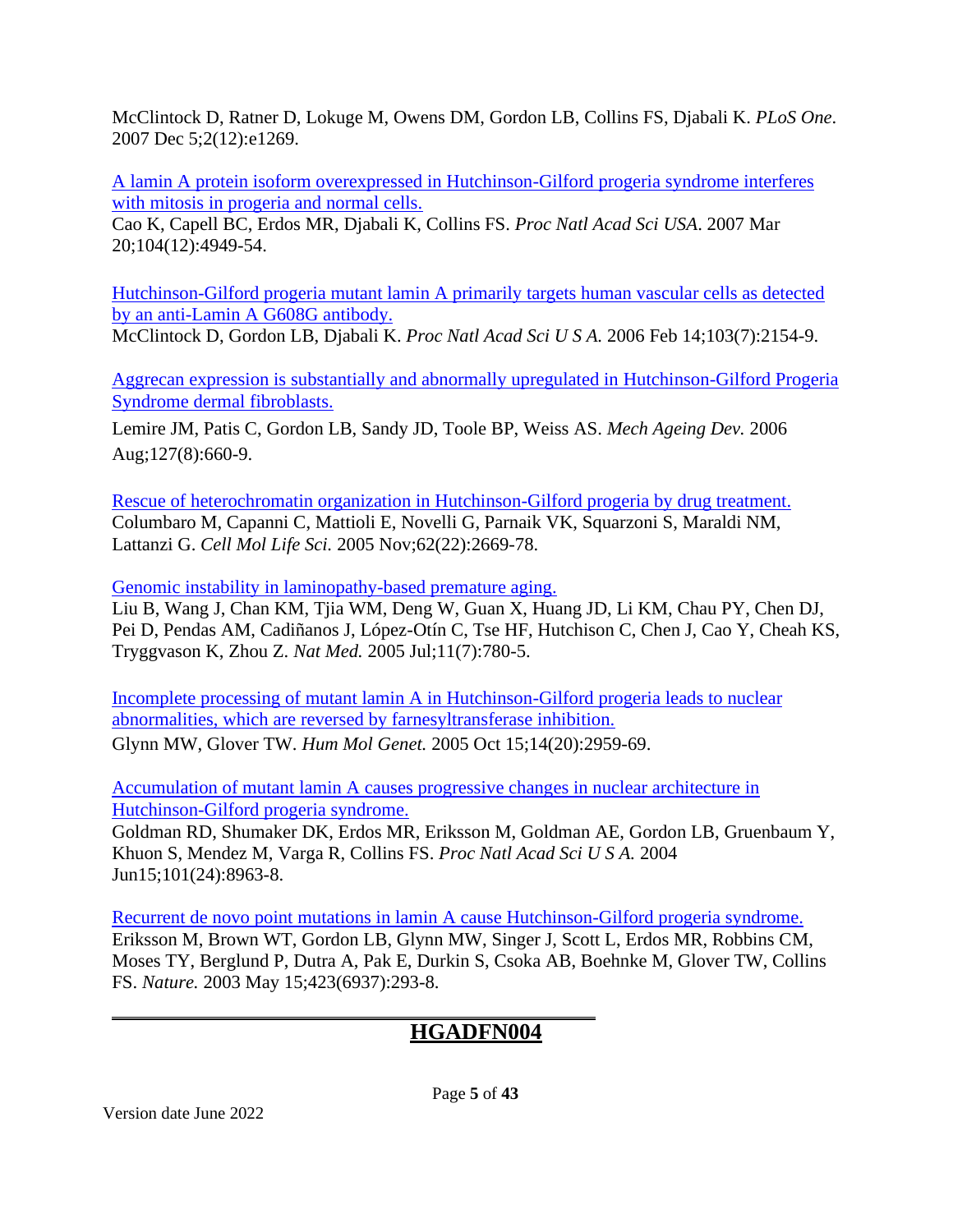[Incomplete processing of mutant lamin A in Hutchinson-Gilford progeria leads to nuclear](http://www.ncbi.nlm.nih.gov/pubmed/16126733) [abnormalities, which are reversed by farnesyltransferase inhibition.](http://www.ncbi.nlm.nih.gov/pubmed/16126733) Glynn MW, Glover TW. *Hum Mol Genet.* 2005 Oct 15;14(20):2959-69.

#### **HGADFN005**

[Recurrent de novo point mutations in lamin A cause Hutchinson-Gilford progeria syndrome.](http://www.ncbi.nlm.nih.gov/pubmed/12714972) Eriksson M, Brown WT, Gordon LB, Glynn MW, Singer J, Scott L, Erdos MR, Robbins CM, Moses TY, Berglund P, Dutra A, Pak E, Durkin S, Csoka AB, Boehnke M, Glover TW, Collins FS. *Nature.* 2003 May 15;423(6937):293-8.

## **HGADFN008**

[Recurrent de novo point mutations in lamin A cause Hutchinson-Gilford progeria syndrome.](http://www.ncbi.nlm.nih.gov/pubmed/12714972) Eriksson M, Brown WT, Gordon LB, Glynn MW, Singer J, Scott L, Erdos MR, Robbins CM, Moses TY, Berglund P, Dutra A, Pak E, Durkin S, Csoka AB, Boehnke M, Glover TW, Collins FS. *Nature.* 2003 May 15;423(6937):293-8.

## **HGADFN014**

[Recurrent de novo point mutations in lamin A cause Hutchinson-Gilford progeria syndrome.](http://www.ncbi.nlm.nih.gov/pubmed/12714972) Eriksson M, Brown WT, Gordon LB, Glynn MW, Singer J, Scott L, Erdos MR, Robbins CM, Moses TY, Berglund P, Dutra A, Pak E, Durkin S, Csoka AB, Boehnke M, Glover TW, Collins FS. *Nature.* 2003 May 15;423(6937):293-8.

## **HGMDFN090**

[Self-assembly of multi-component mitochondrial nucleoids via phase separation.](https://pubmed.ncbi.nlm.nih.gov/33619770/) Feric M, Demarest TG, Tian J, Croteau DL, Bohr VA, Misteli T. EMBO J. 2021 Mar 15;40(6):e107165. doi: 10.15252/embj.2020107165. Epub 2021 Feb 23. PMID: 33619770; PMCID: PMC7957436.

[Epigenetic Deregulation of Lamina-Associated Domains in Hutchinson-Gilford Progeria](https://pubmed.ncbi.nlm.nih.gov/32450911/)  [Syndrome](https://pubmed.ncbi.nlm.nih.gov/32450911/)

Köhler F, Bormann F, Raddatz G, et al. *Genome Med* 2020;12(1):46. Published 2020 May 25. doi:10.1186/s13073-020-00749-y

[Chromatin and Cytoskeletal Tethering Determine Nuclear Morphology in Progerin-Expressing](https://pubmed.ncbi.nlm.nih.gov/32320674/)  [Cells](https://pubmed.ncbi.nlm.nih.gov/32320674/)

Lionetti MC, Bonfanti S, Fumagalli MR, Budrikis Z, Font-Clos F, Costantini G, Chepizhko O, Zapperi S, La Porta CAM. *Biophysical Journal* 2020 May 5;118(9):2319-2332.

[Transient Introduction of Human Telomerase mRNA Improves Hallmarks of Progeria Cells](https://pubmed.ncbi.nlm.nih.gov/31152494)

Version date June 2022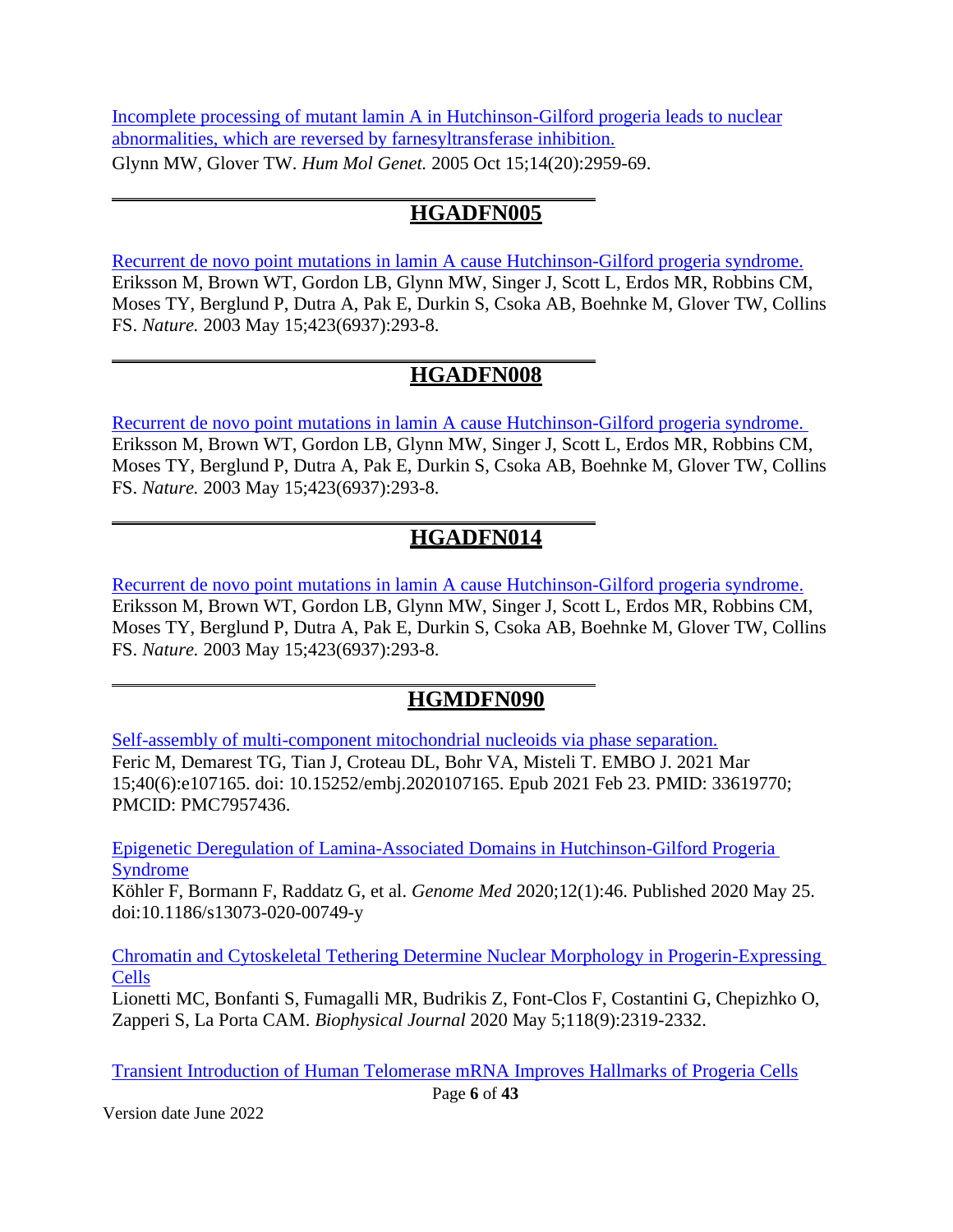Li Y, Zhou G, Bruno IG, et al. *Aging Cell* 2019;18(4):e12979. doi:10.1111/acel.12979

[A Cell-Intrinsic Interferon-like Response Links Replication Stress to Cellular Aging Caused by](https://www.ncbi.nlm.nih.gov/pubmed/29466729) [Progerin.](https://www.ncbi.nlm.nih.gov/pubmed/29466729)

Kreienkamp R, Graziano S, Coll-Bonfill N, Bedia-Diaz G, Cybulla E, Vindigni A, Dorsett D, Kubben N, Batista LFZ, Gonzalo S. *Cell Rep*. 2018 Feb 20;22(8):2006-2015.

[Epigenetic clock for skin and blood cells applied to Hutchinson Gilford Progeria Syndrome and](https://pubmed.ncbi.nlm.nih.gov/30048243/)  [ex vivo studies](https://pubmed.ncbi.nlm.nih.gov/30048243/)

Horvath S, Oshima J, Martin GM, et al. *Aging* (Albany NY). 2018;10(7):1758-1775. doi:10.18632/aging.101508

Nucleoplasmic lamins define growth-regulating functions of lamina-associated polypeptide  $2\alpha$  in [progeria cells.](https://www.ncbi.nlm.nih.gov/pubmed/29361532)

Vidak S, Georgiou K, Fichtinger P, Naetar N, Dechat T, Foisner R. J Cell Sci. 2017 Dec 28. pii: jcs.208462. doi: 10.1242/jcs.208462. [Epub ahead of print]

[Progerin sequestration of PCNA promotes replication fork collapse and mislocalization of XPA in](https://pubmed.ncbi.nlm.nih.gov/28515154/)  [laminopathy-related progeroid syndromes](https://pubmed.ncbi.nlm.nih.gov/28515154/)

Hilton BA, Liu J, Cartwright BM, et al. *FASEB J* 2017;31(9):3882-3893. doi:10.1096/fj.201700014R

[Vitamin D Receptor Signaling Improves Hutchinson-Gilford Progeria Syndrome Cellular](https://pubmed.ncbi.nlm.nih.gov/27145372/)  **Phenotypes** Kreienkamp R, Croke M, Neumann MA, et al. *Oncotarget* 2016;7(21):30018-30031. doi:10.18632/oncotarget.9065

[Methylene blue alleviates nuclear and mitochondrial abnormalities in progeria.](http://www.ncbi.nlm.nih.gov/pubmed/26663466) Xiong ZM, Choi JY, Wang K, Zhang H, Tariq Z, Wu D, Ko E, LaDana C, Sesaki H, Cao K. *[Aging Cell.](http://www.ncbi.nlm.nih.gov/pubmed/26663466)* 2015 Dec 14. [Epub ahead of print]

Proliferation of progeria cells is enhanced by lamina-associated polypeptide  $2\alpha$  (LAP2 $\alpha$ ) through [expression of extracellular matrix proteins.](http://www.ncbi.nlm.nih.gov/pubmed/26443848)

Vidak S, Kubben N, Dechat T, Foisner R. *Genes & Development.* 2015 Oct 1;29(19):2022-36.

[Higher-order unfolding of satellite heterochromatin is a consistent and early event in cell](http://www.ncbi.nlm.nih.gov/pubmed/24344186) [senescence.](http://www.ncbi.nlm.nih.gov/pubmed/24344186)

Swanson EC, Manning B, Zhang H, Lawrence JB. *J Cell Biol*. 2013 Dec 23;203(6):929-42.

[Correlated alterations in genome organization, histone methylation, and DNA-lamin A/C](http://www.ncbi.nlm.nih.gov/pubmed/23152449) [interactions in Hutchinson-Gilford progeria syndrome.](http://www.ncbi.nlm.nih.gov/pubmed/23152449)

McCord RP, Nazario-Toole A, Zhang H, Chines PS, Zhan Y, Erdos MR, Collins FS, Dekker J, Cao K. *Genome Res*. 2013 Feb;23(2):260-9. Epub 2012 Nov 14.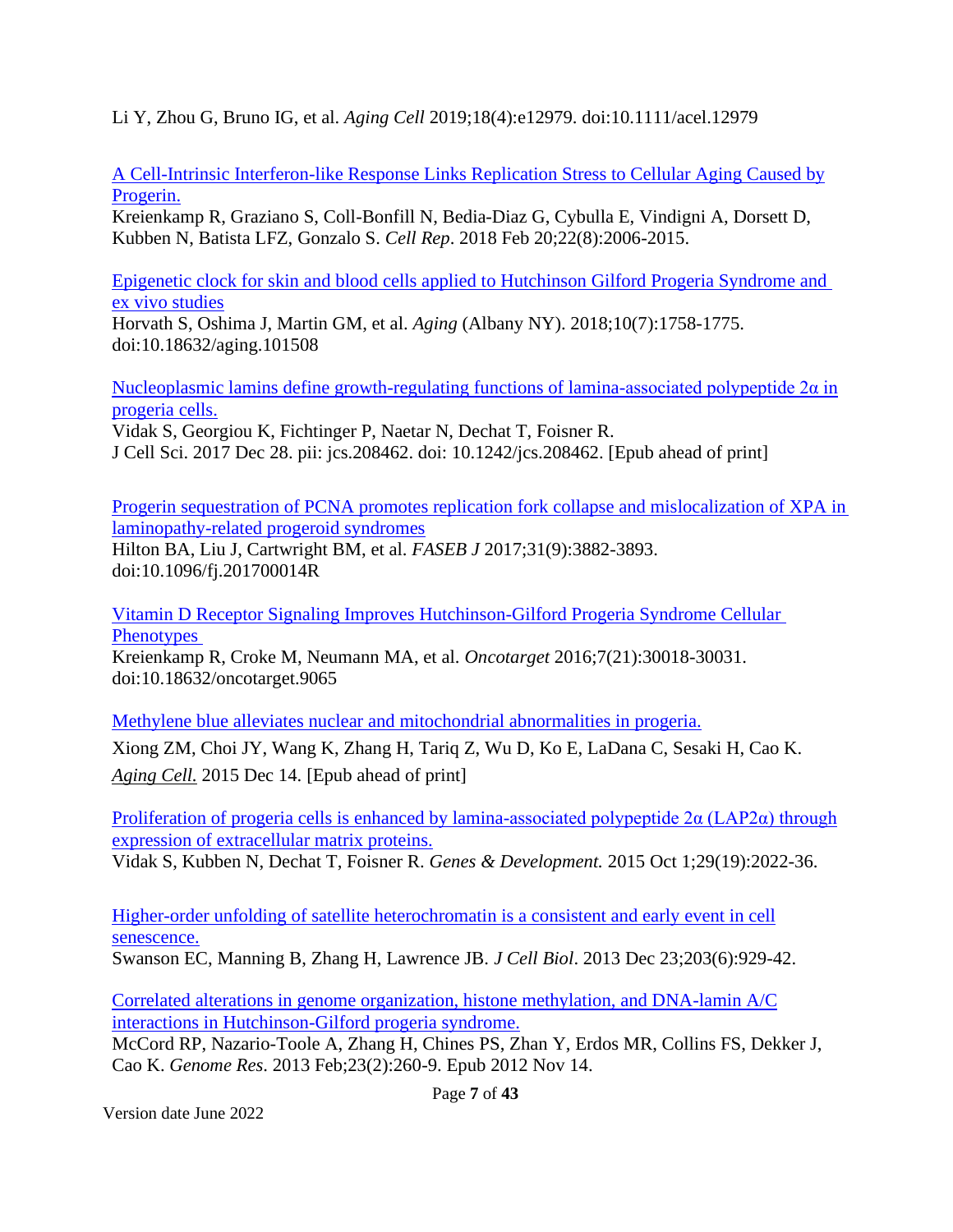[Comparison of constitutional and replication stress-induced genome structural variation by SNP](http://www.ncbi.nlm.nih.gov/pubmed/21212237) [array and mate-pair sequencing.](http://www.ncbi.nlm.nih.gov/pubmed/21212237)

Arlt MF, Ozdemir AC, Birkeland SR, Lyons RH Jr, Glover TW, Wilson TE. *Genetics*. 2011 Mar; 187(3): 675-83.

[Hydroxyurea induces de novo copy number variants in human cells.](http://www.ncbi.nlm.nih.gov/pubmed/21987784)

Arlt MF, Ozdemir AC, Birkeland SR, Wilson TE, Glover TW. *Proc Natl Acad Sci USA.* 2011 Oct 18;108(42):17360-5

[Progerin and telomere dysfunction collaborate to trigger cellular senescence in normal human](http://www.ncbi.nlm.nih.gov/pubmed/21670498) [fibroblasts.](http://www.ncbi.nlm.nih.gov/pubmed/21670498)

[Cao K,](http://www.ncbi.nlm.nih.gov/pubmed?term=%22Cao%20K%22%5BAuthor%5D) [Blair CD,](http://www.ncbi.nlm.nih.gov/pubmed?term=%22Blair%20CD%22%5BAuthor%5D) [Faddah DA,](http://www.ncbi.nlm.nih.gov/pubmed?term=%22Faddah%20DA%22%5BAuthor%5D) [Kieckhaefer JE,](http://www.ncbi.nlm.nih.gov/pubmed?term=%22Kieckhaefer%20JE%22%5BAuthor%5D) [Olive M,](http://www.ncbi.nlm.nih.gov/pubmed?term=%22Olive%20M%22%5BAuthor%5D) [Erdos MR,](http://www.ncbi.nlm.nih.gov/pubmed?term=%22Erdos%20MR%22%5BAuthor%5D) [Nabel EG,](http://www.ncbi.nlm.nih.gov/pubmed?term=%22Nabel%20EG%22%5BAuthor%5D) [Collins FS.](http://www.ncbi.nlm.nih.gov/pubmed?term=%22Collins%20FS%22%5BAuthor%5D) *[J](http://www.ncbi.nlm.nih.gov/pubmed/21670498) [Clin Invest.](http://www.ncbi.nlm.nih.gov/pubmed/21670498)* 2011 Jul 1;121(7):2833-44

CTP:phosphocholine cytidylyltransferase  $\alpha$  (CCT $\alpha$ ) and lamins alter nuclear membrane structure [without affecting phosphatidylcholine synthesis.](http://www.ncbi.nlm.nih.gov/pubmed/21504799) Gehrig K, Ridgway ND. *Biochim Biophys Acta*. 2011 Jun;1811(6):377-85.

[Effect of progerin on the accumulation of oxidized proteins in fibroblasts from Hutchinson](http://www.ncbi.nlm.nih.gov/pubmed/19958786) [Gilford progeria patients.](http://www.ncbi.nlm.nih.gov/pubmed/19958786)

Viteri G, Chung YW, Stadtman ER. *Mech Ageing Dev*. 2010 Jan;131(1):2-8.

[Replication stress induces genome-wide copy number changes in human cells that resemble](http://www.ncbi.nlm.nih.gov/pubmed/19232554) [polymorphic and pathogenic variants.](http://www.ncbi.nlm.nih.gov/pubmed/19232554)

Arlt MF, Mulle JG, Schaibley VM, Ragland RL, Durkin SG, Warren ST, Glover TW. *Am J Hum Genet*. 2009 Mar;84(3):339-50.

[A lamin A protein isoform overexpressed in Hutchinson-Gilford progeria syndrome interferes](http://www.ncbi.nlm.nih.gov/pubmed/17360355) [with mitosis in progeria and normal cells.](http://www.ncbi.nlm.nih.gov/pubmed/17360355)

Cao K, Capell BC, Erdos MR, Djabali K, Collins FS. *Proc Natl Acad Sci USA*. 2007 Mar 20;104(12):4949-54.

[Incomplete processing of mutant lamin A in Hutchinson-Gilford progeria leads to nuclear](http://www.ncbi.nlm.nih.gov/pubmed/16126733) [abnormalities, which are reversed by farnesyltransferase inhibition.](http://www.ncbi.nlm.nih.gov/pubmed/16126733) Glynn MW, Glover TW. *Hum Mol Genet.* 2005 Oct 15;14(20):2959-69.

## **HGADFN122**

[Direct reprogramming of human smooth muscle and vascular endothelial cells reveals defects](https://pubmed.ncbi.nlm.nih.gov/32896271/)  [associated with aging and Hutchinson-Gilford progeria syndrome](https://pubmed.ncbi.nlm.nih.gov/32896271/)  Bersini S, Schulte R, Huang L, Tsai H, Hetzer MW. *Elife*. 2020 Sep 8;9:e54383. doi: 10.7554/eLife.54383. PMID: 32896271; PMCID: PMC7478891.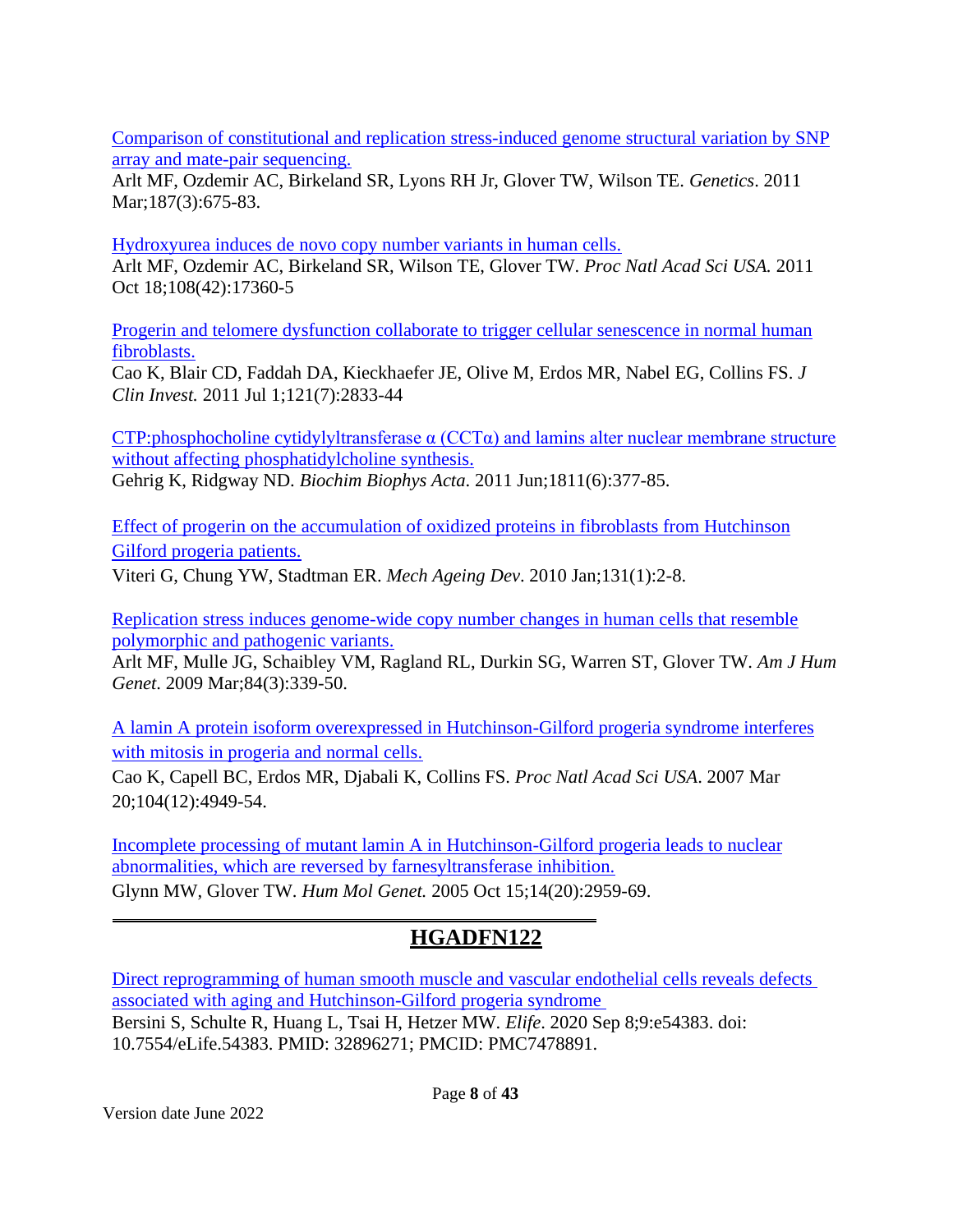[Epigenetic Deregulation of Lamina-Associated Domains in Hutchinson-Gilford Progeria](https://pubmed.ncbi.nlm.nih.gov/32450911/)  [Syndrome](https://pubmed.ncbi.nlm.nih.gov/32450911/)

Köhler F, Bormann F, Raddatz G, et al. *Genome Med*. 2020;12(1):46. Published 2020 May 25. doi:10.1186/s13073-020-00749-y

[PML2-mediated Thread-Like Nuclear Bodies Mark Late Senescence in Hutchinson-Gilford](https://pubmed.ncbi.nlm.nih.gov/32351002/)  [Progeria Syndrome](https://pubmed.ncbi.nlm.nih.gov/32351002/)

Wang M, Wang L, Qian M, et al. [published online ahead of print, 2020 Apr 29]. *Aging Cell* **Correction acknowledging PRF for cell lines is pending**

[Transient Introduction of Human Telomerase mRNA Improves Hallmarks of Progeria Cells](https://pubmed.ncbi.nlm.nih.gov/31152494) Li Y, Zhou G, Bruno IG, et al. *Aging Cell* 2019;18(4):e12979. doi:10.1111/acel.12979

[Predicting Age From the Transcriptome of Human Dermal Fibroblasts](https://pubmed.ncbi.nlm.nih.gov/30567591/)  Fleischer JG, Schulte R, Tsai HH, et al. *Genome Biol* 2018;19(1):221. Published 2018 Dec 20. doi:10.1186/s13059-018-1599-6

[Epigenetic clock for skin and blood cells applied to Hutchinson Gilford Progeria Syndrome and](https://pubmed.ncbi.nlm.nih.gov/30048243/)  [ex vivo studies](https://pubmed.ncbi.nlm.nih.gov/30048243/)

Horvath S, Oshima J, Martin GM, et al. *Aging* (Albany NY). 2018;10(7):1758-1775. doi:10.18632/aging.101508

[Metformin Alleviates Aging Cellular Phenotypes in Hutchinson-Gilford Progeria Syndrome](https://www.ncbi.nlm.nih.gov/pubmed/28192606) [Dermal Fibroblasts.](https://www.ncbi.nlm.nih.gov/pubmed/28192606) Park SK, Shin OS. *Exp Dermatol*. 2017 Feb 13. [Epub ahead of print]

[Lamin A Is an Endogenous SIRT6 Activator and Promotes SIRT6-Mediated DNA Repair.](https://www.ncbi.nlm.nih.gov/pubmed/26549451) Ghosh S, Liu B, Wang Y, Hao Q, Zhou Z. *Cell Rep*. 2015 Nov 17;13(7):1396-1406. doi: 10.1016/j.celrep.2015.10.006. Epub 2015 Nov 5. PMID:26549451

[Insights into the role of immunosenescence during varicella zoster virus infection \(shingles\) in](http://www.ncbi.nlm.nih.gov/pubmed/26473290) [the aging cell model.](http://www.ncbi.nlm.nih.gov/pubmed/26473290)

Kim JA, Park SK, Kumar M, Lee CH, Shin OS. *Oncotarget*. 2015 Oct 14. [Epub ahead of print]

[Depleting the methyltransferase Suv39h1 improves DNA repair and extends lifespan in a](http://www.ncbi.nlm.nih.gov/pubmed/23695662) [progeria mouse model.](http://www.ncbi.nlm.nih.gov/pubmed/23695662)

Liu B, Wang Z, Zhang L, Ghosh S, Zheng H, Zhou Z. *Nat Commun*. 2013;4:1868.

## **HGADFN127**

[Baricitinib, a JAK-STAT Inhibitor, Reduces the Cellular Toxicity of the Farnesyltransferase](https://pubmed.ncbi.nlm.nih.gov/34299092/)  [Inhibitor Lonafarnib in Progeria Cells](https://pubmed.ncbi.nlm.nih.gov/34299092/)

Arnold R, Vehns E, Randl H, Djabali K. *Int J Mol Sci*. 2021;22(14):7474. Published 2021 Jul 12. doi:10.3390/ijms22147474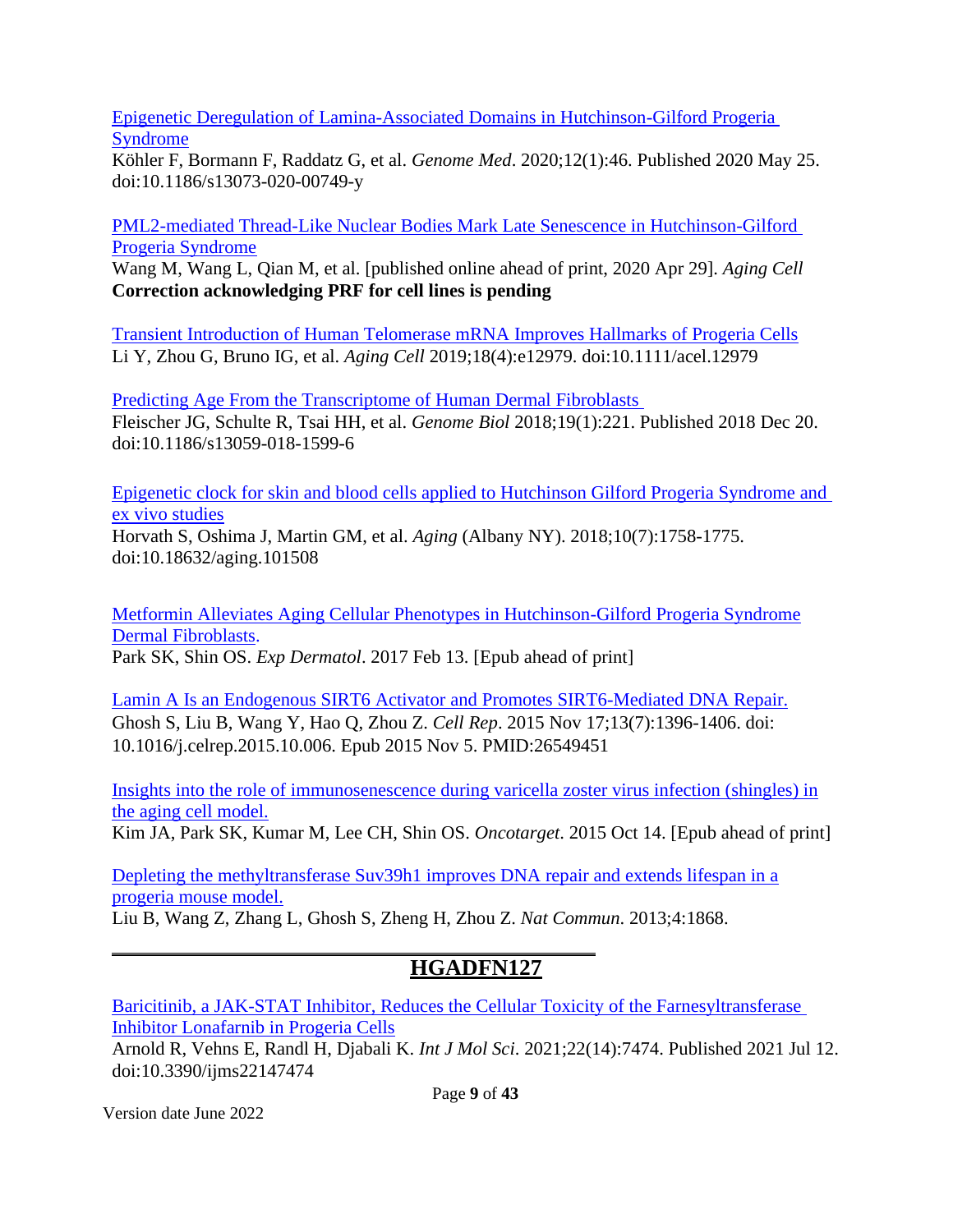[Impact of Progerin Expression on Adipogenesis in Hutchinson-Gilford Progeria Skin-Derived](https://pubmed.ncbi.nlm.nih.gov/34202258/)  [Precursor Cells](https://pubmed.ncbi.nlm.nih.gov/34202258/)

Najdi F, Krüger P, Djabali K. *Cells*. 2021;10(7):1598. Published 2021 Jun 25. doi:10.3390/cells10071598

[Nuclear Pore Complexes Cluster in Dysmorphic Nuclei of Normal and Progeria Cells during](https://pubmed.ncbi.nlm.nih.gov/33466669/)  [Replicative Senescence.](https://pubmed.ncbi.nlm.nih.gov/33466669/)

Röhrl JM, Arnold R, Djabali K. Cells. 2021 Jan 14;10(1):153. doi: 10.3390/cells10010153. PMID: 33466669; PMCID: PMC7828780.

[Self-assembly of multi-component mitochondrial nucleoids via phase separation.](https://pubmed.ncbi.nlm.nih.gov/33619770/) Feric M, Demarest TG, Tian J, Croteau DL, Bohr VA, Misteli T. EMBO J. 2021 Mar 15;40(6):e107165. doi: 10.15252/embj.2020107165. Epub 2021 Feb 23. PMID: 33619770; PMCID: PMC7957436.

[Direct reprogramming of human smooth muscle and vascular endothelial cells reveals defects](https://pubmed.ncbi.nlm.nih.gov/32896271/)  [associated with aging and Hutchinson-Gilford progeria syndrome](https://pubmed.ncbi.nlm.nih.gov/32896271/)  Bersini S, Schulte R, Huang L, Tsai H, Hetzer MW. *Elife*. 2020 Sep 8;9:e54383. doi: 10.7554/eLife.54383. PMID: 32896271; PMCID: PMC7478891.

[Inhibition of JAK-STAT Signaling With Baricitinib Reduces Inflammation and Improves Cellular](https://pubmed.ncbi.nlm.nih.gov/31635416)  [Homeostasis in Progeria Cells](https://pubmed.ncbi.nlm.nih.gov/31635416)

Liu C, Arnold R, Henriques G, Djabali K. *Cells* 2019;8(10):1276. Published 2019 Oct 18. doi:10.3390/cells8101276

[Transient Introduction of Human Telomerase mRNA Improves Hallmarks of Progeria Cells](https://pubmed.ncbi.nlm.nih.gov/31152494) Li Y, Zhou G, Bruno IG, et al. *Aging Cell* 2019;18(4):e12979. doi:10.1111/acel.12979

[Predicting Age From the Transcriptome of Human Dermal Fibroblasts](https://pubmed.ncbi.nlm.nih.gov/30567591/)  Fleischer JG, Schulte R, Tsai HH, et al. *Genome Biol* 2018;19(1):221. Published 2018 Dec 20. doi:10.1186/s13059-018-1599-6

[Autophagic Removal of Farnesylated Carboxy-Terminal Lamin Peptides](https://pubmed.ncbi.nlm.nih.gov/29690642)  Lu X, Djabali K. *Cells* 2018;7(4):33. Published 2018 Apr 23. doi:10.3390/cells7040033

[Epigenetic clock for skin and blood cells applied to Hutchinson Gilford Progeria Syndrome and](https://pubmed.ncbi.nlm.nih.gov/30048243/)  [ex vivo studies](https://pubmed.ncbi.nlm.nih.gov/30048243/)

Horvath S, Oshima J, Martin GM, et al. *Aging* (Albany NY). 2018;10(7):1758-1775. doi:10.18632/aging.101508

[Intermittent treatment with farnesyltransferase inhibitor and sulforaphane improves cellular](https://www.ncbi.nlm.nih.gov/pubmed/29029393) [homeostasis in Hutchinson-Gilford progeria fibroblasts.](https://www.ncbi.nlm.nih.gov/pubmed/29029393)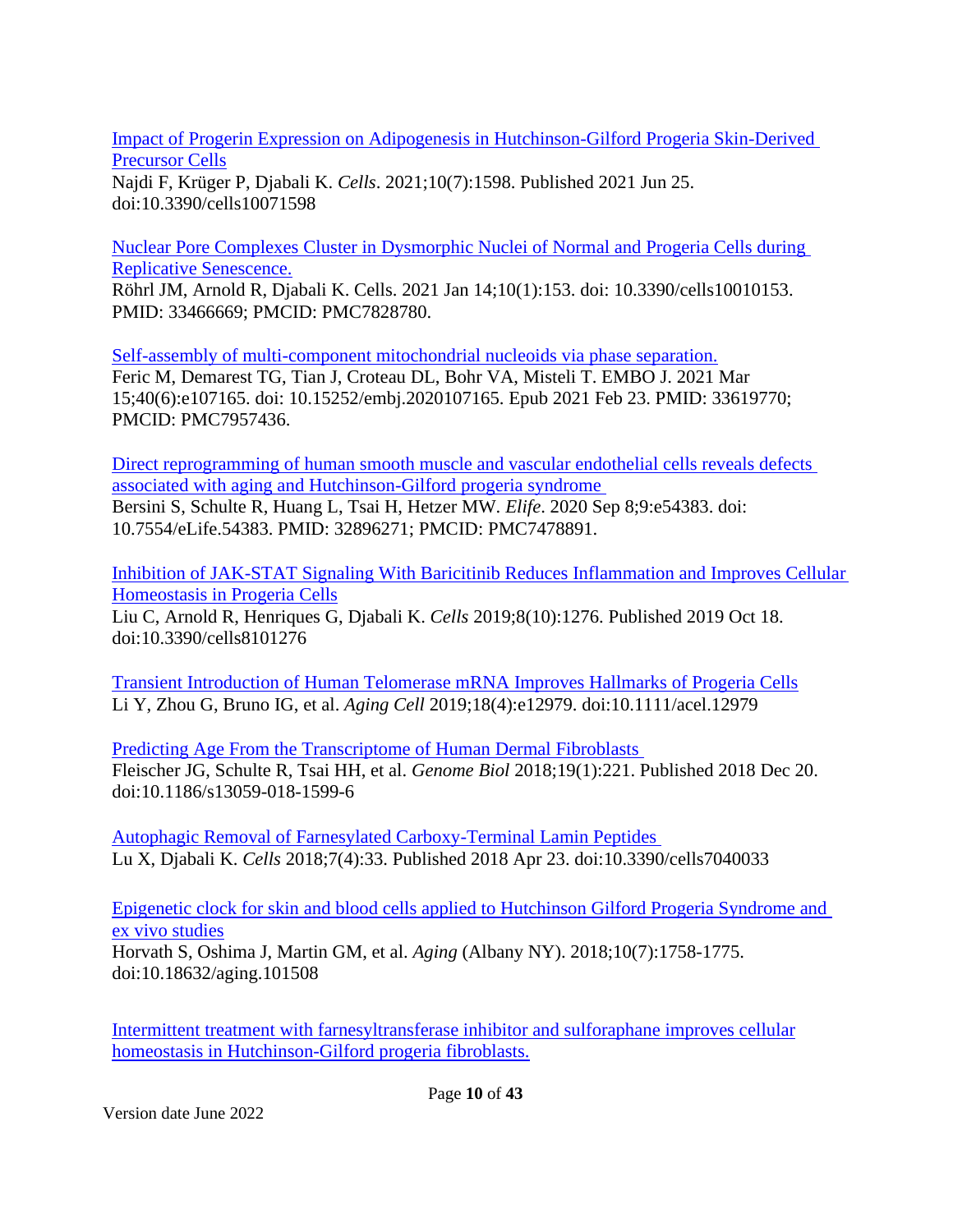Gabriel D, Shafry DD, Gordon LB, Djabali K. *Oncotarget*. 2017 Jul 18;8(39):64809-64826. doi: 10.18632/oncotarget.19363. eCollection 2017 Sep 12.

[Temsirolimus Partially Rescues the Hutchinson-Gilford Progeria Cellular Phenotype.](https://pubmed.ncbi.nlm.nih.gov/28033363/) Gabriel D, Gordon LB, Djabali K. *PLoS One* 2016;11(12):e0168988. Published 2016 Dec 29. doi:10.1371/journal.pone.0168988

[Progerin Impairs Chromosome Maintenance by Depleting CENP-F From Metaphase](https://pubmed.ncbi.nlm.nih.gov/27015553/)  [Kinetochores in Hutchinson-Gilford Progeria Fibroblasts](https://pubmed.ncbi.nlm.nih.gov/27015553/) 

Eisch V, Lu X, Gabriel D, Djabali K. *Oncotarget* 2016;7(17):24700-24718. doi:10.18632/oncotarget.8267

[Metformin Alleviates Aging Cellular Phenotypes in Hutchinson-Gilford Progeria Syndrome](https://www.ncbi.nlm.nih.gov/pubmed/28192606) [Dermal Fibroblasts.](https://www.ncbi.nlm.nih.gov/pubmed/28192606)

Park SK, Shin OS. *Exp Dermatol*. 2017 Feb 13. [Epub ahead of print]

[Insights into the role of immunosenescence during varicella zoster virus infection \(shingles\) in](http://www.ncbi.nlm.nih.gov/pubmed/26473290) [the aging cell model.](http://www.ncbi.nlm.nih.gov/pubmed/26473290)

Kim JA, Park SK, Kumar M, Lee CH, Shin OS. *Oncotarget*. 2015 Oct 14. [Epub ahead of print]

[Sulforaphane enhances progerin clearance in Hutchinson-Gilford progeria fibroblasts.](http://www.ncbi.nlm.nih.gov/pubmed/25510262) Gabriel D, Roedl D, Gordon LB, Djabali K. *Aging Cell*. 2014 Dec 16: 1-14.

[A proteomic study of Hutchinson-Gilford progeria syndrome: Application of 2D](http://www.ncbi.nlm.nih.gov/pubmed/22210539)[chromotography in a premature aging disease.](http://www.ncbi.nlm.nih.gov/pubmed/22210539)

Wang L, Yang W, Ju W, Wang P, Zhao X, Jenkins EC, Brown WT, Zhong N. *Biochem Biophys Res Commun.* 2012 Jan 27;417(4):1119-26. Epub 2011 Dec 24.

[Age-dependent loss of MMP-3 in Hutchinson-Gilford progeria syndrome.](http://www.ncbi.nlm.nih.gov/pubmed/21852285)

[Harten IA,](http://www.ncbi.nlm.nih.gov/pubmed?term=%22Harten%20IA%22%5BAuthor%5D) [Zahr RS,](http://www.ncbi.nlm.nih.gov/pubmed?term=%22Zahr%20RS%22%5BAuthor%5D) [Lemire JM,](http://www.ncbi.nlm.nih.gov/pubmed?term=%22Lemire%20JM%22%5BAuthor%5D) [Machan JT,](http://www.ncbi.nlm.nih.gov/pubmed?term=%22Machan%20JT%22%5BAuthor%5D) [Moses MA,](http://www.ncbi.nlm.nih.gov/pubmed?term=%22Moses%20MA%22%5BAuthor%5D) [Doiron RJ,](http://www.ncbi.nlm.nih.gov/pubmed?term=%22Doiron%20RJ%22%5BAuthor%5D) [Curatolo AS,](http://www.ncbi.nlm.nih.gov/pubmed?term=%22Curatolo%20AS%22%5BAuthor%5D) [Rothman FG,](http://www.ncbi.nlm.nih.gov/pubmed?term=%22Rothman%20FG%22%5BAuthor%5D) [Wight TN,](http://www.ncbi.nlm.nih.gov/pubmed?term=%22Wight%20TN%22%5BAuthor%5D) [Toole BP,](http://www.ncbi.nlm.nih.gov/pubmed?term=%22Toole%20BP%22%5BAuthor%5D) [Gordon LB.](http://www.ncbi.nlm.nih.gov/pubmed?term=%22Gordon%20LB%22%5BAuthor%5D) *[J Gerontol A Biol Sci Med Sci](http://www.ncbi.nlm.nih.gov/pubmed/21852285)*. 2011 Nov;66(11):1201-7.

CTP:phosphocholine cytidylyltransferase  $\alpha$  (CCT $\alpha$ ) and lamins alter nuclear membrane structure [without affecting phosphatidylcholine synthesis.](http://www.ncbi.nlm.nih.gov/pubmed/21504799) Gehrig K, Ridgway ND. *Biochim Biophys Acta*. 2011 Jun;1811(6):377-85.

[Defective lamin A-Rb signaling in Hutchinson-Gilford Progeria Syndrome and reversal by](http://www.ncbi.nlm.nih.gov/pubmed/20559568) [farnesyltransferase inhibition.](http://www.ncbi.nlm.nih.gov/pubmed/20559568)

Marji J, O'Donoghue SI, McClintock D, Satagopam VP, Schneider R, Ratner D, Worman HJ, Gordon LB, Djabali K. *PLoS One*. 2010 Jun 15;5(6):e11132.

[Increased mechanosensitivity and nuclear stiffness in Hutchinson-Gilford progeria cells: effects](http://www.ncbi.nlm.nih.gov/pubmed/18331619) [of farnesyltransferase inhibitors.](http://www.ncbi.nlm.nih.gov/pubmed/18331619)

Verstraeten VL, Ji JY, Cummings KS, Lee RT, Lammerding J. *Aging Cell.* 2008 Jun;7(3):383- 93.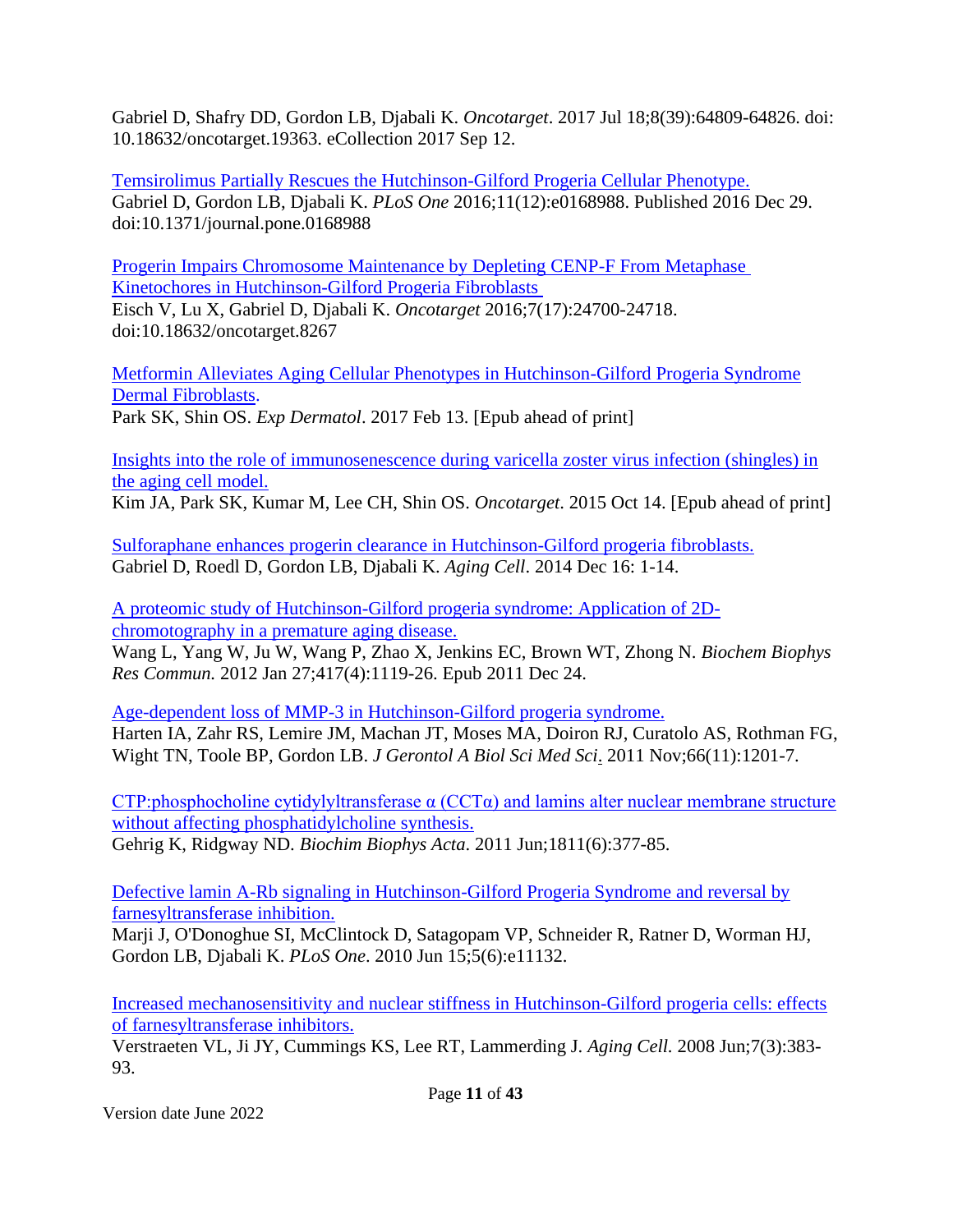[Alterations in mitosis and cell cycle progression caused by a mutant lamin A known to accelerate](http://www.ncbi.nlm.nih.gov/pubmed/17360326) [human aging.](http://www.ncbi.nlm.nih.gov/pubmed/17360326)

Dechat T, Shimi T, Adam SA, Rusinol AE, Andres DA, Spielmann HP, Sinensky MS, Goldman RD. *Proc Natl Acad Sci USA*. 2007 Mar 20;104(12):4955-60.

[The mutant form of lamin A that causes Hutchinson-Gilford progeria is a biomarker of cellular](http://www.ncbi.nlm.nih.gov/pubmed/18060063) [aging in human skin.](http://www.ncbi.nlm.nih.gov/pubmed/18060063)

McClintock D, Ratner D, Lokuge M, Owens DM, Gordon LB, Collins FS, Djabali K. *PLoS One*. 2007 Dec 5;2(12):e1269.

[Aggrecan expression is substantially and abnormally upregulated in Hutchinson-Gilford Progeria](http://www.ncbi.nlm.nih.gov/pubmed/16650460) [Syndrome dermal fibroblasts.](http://www.ncbi.nlm.nih.gov/pubmed/16650460)

[Lemire JM,](http://www.ncbi.nlm.nih.gov/pubmed?term=%22Lemire%20JM%22%5BAuthor%5D) [Patis C,](http://www.ncbi.nlm.nih.gov/pubmed?term=%22Patis%20C%22%5BAuthor%5D) [Gordon LB,](http://www.ncbi.nlm.nih.gov/pubmed?term=%22Gordon%20LB%22%5BAuthor%5D) [Sandy JD,](http://www.ncbi.nlm.nih.gov/pubmed?term=%22Sandy%20JD%22%5BAuthor%5D) [Toole BP,](http://www.ncbi.nlm.nih.gov/pubmed?term=%22Toole%20BP%22%5BAuthor%5D) [Weiss AS.](http://www.ncbi.nlm.nih.gov/pubmed?term=%22Weiss%20AS%22%5BAuthor%5D) *[Mech Ageing Dev.](http://www.ncbi.nlm.nih.gov/pubmed/16650460)* 2006 Aug;127(8):660-9

[Hutchinson-Gilford progeria mutant lamin A primarily targets human vascular cells as detected](http://www.ncbi.nlm.nih.gov/pubmed/16461887) [by an anti-Lamin A G608G antibody.](http://www.ncbi.nlm.nih.gov/pubmed/16461887) [McClintock D,](http://www.ncbi.nlm.nih.gov/pubmed?term=%22McClintock%20D%22%5BAuthor%5D) [Gordon LB,](http://www.ncbi.nlm.nih.gov/pubmed?term=%22Gordon%20LB%22%5BAuthor%5D) [Djabali K.](http://www.ncbi.nlm.nih.gov/pubmed?term=%22Djabali%20K%22%5BAuthor%5D) *[Proc Natl Acad Sci U S A.](http://www.ncbi.nlm.nih.gov/pubmed/16461887)* 2006 Feb 14;103(7):2154-9.

[Rescue of heterochromatin organization in Hutchinson-Gilford progeria by drug treatment.](http://www.ncbi.nlm.nih.gov/pubmed/16261260) [Columbaro M,](http://www.ncbi.nlm.nih.gov/pubmed?term=%22Columbaro%20M%22%5BAuthor%5D) [Capanni C,](http://www.ncbi.nlm.nih.gov/pubmed?term=%22Capanni%20C%22%5BAuthor%5D) [Mattioli E,](http://www.ncbi.nlm.nih.gov/pubmed?term=%22Mattioli%20E%22%5BAuthor%5D) [Novelli G,](http://www.ncbi.nlm.nih.gov/pubmed?term=%22Novelli%20G%22%5BAuthor%5D) [Parnaik VK,](http://www.ncbi.nlm.nih.gov/pubmed?term=%22Parnaik%20VK%22%5BAuthor%5D) [Squarzoni S,](http://www.ncbi.nlm.nih.gov/pubmed?term=%22Squarzoni%20S%22%5BAuthor%5D) [Maraldi NM,](http://www.ncbi.nlm.nih.gov/pubmed?term=%22Maraldi%20NM%22%5BAuthor%5D) [Lattanzi G.](http://www.ncbi.nlm.nih.gov/pubmed?term=%22Lattanzi%20G%22%5BAuthor%5D) *[Cell Mol Life Sci.](http://www.ncbi.nlm.nih.gov/pubmed/16261260)* 2005 Nov;62(22):2669-78.

[Genomic instability in laminopathy-based premature aging.](http://www.ncbi.nlm.nih.gov/pubmed/15980864)

Liu B, Wang J, Chan KM, Tjia WM, Deng W, Guan X, Huang JD, Li KM, Chau PY, Chen DJ, Pei D, Pendas AM, Cadiñanos J, López-Otín C, Tse HF, Hutchison C, Chen J, Cao Y, Cheah KS, Tryggvason K, Zhou Z. *Nat Med.* 2005 Jul;11(7):780-5.

[Novel progerin-interactive partner proteins hnRNP E1, EGF, Mel 18, and UBC9 interact with](http://www.ncbi.nlm.nih.gov/pubmed/16248985) [lamin A/C.](http://www.ncbi.nlm.nih.gov/pubmed/16248985)

Zhong N, Radu G, Ju W, Brown WT*. Biochem Biophys Res Commun.* 2005 Dec 16;338(2):855- 61.

# **HGADFN136**

[Incomplete processing of mutant lamin A in Hutchinson-Gilford progeria leads to nuclear](http://www.ncbi.nlm.nih.gov/pubmed/16126733) [abnormalities, which are reversed by farnesyltransferase inhibition.](http://www.ncbi.nlm.nih.gov/pubmed/16126733) Glynn MW, Glover TW. *Hum Mol Genet.* 2005 Oct 15;14(20):2959-69.

## **HGADFN143**

Page **12** of **43**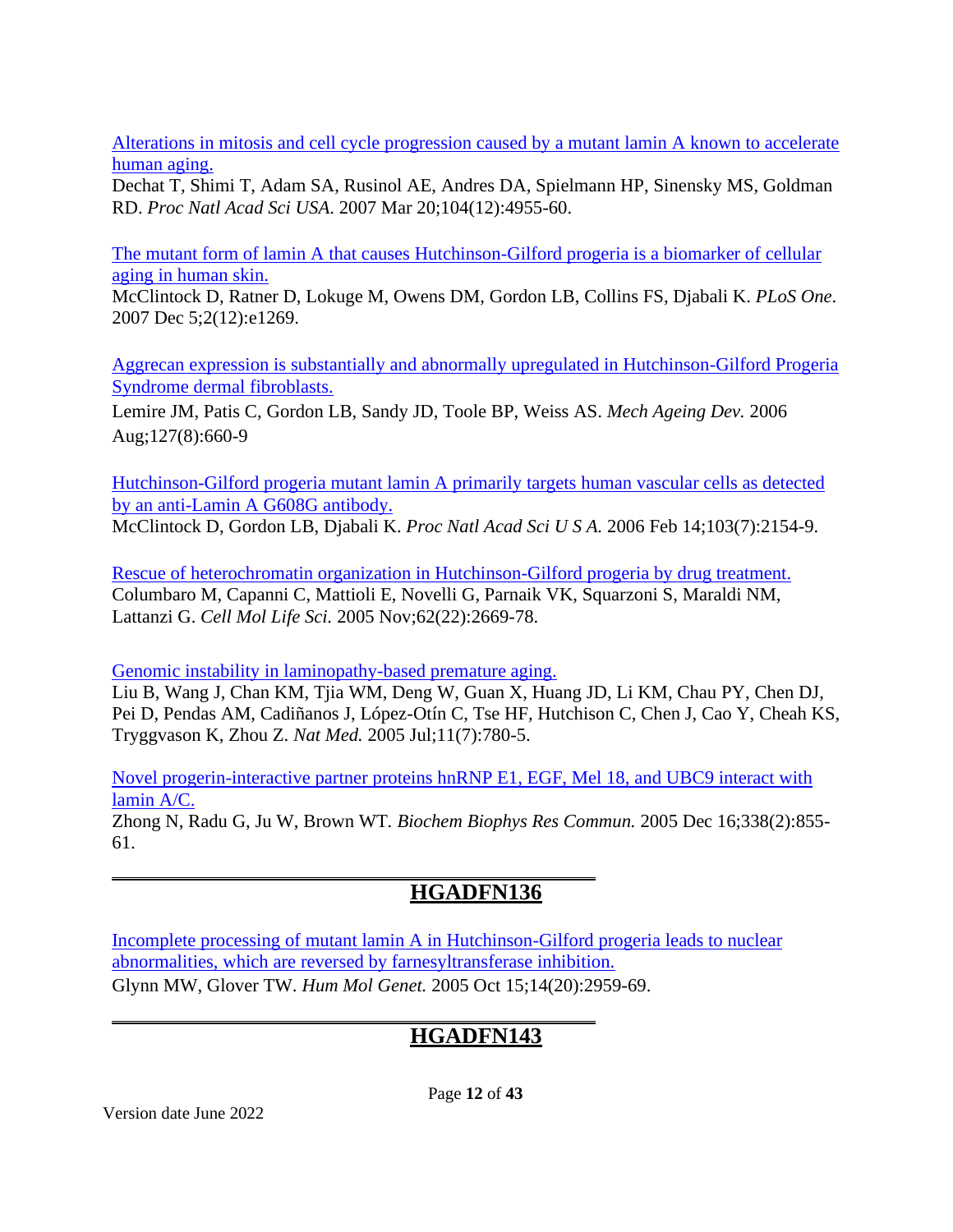[Isoprenylcysteine Carboxylmethyltransferase-Based Therapy for Hutchinson-Gilford Progeria](https://pubmed.ncbi.nlm.nih.gov/34471675/)  [Syndrome](https://pubmed.ncbi.nlm.nih.gov/34471675/)

Marcos-Ramiro B, Gil-Ordóñez A, Marín-Ramos NI, et al. *ACS Cent Sci*. 2021;7(8):1300-1310. doi:10.1021/acscentsci.0c01698

[Direct reprogramming of human smooth muscle and vascular endothelial cells reveals defects](https://pubmed.ncbi.nlm.nih.gov/32896271/)  [associated with aging and Hutchinson-Gilford progeria syndrome](https://pubmed.ncbi.nlm.nih.gov/32896271/) 

Bersini S, Schulte R, Huang L, Tsai H, Hetzer MW. *Elife*. 2020 Sep 8;9:e54383. doi: 10.7554/eLife.54383. PMID: 32896271; PMCID: PMC7478891.

[Epigenetic Deregulation of Lamina-Associated Domains in Hutchinson-Gilford Progeria](https://pubmed.ncbi.nlm.nih.gov/32450911/)  [Syndrome](https://pubmed.ncbi.nlm.nih.gov/32450911/)

Köhler F, Bormann F, Raddatz G, et al. *Genome Med*. 2020;12(1):46. Published 2020 May 25. doi:10.1186/s13073-020-00749-y

[PML2-mediated Thread-Like Nuclear Bodies Mark Late Senescence in Hutchinson-Gilford](https://pubmed.ncbi.nlm.nih.gov/32351002/)  [Progeria Syndrome](https://pubmed.ncbi.nlm.nih.gov/32351002/)

Wang M, Wang L, Qian M, et al. [published online ahead of print, 2020 Apr 29]. *Aging Cell*. **Correction acknowledging PRF for cell lines is pending**

[Transient Introduction of Human Telomerase mRNA Improves Hallmarks of Progeria Cells](https://pubmed.ncbi.nlm.nih.gov/31152494) Li Y, Zhou G, Bruno IG, et al. *Aging Cell* 2019;18(4):e12979. doi:10.1111/acel.12979

[Predicting Age From the Transcriptome of Human Dermal Fibroblasts](https://pubmed.ncbi.nlm.nih.gov/30567591/)  Fleischer JG, Schulte R, Tsai HH, et al. *Genome Biol* 2018;19(1):221. Published 2018 Dec 20. doi:10.1186/s13059-018-1599-6

[Epigenetic clock for skin and blood cells applied to Hutchinson Gilford Progeria Syndrome and](https://pubmed.ncbi.nlm.nih.gov/30048243/)  [ex vivo studies](https://pubmed.ncbi.nlm.nih.gov/30048243/)

Horvath S, Oshima J, Martin GM, et al. *Aging* (Albany NY). 2018;10(7):1758-1775. doi:10.18632/aging.101508

[Depleting the methyltransferase Suv39h1 improves DNA repair and extends lifespan in a](http://www.ncbi.nlm.nih.gov/pubmed/23695662) [progeria mouse model.](http://www.ncbi.nlm.nih.gov/pubmed/23695662) Liu B, Wang Z, Zhang L, Ghosh S, Zheng H, Zhou Z. *Nat Commun*. 2013;4:1868.

CTP:phosphocholine cytidylyltransferase  $\alpha$  (CCT $\alpha$ ) and lamins alter nuclear membrane structure [without affecting phosphatidylcholine synthesis.](http://www.ncbi.nlm.nih.gov/pubmed/21504799)

Gehrig K, Ridgway ND. *Biochim Biophys Acta.* 2011 Jun;1811(6):377-85.

[Increased mechanosensitivity and nuclear stiffness in Hutchinson-Gilford progeria cells: effects](http://www.ncbi.nlm.nih.gov/pubmed/18331619) [of farnesyltransferase inhibitors.](http://www.ncbi.nlm.nih.gov/pubmed/18331619)

Verstraeten VL, Ji JY, Cummings KS, Lee RT, Lammerding J. *Aging Cell.* 2008 Jun;7(3):383- 93.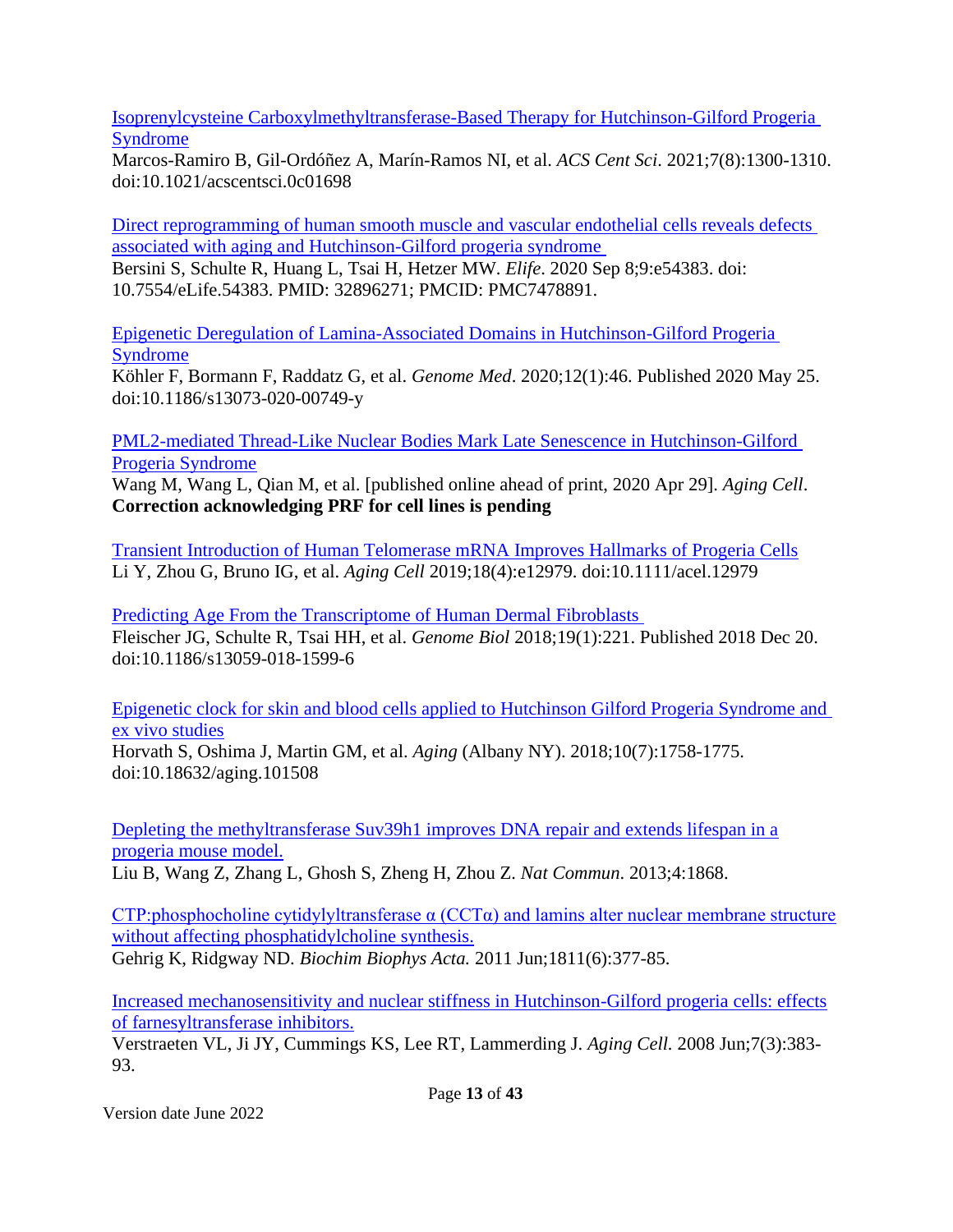[The mutant form of lamin A that causes Hutchinson-Gilford progeria is a biomarker of cellular](http://www.ncbi.nlm.nih.gov/pubmed/18060063) [aging in human skin.](http://www.ncbi.nlm.nih.gov/pubmed/18060063)

McClintock D, Ratner D, Lokuge M, Owens DM, Gordon LB, Collins FS, Djabali K. *PLoS One*. 2007 Dec 5;2(12):e1269.

[Hutchinson-Gilford progeria mutant lamin A primarily targets human vascular cells as detected](http://www.ncbi.nlm.nih.gov/pubmed/16461887) [by an anti-Lamin A G608G antibody.](http://www.ncbi.nlm.nih.gov/pubmed/16461887)

[McClintock D,](http://www.ncbi.nlm.nih.gov/pubmed?term=%22McClintock%20D%22%5BAuthor%5D) [Gordon LB,](http://www.ncbi.nlm.nih.gov/pubmed?term=%22Gordon%20LB%22%5BAuthor%5D) [Djabali K.](http://www.ncbi.nlm.nih.gov/pubmed?term=%22Djabali%20K%22%5BAuthor%5D) *[Proc Natl Acad Sci U S A.](http://www.ncbi.nlm.nih.gov/pubmed/16461887)* 2006 Feb 14;103(7):2154-9.

## **HGADFN155**

[Inhibition of the NLRP3 inflammasome improves lifespan in animal murine model of](https://pubmed.ncbi.nlm.nih.gov/34448355/)  [Hutchinson-Gilford Progeria](https://pubmed.ncbi.nlm.nih.gov/34448355/)

González-Dominguez A, Montañez R, Castejón-Vega B, et al. [published online ahead of print, 2021 Aug 27]. *EMBO Mol Med*. 2021;e14012. doi:10.15252/emmm.202114012

[Epigenetic Deregulation of Lamina-Associated Domains in Hutchinson-Gilford Progeria](https://pubmed.ncbi.nlm.nih.gov/32450911/)  **[Syndrome](https://pubmed.ncbi.nlm.nih.gov/32450911/)** 

Köhler F, Bormann F, Raddatz G, et al. *Genome Med.* 2020;12(1):46. Published 2020 May 25. doi:10.1186/s13073-020-00749-y

[PML2-mediated Thread-Like Nuclear Bodies Mark Late Senescence in Hutchinson-Gilford](https://pubmed.ncbi.nlm.nih.gov/32351002/)  [Progeria Syndrome](https://pubmed.ncbi.nlm.nih.gov/32351002/)

Wang M, Wang L, Qian M, et al. [published online ahead of print, 2020 Apr 29]. *Aging Cell*. **Correction acknowledging PRF for cell lines is pending**

[Transient Introduction of Human Telomerase mRNA Improves Hallmarks of Progeria Cells](https://pubmed.ncbi.nlm.nih.gov/31152494) Li Y, Zhou G, Bruno IG, et al. *Aging Cell* 2019;18(4):e12979. doi:10.1111/acel.12979

[Autophagic Removal of Farnesylated Carboxy-Terminal Lamin Peptides](https://pubmed.ncbi.nlm.nih.gov/29690642)  Lu X, Djabali K. *Cells* 2018;7(4):33. Published 2018 Apr 23. doi:10.3390/cells7040033

[Epigenetic clock for skin and blood cells applied to Hutchinson Gilford Progeria Syndrome and](https://pubmed.ncbi.nlm.nih.gov/30048243/)  [ex vivo studies](https://pubmed.ncbi.nlm.nih.gov/30048243/)

Horvath S, Oshima J, Martin GM, et al. *Aging* (Albany NY). 2018;10(7):1758-1775. doi:10.18632/aging.101508

Nucleoplasmic lamins define growth-regulating functions of lamina-associated polypeptide  $2α$  in [progeria cells.](https://www.ncbi.nlm.nih.gov/pubmed/29361532)

Vidak S, Georgiou K, Fichtinger P, Naetar N, Dechat T, Foisner R.

Page **14** of **43**

Version date June 2022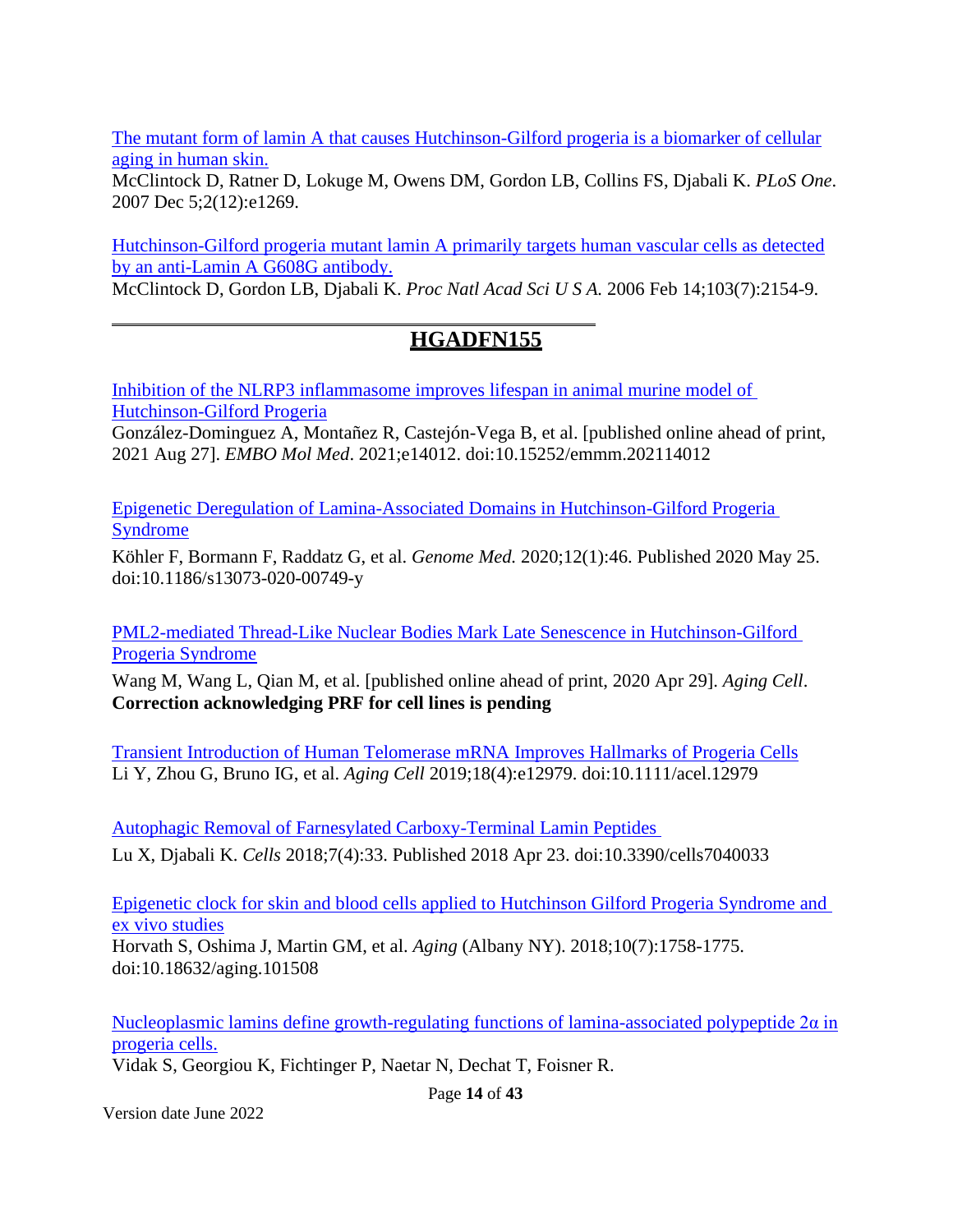J Cell Sci. 2017 Dec 28. pii: jcs.208462. doi: 10.1242/jcs.208462. [Epub ahead of print]

[Intermittent treatment with farnesyltransferase inhibitor and sulforaphane improves cellular](https://www.ncbi.nlm.nih.gov/pubmed/29029393) [homeostasis in Hutchinson-Gilford progeria fibroblasts.](https://www.ncbi.nlm.nih.gov/pubmed/29029393)

Gabriel D, Shafry DD, Gordon LB, Djabali K. *Oncotarget*. 2017 Jul 18;8(39):64809-64826. doi: 10.18632/oncotarget.19363. eCollection 2017 Sep 12.

Temsirolimus Partially Rescues the [Hutchinson-Gilford Progeria Cellular Phenotype.](https://pubmed.ncbi.nlm.nih.gov/28033363/) Gabriel D, Gordon LB, Djabali K. *PLoS One* 2016;11(12):e0168988. Published 2016 Dec 29. doi:10.1371/journal.pone.0168988

[Progerin Impairs Chromosome Maintenance by Depleting CENP-F From Metaphase](https://pubmed.ncbi.nlm.nih.gov/27015553/)  [Kinetochores in Hutchinson-Gilford Progeria Fibroblasts](https://pubmed.ncbi.nlm.nih.gov/27015553/)  Eisch V, Lu X, Gabriel D, Djabali K. *Oncotarget* 2016;7(17):24700-24718. doi:10.18632/oncotarget.8267

[Lamin A Is an Endogenous SIRT6 Activator and Promotes SIRT6-Mediated DNA Repair.](https://www.ncbi.nlm.nih.gov/pubmed/26549451) Ghosh S, Liu B, Wang Y, Hao Q, Zhou Z. *Cell Rep*. 2015 Nov 17;13(7):1396-1406. doi: 10.1016/j.celrep.2015.10.006. Epub 2015 Nov 5. PMID:26549451

Proliferation of progeria cells is enhanced by lamina-associated polypeptide  $2\alpha$  (LAP2 $\alpha$ ) through [expression of extracellular matrix proteins.](http://www.ncbi.nlm.nih.gov/pubmed/26443848)

Vidak S, Kubben N, Dechat T, Foisner R. *Genes & Development.* 2015 Oct 1;29(19):2022-36.

[Sulforaphane enhances progerin clearance in Hutchinson-Gilford progeria fibroblasts.](http://www.ncbi.nlm.nih.gov/pubmed/25510262) Gabriel D, Roedl D, Gordon LB, Djabali K. *Aging Cell*. 2014 Dec 16: 1-14.

[Higher-order unfolding of satellite heterochromatin is a consistent and early event in cell](http://www.ncbi.nlm.nih.gov/pubmed/24344186) [senescence.](http://www.ncbi.nlm.nih.gov/pubmed/24344186)

Swanson EC, Manning B, Zhang H, Lawrence JB. *J Cell Biol*. 2013 Dec 23;203(6):929-42.

[Correlated alterations in genome organization, histone methylation, and DNA-lamin A/C](http://www.ncbi.nlm.nih.gov/pubmed/23152449) [interactions in Hutchinson-Gilford progeria syndrome.](http://www.ncbi.nlm.nih.gov/pubmed/23152449)

McCord RP, Nazario-Toole A, Zhang H, Chines PS, Zhan Y, Erdos MR, Collins FS, Dekker J, Cao K. *Genome Res*. 2013 Feb;23(2):260-9. Epub 2012 Nov 14.

[An inhibitory role of progerin in the gene induction network of adipocyte differentiation from](http://www.ncbi.nlm.nih.gov/pubmed/23596277) [iPS cells.](http://www.ncbi.nlm.nih.gov/pubmed/23596277)

Xiong ZM, LaDana C, Wu D, Cao K. *Aging* (Albany NY). 2013 Apr;5(4):288-303.

[Depleting the methyltransferase Suv39h1 improves DNA repair and extends lifespan in a](http://www.ncbi.nlm.nih.gov/pubmed/23695662) [progeria mouse model.](http://www.ncbi.nlm.nih.gov/pubmed/23695662)

Liu B, Wang Z, Zhang L, Ghosh S, Zheng H, Zhou Z. *Nat Commun*. 2013;4:1868.

[Automated image analysis of nuclear shape: what can we learn from a prematurely aged cell?](http://www.ncbi.nlm.nih.gov/pubmed/22354768)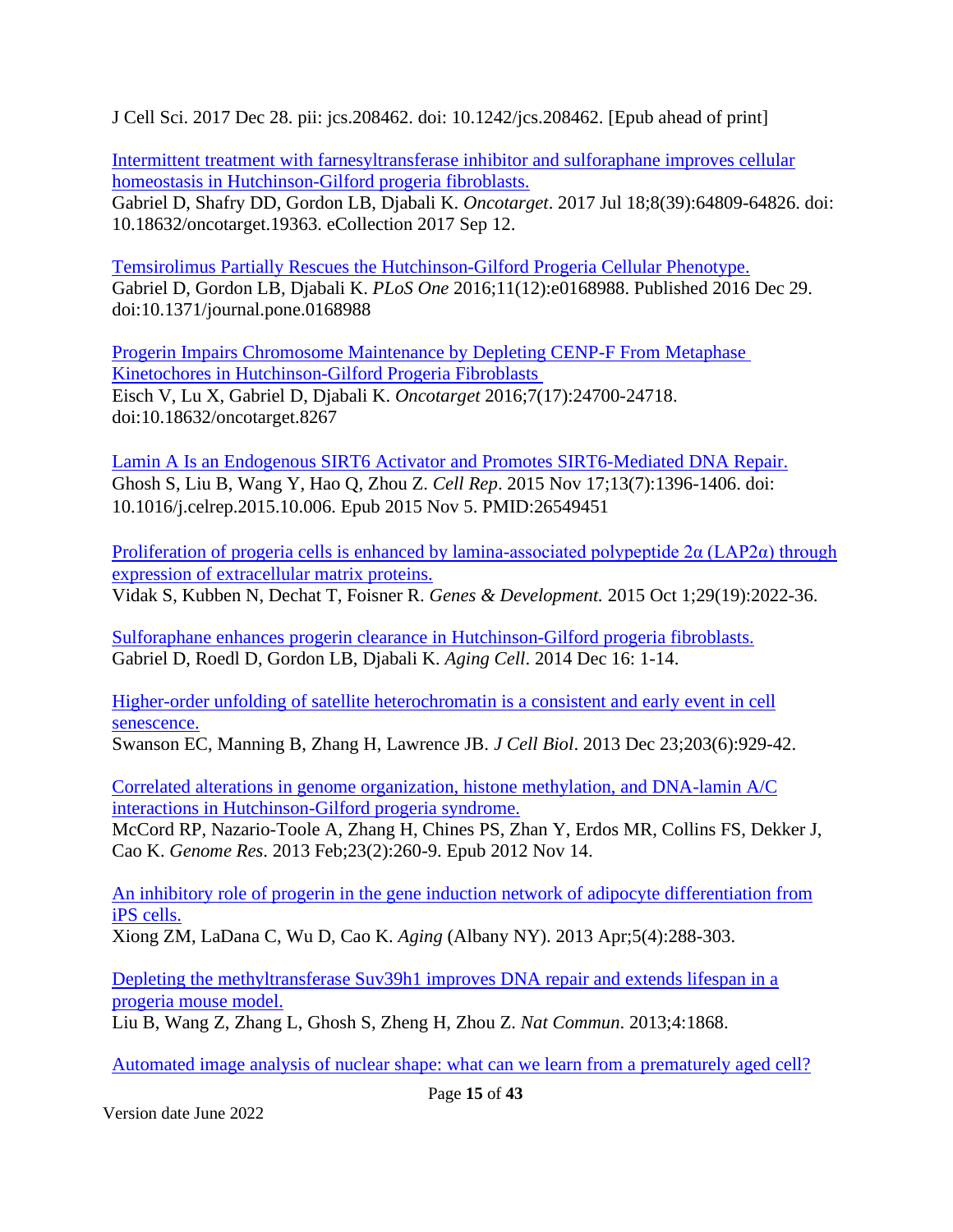Driscoll MK, Albanese JL, Xiong ZM, Mailman M, Losert W, Cao K. *Aging* (Albany NY). 2012 Feb;4(2):119-32.

[Rapamycin reverses cellular phenotypes and enhances mutant protein clearance in Hutchinson-](http://www.ncbi.nlm.nih.gov/pubmed/21715679)[Gilford progeria syndrome cells.](http://www.ncbi.nlm.nih.gov/pubmed/21715679)

Cao K, Graziotto JJ, Blair CD, Mazzulli JR, Erdos MR, Krainc D, Collins FS. *Sci Transl Med.* 2011 Jun 29;3(89):89ra58.

[Defective lamin A-Rb signaling in Hutchinson-Gilford Progeria Syndrome and reversal by](http://www.ncbi.nlm.nih.gov/pubmed/20559568) [farnesyltransferase inhibition.](http://www.ncbi.nlm.nih.gov/pubmed/20559568)

Marji J, O'Donoghue SI, McClintock D, Satagopam VP, Schneider R, Ratner D, Worman HJ, Gordon LB, Djabali K. *PLoS One*. 2010 Jun 15;5(6):e11132.

## **HGADFN164**

[SAMMY-seq reveals early alteration of heterochromatin and deregulation of bivalent genes in](https://pubmed.ncbi.nlm.nih.gov/33293552/)  [Hutchinson-Gilford Progeria SyndromeNat](https://pubmed.ncbi.nlm.nih.gov/33293552/) 

Sebestyén E, Marullo F, Lucini F, Petrini C, Bianchi A, Valsoni S, Olivieri I, Antonelli L, Gregoretti F, Oliva G, Ferrari F, Lanzuolo C. Commun. 2020 Dec 8;11(1):6274. doi: 10.1038/s41467-020-20048-9. PMID: 33293552; PMCID: PMC7722762.

[Direct reprogramming of human smooth muscle and vascular endothelial cells reveals defects](https://pubmed.ncbi.nlm.nih.gov/32896271/)  [associated with aging and Hutchinson-Gilford progeria syndrome](https://pubmed.ncbi.nlm.nih.gov/32896271/)  Bersini S, Schulte R, Huang L, Tsai H, Hetzer MW. *Elife*. 2020 Sep 8;9:e54383. doi: 10.7554/eLife.54383. PMID: 32896271; PMCID: PMC7478891.

[Epigenetic Deregulation of Lamina-Associated Domains in Hutchinson-Gilford Progeria](https://pubmed.ncbi.nlm.nih.gov/32450911/)  [Syndrome](https://pubmed.ncbi.nlm.nih.gov/32450911/)

Köhler F, Bormann F, Raddatz G, et al. *Genome Med*. 2020;12(1):46. Published 2020 May 25. doi:10.1186/s13073-020-00749-y

[Transient Introduction of Human Telomerase mRNA Improves Hallmarks of Progeria Cells](https://pubmed.ncbi.nlm.nih.gov/31152494) Li Y, Zhou G, Bruno IG, et al. *Aging Cell* 2019;18(4):e12979. doi:10.1111/acel.12979

[Inhibition of JAK-STAT Signaling With Baricitinib Reduces Inflammation and Improves Cellular](https://pubmed.ncbi.nlm.nih.gov/31635416)  [Homeostasis in Progeria Cells](https://pubmed.ncbi.nlm.nih.gov/31635416)

Liu C, Arnold R, Henriques G, Djabali K. *Cells* 2019;8(10):1276. Published 2019 Oct 18. doi:10.3390/cells8101276

[Analysis of Somatic Mutations Identifies Signs of Selection During in Vitro Aging of Primary](https://pubmed.ncbi.nlm.nih.gov/31385397)  [Dermal Fibroblasts](https://pubmed.ncbi.nlm.nih.gov/31385397)

Narisu N, Rothwell R, Vrtačnik P, et al. *Aging Cell*. 2019;18(6):e13010. doi:10.1111/acel.13010

[Predicting Age From the Transcriptome of Human Dermal Fibroblasts](https://pubmed.ncbi.nlm.nih.gov/30567591/)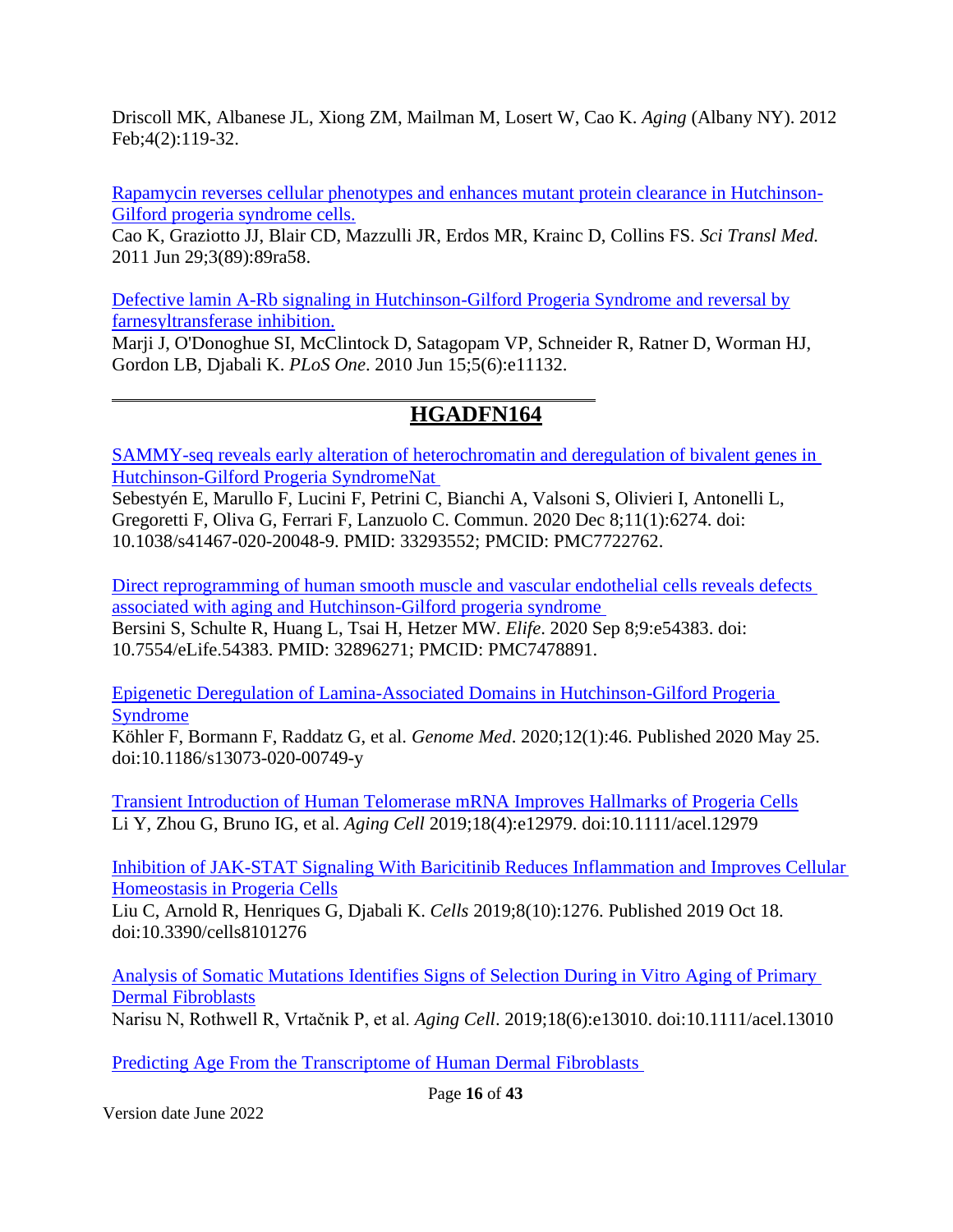Fleischer JG, Schulte R, Tsai HH, et al. *Genome Biol* 2018;19(1):221. Published 2018 Dec 20. doi:10.1186/s13059-018-1599-6

[Diminished Canonical β-Catenin Signaling During Osteoblast Differentiation](https://pubmed.ncbi.nlm.nih.gov/30001457/) Contributes to [Osteopenia in Progeria](https://pubmed.ncbi.nlm.nih.gov/30001457/)  Choi JY, Lai JK, Xiong ZM, et al. *J Bone Miner Res* 2018;33(11):2059-2070. doi:10.1002/jbmr.3549

[Autophagic Removal of Farnesylated Carboxy-Terminal Lamin Peptides](https://pubmed.ncbi.nlm.nih.gov/29690642)  Lu X, Djabali K. *Cells*. 2018;7(4):33. Published 2018 Apr 23. doi:10.3390/cells7040033

[Epigenetic clock for skin and blood cells applied to Hutchinson Gilford Progeria Syndrome and](https://pubmed.ncbi.nlm.nih.gov/30048243/)  [ex vivo studies](https://pubmed.ncbi.nlm.nih.gov/30048243/) Horvath S, Oshima J, Martin GM, et al. *Aging* (Albany NY). 2018;10(7):1758-1775. doi:10.18632/aging.101508

[Intermittent treatment with farnesyltransferase inhibitor and sulforaphane improves cellular](https://www.ncbi.nlm.nih.gov/pubmed/29029393) [homeostasis in Hutchinson-Gilford progeria fibroblasts.](https://www.ncbi.nlm.nih.gov/pubmed/29029393) Gabriel D, Shafry DD, Gordon LB, Djabali K. *Oncotarget*. 2017 Jul 18;8(39):64809-64826. doi: 10.18632/oncotarget.19363. eCollection 2017 Sep 12.

[Temsirolimus Partially Rescues the Hutchinson-Gilford Progeria Cellular Phenotype.](https://pubmed.ncbi.nlm.nih.gov/28033363/) Gabriel D, Gordon LB, Djabali K. *PLoS One* 2016;11(12):e0168988. Published 2016 Dec 29. doi:10.1371/journal.pone.0168988

[Lamin A Is an Endogenous SIRT6 Activator and Promotes SIRT6-Mediated DNA Repair.](https://www.ncbi.nlm.nih.gov/pubmed/26549451) Ghosh S, Liu B, Wang Y, Hao Q, Zhou Z. *Cell Rep*. 2015 Nov 17;13(7):1396-1406. doi: 10.1016/j.celrep.2015.10.006. Epub 2015 Nov 5. PMID: 26549451

[Sulforaphane enhances progerin clearance in Hutchinson-Gilford progeria fibroblasts.](http://www.ncbi.nlm.nih.gov/pubmed/25510262) Gabriel D, Roedl D, Gordon LB, Djabali K. *Aging Cell*. 2014 Dec 16: 1-14.

[Mechanisms controlling the smooth muscle cell death in progeria via down-regulation of](http://www.ncbi.nlm.nih.gov/pubmed/24843141) [poly\(ADP-ribose\) polymerase 1.](http://www.ncbi.nlm.nih.gov/pubmed/24843141)

Zhang H, Xiong ZM, Cao K. *Proc Natl Acad Sci* U S A. 2014 Jun 3;111(22):E2261-70. Epub 2014 May 19.

[Correlated alterations in genome organization, histone methylation, and DNA-lamin A/C](http://www.ncbi.nlm.nih.gov/pubmed/23152449) [interactions in Hutchinson-Gilford progeria syndrome.](http://www.ncbi.nlm.nih.gov/pubmed/23152449)

McCord RP, Nazario-Toole A, Zhang H, Chines PS, Zhan Y, Erdos MR, Collins FS, Dekker J, Cao K. *Genome Res*. 2013 Feb;23(2):260-9. Epub 2012 Nov 14.

[An inhibitory role of progerin in the gene induction network of adipocyte differentiation from](http://www.ncbi.nlm.nih.gov/pubmed/23596277) [iPS cells.](http://www.ncbi.nlm.nih.gov/pubmed/23596277)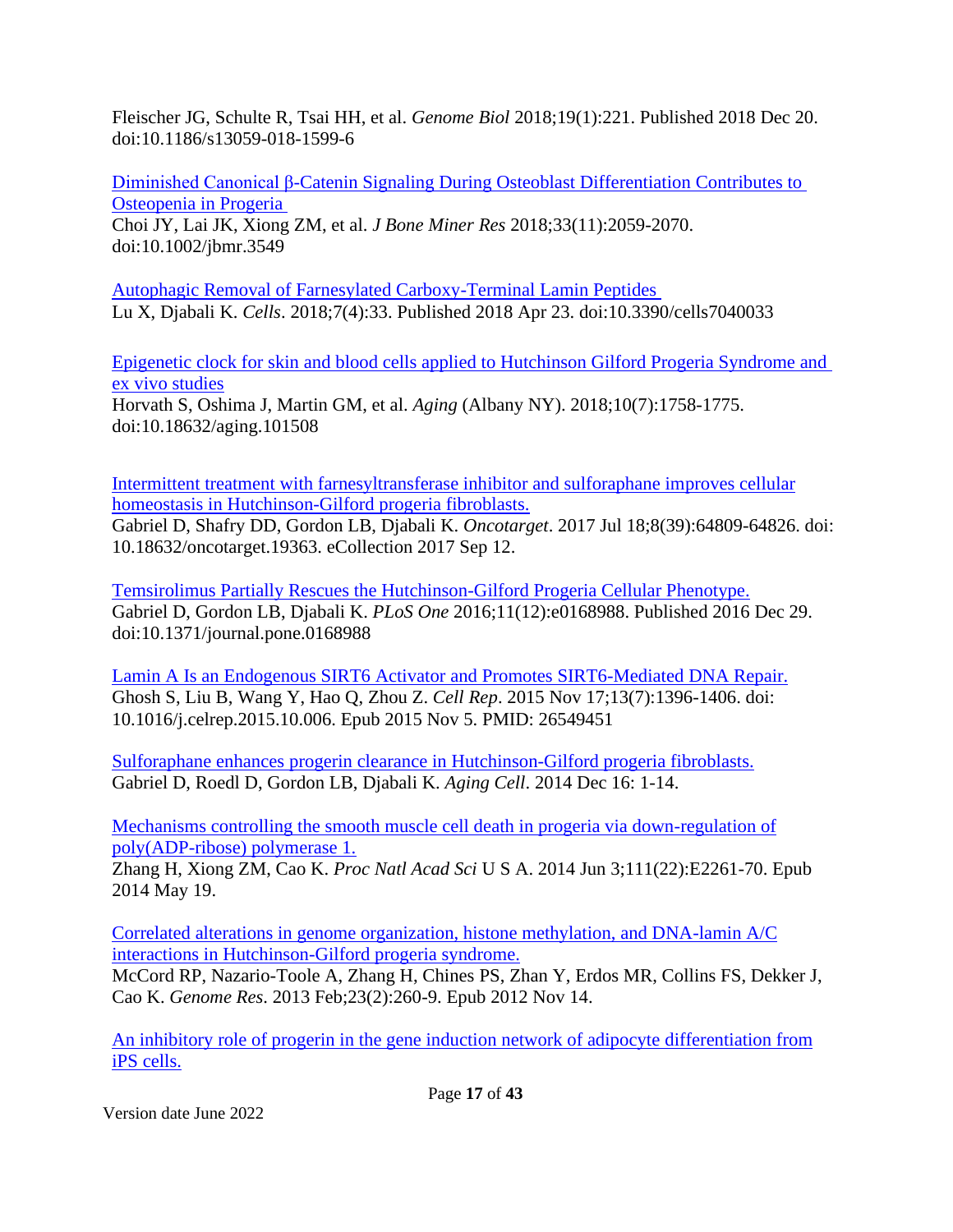Xiong ZM, LaDana C, Wu D, Cao K. *Aging* (Albany NY). 2013 Apr;5(4):288-303.

[Depleting the methyltransferase Suv39h1 improves DNA repair and extends lifespan in a](http://www.ncbi.nlm.nih.gov/pubmed/23695662) [progeria mouse model.](http://www.ncbi.nlm.nih.gov/pubmed/23695662)

Liu B, Wang Z, Zhang L, Ghosh S, Zheng H, Zhou Z. *Nat Commun*. 2013;4:1868.

[Naïve adult stem cells from patients with Hutchinson-Gilford progeria syndrome express low](http://www.ncbi.nlm.nih.gov/pubmed/23213444) [levels of progerin in vivo.](http://www.ncbi.nlm.nih.gov/pubmed/23213444)

Wenzel V, Roedl D, Gabriel D, Gordon LB, Herlyn M, Schneider R, Ring J, Djabali K. *Biol Open.* 2012 Jun 15;1(6):516-26. Epub 2012 Apr 16.

[Defective lamin A-Rb signaling in Hutchinson-Gilford Progeria Syndrome and reversal by](http://www.ncbi.nlm.nih.gov/pubmed/20559568) [farnesyltransferase inhibition.](http://www.ncbi.nlm.nih.gov/pubmed/20559568)

Marji J, O'Donoghue SI, McClintock D, Satagopam VP, Schneider R, Ratner D, Worman HJ, Gordon LB, Djabali K. *PLoS One*. 2010 Jun 15;5(6):e11132.

## **HGADFN167**

[Impaired LEF1 Activation Accelerates iPSC-Derived Keratinocytes Differentiation in](https://pubmed.ncbi.nlm.nih.gov/35628310/)  [Hutchinson-Gilford Progeria Syndrome](https://pubmed.ncbi.nlm.nih.gov/35628310/)

Mao X, Xiong ZM, Xue H, et al. Int J Mol Sci. 2022;23(10):5499. Published 2022 May 14. doi:10.3390/ijms23105499

[Isoprenylcysteine Carboxylmethyltransferase-Based Therapy for Hutchinson-Gilford Progeria](https://pubmed.ncbi.nlm.nih.gov/34471675/)  [Syndrome](https://pubmed.ncbi.nlm.nih.gov/34471675/)

Marcos-Ramiro B, Gil-Ordóñez A, Marín-Ramos NI, et al. *ACS Cent Sci*. 2021;7(8):1300-1310. doi:10.1021/acscentsci.0c01698

[Mechanisms of angiogenic incompetence in Hutchinson-Gilford progeria via downregulation of](https://pubmed.ncbi.nlm.nih.gov/34086398/)  [endothelial NOS.](https://pubmed.ncbi.nlm.nih.gov/34086398/)

Gete YG, Koblan LW, Mao X, Trappio M, Mahadik B, Fisher JP, Liu DR, Cao K. Aging Cell. 2021 Jun 4:e13388. doi: 10.1111/acel.13388. Epub ahead of print. PMID: 34086398.

[In vivo base editing rescues Hutchinson-Gilford progeria syndrome in mice.](https://pubmed.ncbi.nlm.nih.gov/33408413/)

Koblan LW, Erdos MR, Wilson C, Cabral WA, Levy JM, Xiong ZM, Tavarez UL, Davison LM, Gete YG, Mao X, Newby GA, Doherty SP, Narisu N, Sheng Q, Krilow C, Lin CY, Gordon LB, Cao K, Collins FS, Brown JD, Liu DR. Nature. 2021 Jan;589(7843):608-614. doi: 10.1038/s41586-020-03086-7. Epub 2021 Jan 6. PMID: 33408413; PMCID: PMC7872200.

[Self-assembly of multi-component mitochondrial nucleoids via phase separation.](https://pubmed.ncbi.nlm.nih.gov/33619770/) Feric M, Demarest TG, Tian J, Croteau DL, Bohr VA, Misteli T. EMBO J. 2021 Mar 15;40(6):e107165. doi: 10.15252/embj.2020107165. Epub 2021 Feb 23. PMID: 33619770; PMCID: PMC7957436.

[A targeted antisense therapeutic approach for Hutchinson-Gilford progeria](https://pubmed.ncbi.nlm.nih.gov/33707773/) syndrome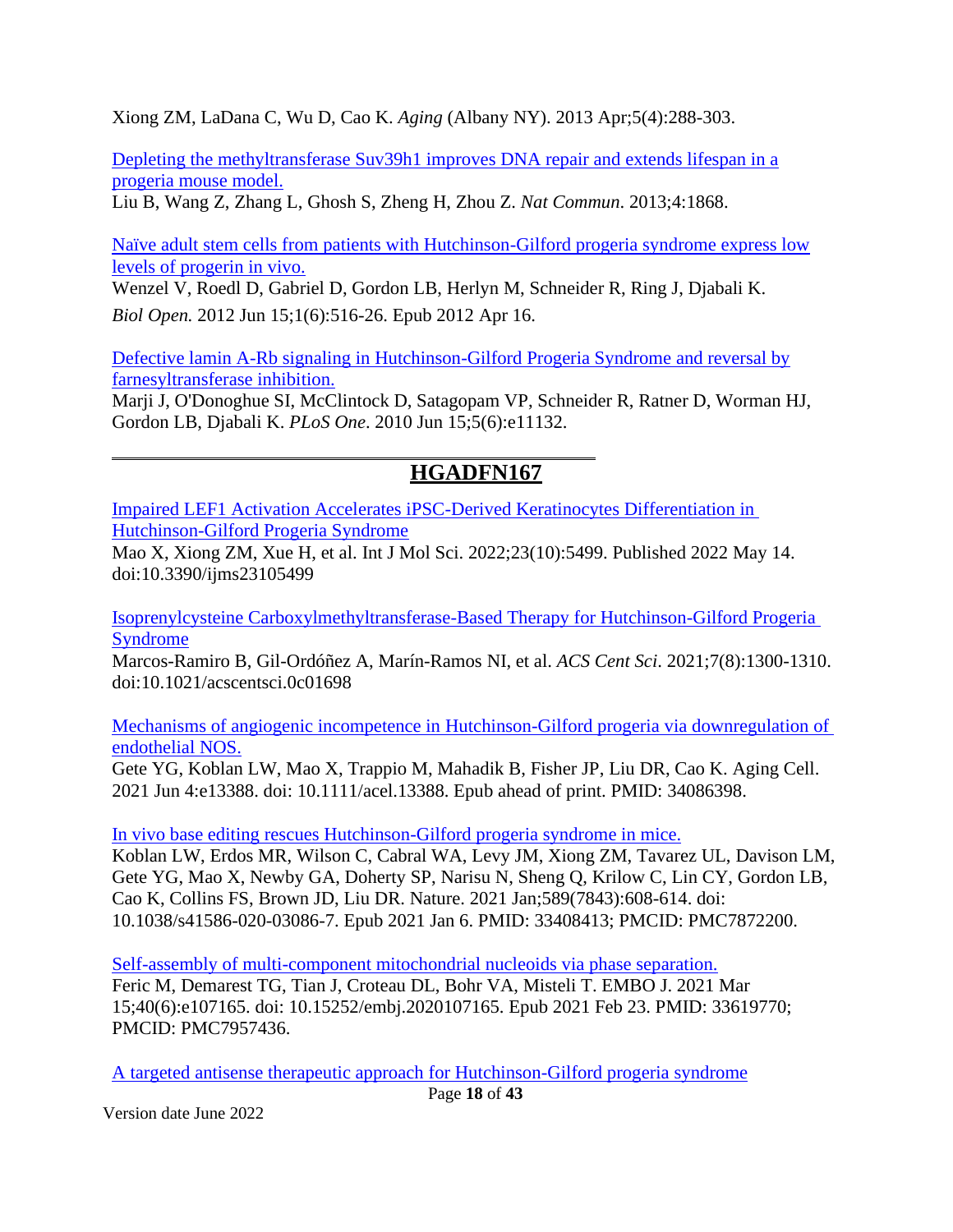Erdos MR, Cabral WA, Tavarez UL, Cao K, Gvozdenovic-Jeremic J, Narisu N, Zerfas PM, Crumley S, Boku Y, Hanson G, Mourich DV, Kole R, Eckhaus MA, Gordon LB, Collins FS. Nat Med. 2021 Mar;27(3):536-545. doi: 10.1038/s41591-021-01274-0. Epub 2021 Mar 11. PMID: 33707773.

SAMMY-seq reveals early alteration of heterochromatin and deregulation of bivalent genes in Hutchinson-Gilford Progeria Syndrome

Sebestyén E, Marullo F, Lucini F, Petrini C, Bianchi A, Valsoni S, Olivieri I, Antonelli L, Gregoretti F, Oliva G, Ferrari F, Lanzuolo C. Commun. 2020 Dec 8;11(1):6274. doi: 10.1038/s41467-020-20048-9. PMID: 33293552; PMCID: PMC7722762.

[Epigenetic Deregulation of Lamina-Associated Domains in Hutchinson-Gilford Progeria](https://pubmed.ncbi.nlm.nih.gov/32450911/)  [Syndrome](https://pubmed.ncbi.nlm.nih.gov/32450911/)

Köhler F, Bormann F, Raddatz G, et al. *Genome Med*. 2020;12(1):46. Published 2020 May 25. doi:10.1186/s13073-020-00749-y

[iPSC-Derived Endothelial Cells Affect Vascular Function in a Tissue-Engineered Blood Vessel](https://pubmed.ncbi.nlm.nih.gov/32032552)  [Model of Hutchinson-Gilford Progeria Syndrome](https://pubmed.ncbi.nlm.nih.gov/32032552) 

Atchison L, Abutaleb NO, Snyder-Mounts E, et al. *Stem Cell Reports* 2020;14(2):325‐337. doi:10.1016/j.stemcr.2020.01.005

[Chromatin and Cytoskeletal Tethering Determine Nuclear Morphology in Progerin-Expressing](https://pubmed.ncbi.nlm.nih.gov/32320674/)  [Cells](https://pubmed.ncbi.nlm.nih.gov/32320674/)

Lionetti MC, Bonfanti S, Fumagalli MR, Budrikis Z, Font-Clos F, Costantini G, Chepizhko O, Zapperi S, La Porta CAM. *Biophysical Journal* 2020 May 5;118(9):2319-2332.

[Phosphorylated Lamin A/C in the Nuclear Interior Binds Active Enhancers Associated with](https://pubmed.ncbi.nlm.nih.gov/32208162)  [Abnormal Transcription in Progeria](https://pubmed.ncbi.nlm.nih.gov/32208162)

Ikegami K, Secchia S, Almakki O, Lieb JD, Moskowitz IP. *Dev Cell* 2020;52(6):699‐713.e11. doi:10.1016/j.devcel.2020.02.011

[Peroxisomal Abnormalities and Catalase Deficiency in Hutchinson-Gilford Progeria Syndrome](https://pubmed.ncbi.nlm.nih.gov/32186522) Mao X, Bharti P, Thaivalappil A, Cao K. *Aging* (Albany NY) 2020;12(6):5195‐5208. doi:10.18632/aging.102941

[Transient Introduction of Human Telomerase mRNA Improves Hallmarks of Progeria Cells](https://pubmed.ncbi.nlm.nih.gov/31152494) Li Y, Zhou G, Bruno IG, et al. *Aging Cell* 2019;18(4):e12979. doi:10.1111/acel.12979

[Restoring Extracellular Matrix Synthesis in Senescent Stem Cells](https://pubmed.ncbi.nlm.nih.gov/31287964)  Rong N, Mistriotis P, Wang X, et al. *FASEB J*. 2019;33(10):10954‐10965. doi:10.1096/fj.201900377R

[Imbalanced Nucleocytoskeletal Connections Create Common Polarity Defects in Progeria and](https://pubmed.ncbi.nlm.nih.gov/30808750)  [Physiological Aging](https://pubmed.ncbi.nlm.nih.gov/30808750)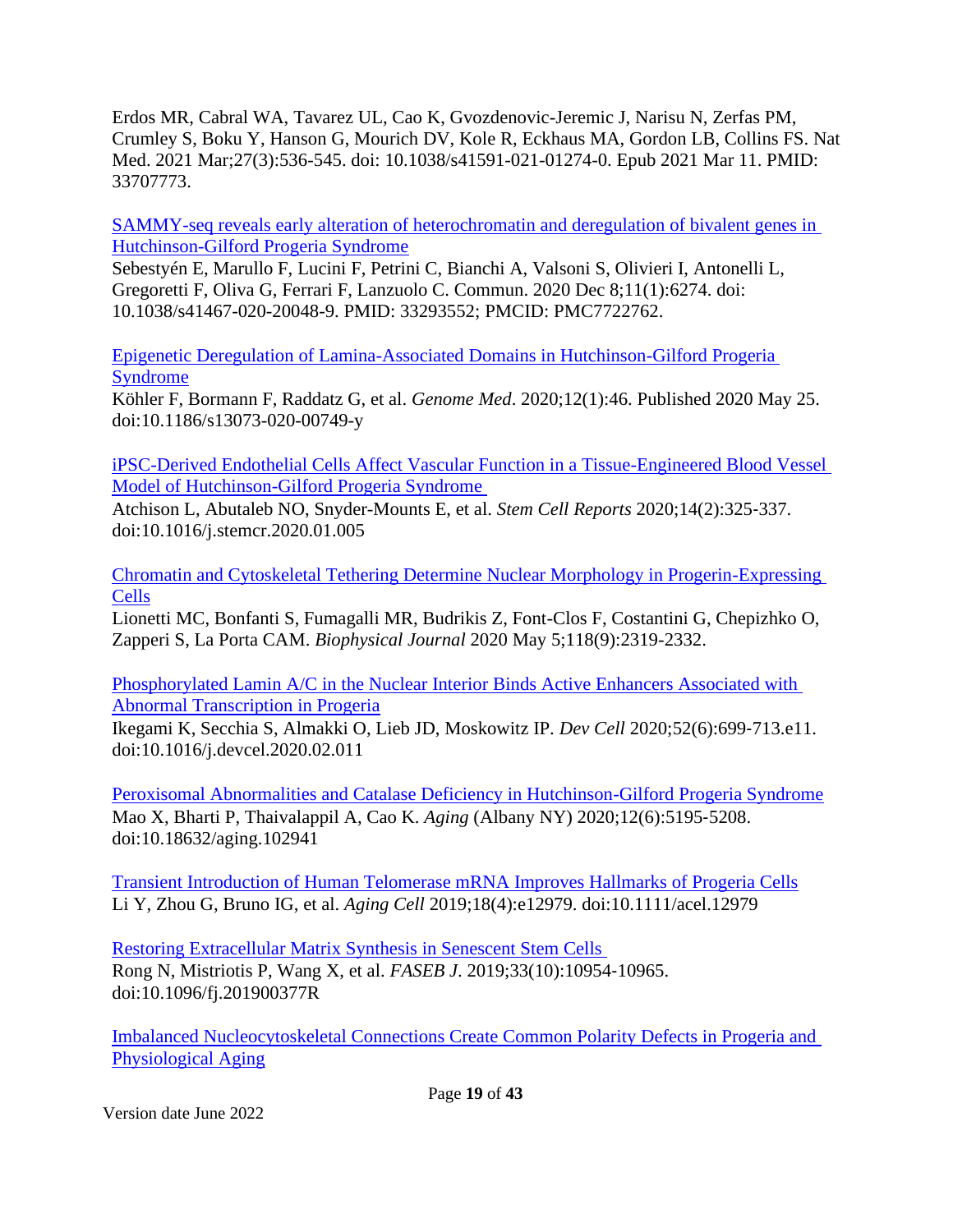Chang W, Wang Y, Luxton GWG, Östlund C, Worman HJ, Gundersen GG. *Proc Natl Acad Sci U S A* 2019;116(9):3578‐3583. doi:10.1073/pnas.1809683116

[Predicting Age From the Transcriptome of Human Dermal Fibroblasts](https://pubmed.ncbi.nlm.nih.gov/30567591/)  Fleischer JG, Schulte R, Tsai HH, et al. *Genome Biol* 2018;19(1):221. Published 2018 Dec 20. doi:10.1186/s13059-018-1599-6

[Diminished Canonical β-Catenin Signaling During Osteoblast Differentiation Contributes to](https://pubmed.ncbi.nlm.nih.gov/30001457/)  [Osteopenia in Progeria](https://pubmed.ncbi.nlm.nih.gov/30001457/) 

Choi JY, Lai JK, Xiong ZM, et al. *J Bone Miner Res* 2018;33(11):2059-2070. doi:10.1002/jbmr.3549

[Everolimus Rescues Multiple Cellular Defects in Laminopathy-Patient Fibroblasts](https://pubmed.ncbi.nlm.nih.gov/29581305) DuBose AJ, Lichtenstein ST, Petrash NM, Erdos MR, Gordon LB, Collins FS [published correction appears in Proc Natl Acad Sci U S A. 2018 Apr 16;:]. *Proc Natl Acad Sci U S A* 2018;115(16):4206‐4211. doi:10.1073/pnas.1802811115

[Smurf2 regulates stability and the autophagic-lysosomal turnover of lamin A and its disease](https://www.ncbi.nlm.nih.gov/pubmed/29405587)[associated form progerin.](https://www.ncbi.nlm.nih.gov/pubmed/29405587)

Borroni AP, Emanuelli A, Shah PA, Ilić N, Apel-Sarid L, Paolini B, Manikoth Ayyathan D, Koganti P, Levy-Cohen G, Blank M. *Aging Cell*. 2018 Feb 5. doi: 10.1111/acel.12732. [Epub ahead of print].

[A Cell-Intrinsic Interferon-like Response Links Replication Stress to Cellular Aging Caused by](https://www.ncbi.nlm.nih.gov/pubmed/29466729) [Progerin.](https://www.ncbi.nlm.nih.gov/pubmed/29466729)

Kreienkamp R, Graziano S, Coll-Bonfill N, Bedia-Diaz G, Cybulla E, Vindigni A, Dorsett D, Kubben N, Batista LFZ, Gonzalo S. *Cell Rep*. 2018 Feb 20;22(8):2006-2015.

[Epigenetic clock for skin and blood cells applied to Hutchinson Gilford Progeria Syndrome and](https://pubmed.ncbi.nlm.nih.gov/30048243/)  [ex vivo studies](https://pubmed.ncbi.nlm.nih.gov/30048243/)

Horvath S, Oshima J, Martin GM, et al. *Aging* (Albany NY). 2018;10(7):1758-1775. doi:10.18632/aging.101508

#### [Identification of novel PDEδ interacting proteins.](https://www.ncbi.nlm.nih.gov/pubmed/28935183)

Küchler P, Zimmermann G, Winzker M, Janning P, Waldmann H, Ziegler S. *Bioorg Med Chem*. 2017 Aug 31. pii: S0968-0896(17)31182-3. doi: 10.1016/j.bmc.2017.08.033. [Epub ahead of print]

[Nucleolar expansion and elevated protein translation in premature aging.](https://www.ncbi.nlm.nih.gov/pubmed/28855503) Buchwalter A, Hetzer MW. Nat Commun. 2017 Aug 30;8(1):328. doi: 10.1038/s41467-017-00322-z.

[Reprogramming progeria fibroblasts re-establishes a normal epigenetic landscape.](https://www.ncbi.nlm.nih.gov/pubmed/28597562) Chen Z, Chang WY, Etheridge A, Strickfaden H, Jin Z, Palidwor G, Cho JH, Wang K, Kwon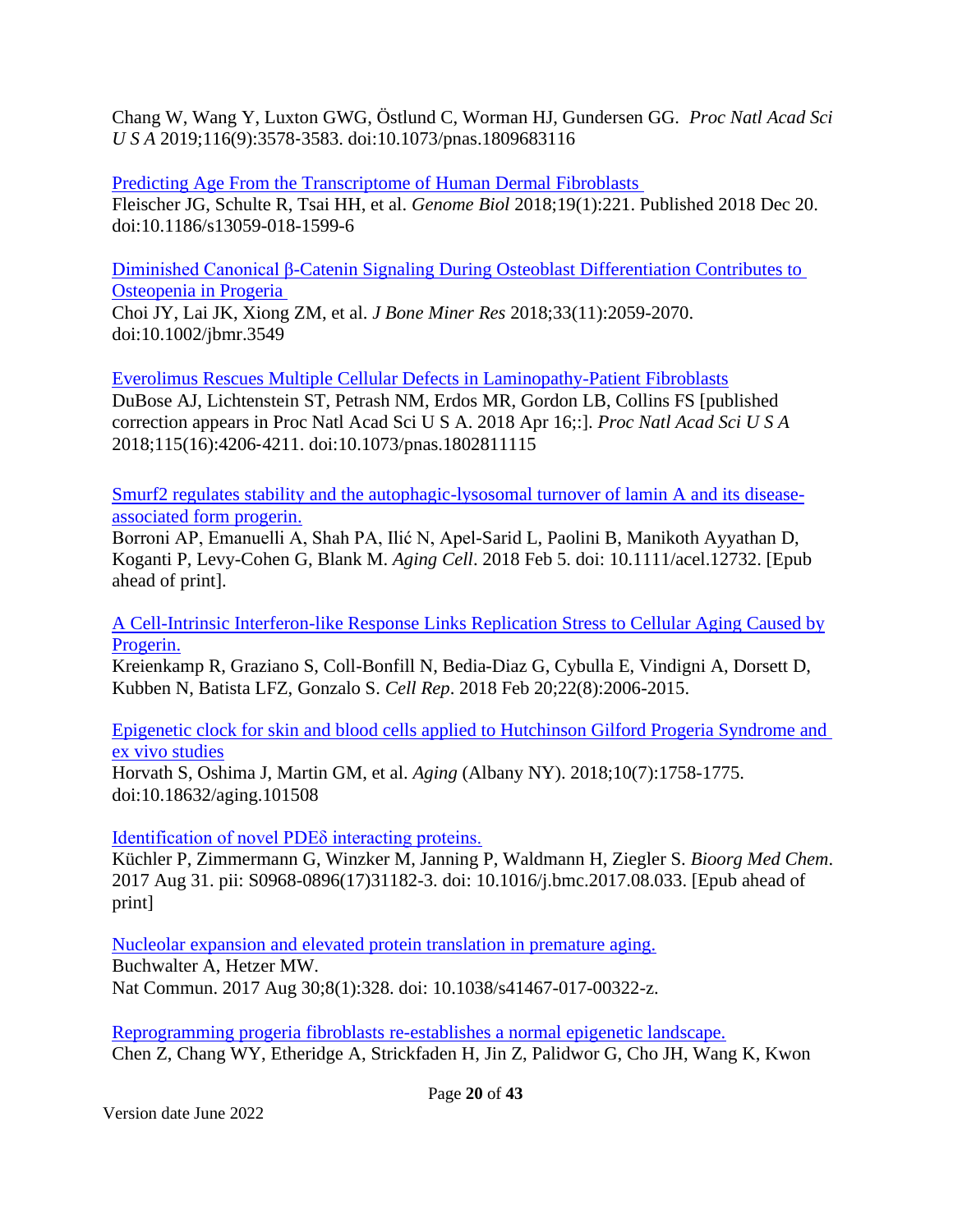SY, Doré C, Raymond A, Hotta A, Ellis J, Kandel RA, Dilworth FJ, Perkins TJ, Hendzel MJ, Galas DJ, Stanford WL. .*Aging Cell*. 2017 Jun 8. [Epub ahead of print]

[Metformin Alleviates Aging Cellular Phenotypes in Hutchinson-Gilford Progeria Syndrome](https://www.ncbi.nlm.nih.gov/pubmed/28192606) [Dermal Fibroblasts.](https://www.ncbi.nlm.nih.gov/pubmed/28192606) Park SK, Shin OS. *Exp Dermatol*. 2017 Feb 13. [Epub ahead of print]

[Loss of H3K9me3 Correlates with ATM Activation and Histone H2AX Phosphorylation](https://www.ncbi.nlm.nih.gov/pubmed/27907109) [Deficiencies in Hutchinson-Gilford Progeria Syndrome.](https://www.ncbi.nlm.nih.gov/pubmed/27907109) Zhang H, Sun L, Wang K, Wu D, Trappio M, Witting C, Cao K. *PLoS One*. 2016 Dec 1;11(12):e0167454. doi: 10.1371/journal.pone.0167454.

[NANOG reverses the Myogenic Differentiation Potential of Senescent Stem Cells by Restoring](http://www.ncbi.nlm.nih.gov/pubmed/27350449) [ACTIN Filamentous Organization and SRF-Dependent Gene Expression.](http://www.ncbi.nlm.nih.gov/pubmed/27350449)

Mistriotis P, Bajpai VK, Wang X, Rong N, Shahini A, Asmani M, Liang MS, Wang J, Lei P, Liu S, Zhao R, Andreadis ST. *Stem Cells*. 2016 Jun 28. doi: 10.1002/stem.2452. [Epub ahead of print]

[Vitamin D Receptor Signaling Improves Hutchinson-Gilford Progeria Syndrome Cellular](https://pubmed.ncbi.nlm.nih.gov/27145372/)  **Phenotypes** 

Kreienkamp R, Croke M, Neumann MA, et al. *Oncotarget* 2016;7(21):30018-30031. doi:10.18632/oncotarget.9065

[Methylene blue alleviates nuclear and mitochondrial abnormalities in progeria.](http://www.ncbi.nlm.nih.gov/pubmed/26663466)

Xiong ZM, Choi JY, Wang K, Zhang H, Tariq Z, Wu D, Ko E, LaDana C, Sesaki H, Cao K. *[Aging Cell.](http://www.ncbi.nlm.nih.gov/pubmed/26663466)* 2015 Dec 14. [Epub ahead of print]

[Insights into the role of immunosenescence during varicella zoster virus infection \(shingles\) in](http://www.ncbi.nlm.nih.gov/pubmed/26473290) [the aging cell model.](http://www.ncbi.nlm.nih.gov/pubmed/26473290)

Kim JA, Park SK, Kumar M, Lee CH, Shin OS. *Oncotarget*. 2015 Oct 14. [Epub ahead of print]

Proliferation of progeria cells is enhanced by lamina-associated polypeptide  $2\alpha$  (LAP2 $\alpha$ ) through [expression of extracellular matrix proteins.](http://www.ncbi.nlm.nih.gov/pubmed/26443848)

Vidak S, Kubben N, Dechat T, Foisner R. *Genes & Development.* 2015 Oct 1;29(19):2022-36.

[Nuclear stiffening and chromatin softening with progerin expression leads to an attenuated](http://www.ncbi.nlm.nih.gov/pubmed/26171741) [nuclear response to force.](http://www.ncbi.nlm.nih.gov/pubmed/26171741)

Booth EA, Spagnol ST, Alcoser TA, Dahl KN. *Soft Matter*. 2015 Aug 28;11(32):6412-8. Epub 2015 Jul 14.

[Phenotype-Dependent Coexpression Gene Clusters: Application to Normal and Premature](http://www.ncbi.nlm.nih.gov/pubmed/26357076)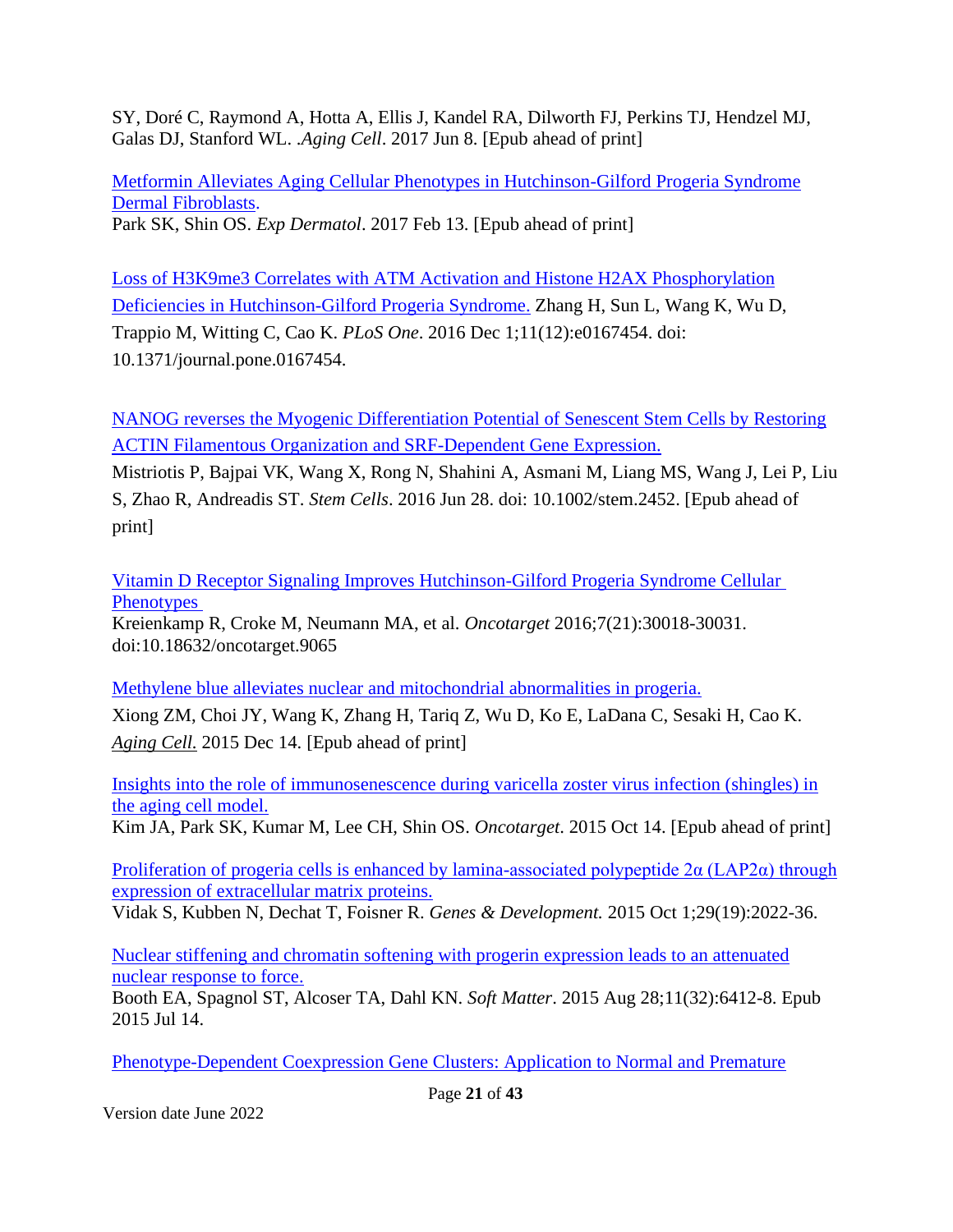[Ageing.](http://www.ncbi.nlm.nih.gov/pubmed/26357076)

Wang K, Das A, Xiong Z, Cao K, Hannenhalli S. *IEEE/ACM Trans Comput Biol Bioinform* 2015 Jan-Feb;12(1):30-9.

[Mechanisms controlling the smooth muscle cell death in progeria via down-regulation of](http://www.ncbi.nlm.nih.gov/pubmed/24843141) [poly\(ADP-ribose\) polymerase 1.](http://www.ncbi.nlm.nih.gov/pubmed/24843141)

Zhang H, Xiong ZM, Cao K. *Proc Natl Acad Sci* U S A. 2014 Jun 3;111(22):E2261-70. Epub 2014 May 19.

[Higher-order unfolding of satellite heterochromatin is a consistent and early event in cell](http://www.ncbi.nlm.nih.gov/pubmed/24344186) [senescence.](http://www.ncbi.nlm.nih.gov/pubmed/24344186)

Swanson EC, Manning B, Zhang H, Lawrence JB. *J Cell Biol*. 2013 Dec 23;203(6):929-42.

[Correlated alterations in genome organization, histone methylation, and DNA-lamin A/C](http://www.ncbi.nlm.nih.gov/pubmed/23152449) [interactions in Hutchinson-Gilford progeria syndrome.](http://www.ncbi.nlm.nih.gov/pubmed/23152449)

McCord RP, Nazario-Toole A, Zhang H, Chines PS, Zhan Y, Erdos MR, Collins FS, Dekker J, Cao K. *Genome Res*. 2013 Feb;23(2):260-9. Epub 2012 Nov 14.

[Progeria: translational insights from cell biology.](http://www.ncbi.nlm.nih.gov/pubmed/23027899)

Gordon LB, Cao K, Collins FS. *J Cell Biol*. 2012 Oct 1;199(1):9-13. doi: 10.1083/jcb.201207072.

[Automated image analysis of nuclear shape: what can we learn from a prematurely aged cell?](http://www.ncbi.nlm.nih.gov/pubmed/22354768) Driscoll MK, Albanese JL, Xiong ZM, Mailman M, Losert W, Cao K. *Aging* (Albany NY). 2012 Feb;4(2):119-32.

[Computational image analysis of nuclear morphology associated with various nuclear-specific](http://www.ncbi.nlm.nih.gov/pubmed/22127259) [aging disorders.](http://www.ncbi.nlm.nih.gov/pubmed/22127259)

Choi S, Wang W, Ribeiro AJ, Kalinowski A, Gregg SQ, Opresko PL, Niedernhofer LJ, Rohde GK, Dahl KN. *Nucleus*. 2011 Nov 1;2(6):570-9. Epub 2011 Nov 1.

[Rapamycin reverses cellular phenotypes and enhances mutant protein clearance in Hutchinson-](http://www.ncbi.nlm.nih.gov/pubmed/21715679)[Gilford progeria syndrome cells.](http://www.ncbi.nlm.nih.gov/pubmed/21715679)

Cao K, Graziotto JJ, Blair CD, Mazzulli JR, Erdos MR, Krainc D, Collins FS. *Sci Transl Med.* 2011 Jun 29;3(89):89ra58.

[Progerin and telomere dysfunction collaborate to trigger cellular senescence in normal human](http://www.ncbi.nlm.nih.gov/pubmed/21670498) [fibroblasts.](http://www.ncbi.nlm.nih.gov/pubmed/21670498)

[Cao K,](http://www.ncbi.nlm.nih.gov/pubmed?term=%22Cao%20K%22%5BAuthor%5D) [Blair CD,](http://www.ncbi.nlm.nih.gov/pubmed?term=%22Blair%20CD%22%5BAuthor%5D) [Faddah DA,](http://www.ncbi.nlm.nih.gov/pubmed?term=%22Faddah%20DA%22%5BAuthor%5D) [Kieckhaefer JE,](http://www.ncbi.nlm.nih.gov/pubmed?term=%22Kieckhaefer%20JE%22%5BAuthor%5D) [Olive M,](http://www.ncbi.nlm.nih.gov/pubmed?term=%22Olive%20M%22%5BAuthor%5D) [Erdos MR,](http://www.ncbi.nlm.nih.gov/pubmed?term=%22Erdos%20MR%22%5BAuthor%5D) [Nabel EG,](http://www.ncbi.nlm.nih.gov/pubmed?term=%22Nabel%20EG%22%5BAuthor%5D) [Collins FS.](http://www.ncbi.nlm.nih.gov/pubmed?term=%22Collins%20FS%22%5BAuthor%5D) *[J](http://www.ncbi.nlm.nih.gov/pubmed/21670498) [Clin Invest.](http://www.ncbi.nlm.nih.gov/pubmed/21670498)* 2011 Jul 1;121(7):2833-44

CTP:phosphocholine cytidylyltransferase  $\alpha$  (CCT $\alpha$ ) and lamins alter nuclear membrane structure [without affecting phosphatidylcholine synthesis.](http://www.ncbi.nlm.nih.gov/pubmed/21504799)

Gehrig K, Ridgway ND. *Biochim Biophys Acta*. 2011 Jun;1811(6):377-85.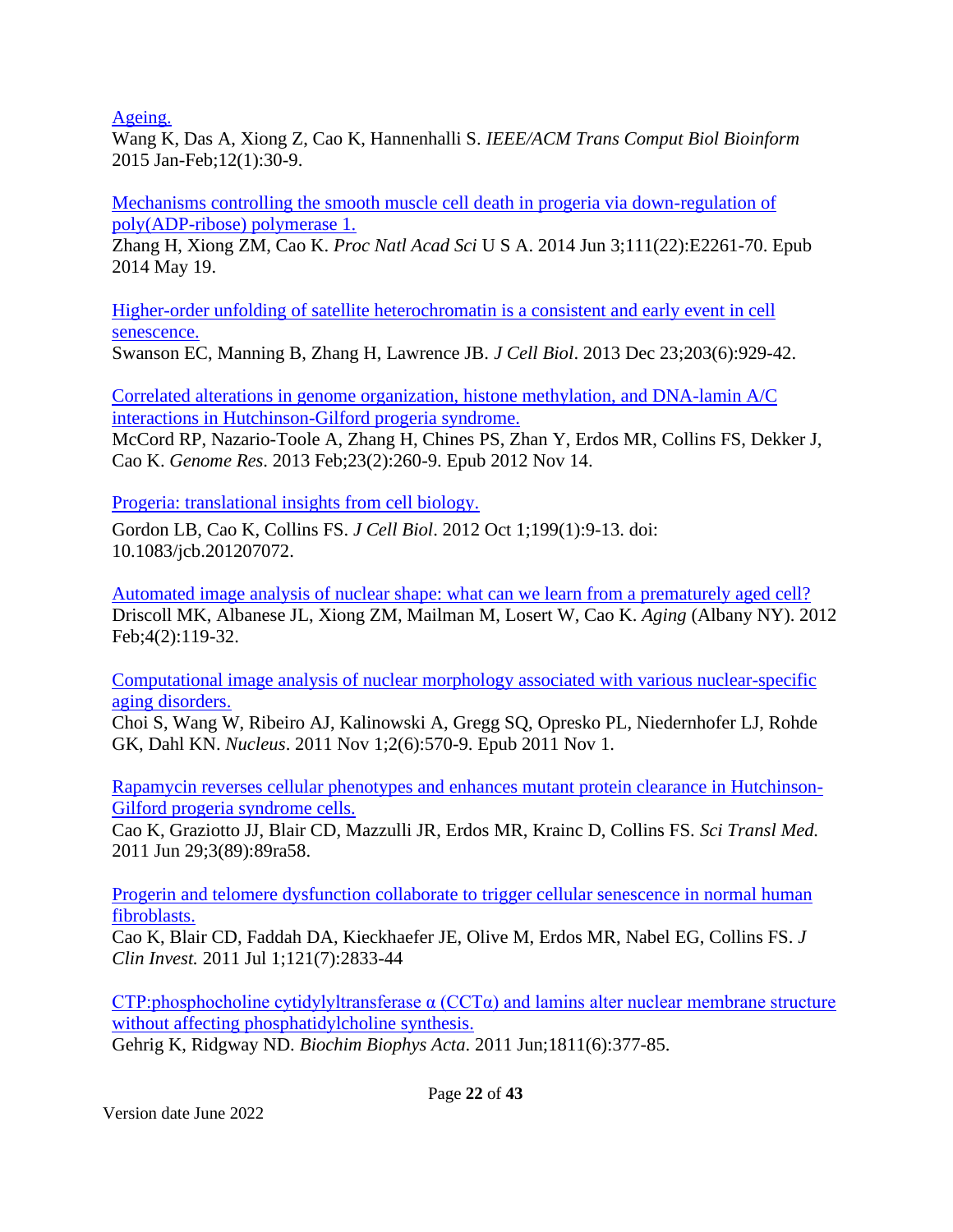[Effect of progerin on the accumulation of oxidized proteins in fibroblasts from Hutchinson](http://www.ncbi.nlm.nih.gov/pubmed/19958786) [Gilford progeria patients.](http://www.ncbi.nlm.nih.gov/pubmed/19958786)

Viteri G, Chung YW, Stadtman ER. *Mech Ageing Dev*. 2010 Jan;131(1):2-8.

[A lamin A protein isoform overexpressed in Hutchinson-Gilford progeria syndrome interferes](http://www.ncbi.nlm.nih.gov/pubmed/17360355) [with mitosis in progeria and normal cells.](http://www.ncbi.nlm.nih.gov/pubmed/17360355)

Cao K, Capell BC, Erdos MR, Djabali K, Collins FS. *Proc Natl Acad Sci USA*. 2007 Mar 20;104(12):4949-54.

#### **HGFDFN168**

[Impaired LEF1 Activation Accelerates iPSC-Derived Keratinocytes Differentiation in](https://pubmed.ncbi.nlm.nih.gov/35628310/)  [Hutchinson-Gilford Progeria Syndrome](https://pubmed.ncbi.nlm.nih.gov/35628310/)

Mao X, Xiong ZM, Xue H, et al. Int J Mol Sci. 2022;23(10):5499. Published 2022 May 14. doi:10.3390/ijms23105499

[Isoprenylcysteine Carboxylmethyltransferase-Based Therapy for Hutchinson-Gilford Progeria](https://pubmed.ncbi.nlm.nih.gov/34471675/)  [Syndrome](https://pubmed.ncbi.nlm.nih.gov/34471675/)

Marcos-Ramiro B, Gil-Ordóñez A, Marín-Ramos NI, et al. *ACS Cent Sci*. 2021;7(8):1300-1310. doi:10.1021/acscentsci.0c01698

[Mechanisms of angiogenic incompetence in Hutchinson-Gilford progeria via downregulation of](https://pubmed.ncbi.nlm.nih.gov/34086398/)  [endothelial NOS.](https://pubmed.ncbi.nlm.nih.gov/34086398/)

Gete YG, Koblan LW, Mao X, Trappio M, Mahadik B, Fisher JP, Liu DR, Cao K. Aging Cell. 2021 Jun 4:e13388. doi: 10.1111/acel.13388. Epub ahead of print. PMID: 34086398.

[Self-assembly of multi-component mitochondrial nucleoids via phase separation.](https://pubmed.ncbi.nlm.nih.gov/33619770/)

Feric M, Demarest TG, Tian J, Croteau DL, Bohr VA, Misteli T. EMBO J. 2021 Mar 15;40(6):e107165. doi: 10.15252/embj.2020107165. Epub 2021 Feb 23. PMID: 33619770; PMCID: PMC7957436.

[A targeted antisense therapeutic approach for Hutchinson-Gilford progeria syndrome](https://pubmed.ncbi.nlm.nih.gov/33707773/) Erdos MR, Cabral WA, Tavarez UL, Cao K, Gvozdenovic-Jeremic J, Narisu N, Zerfas PM, Crumley S, Boku Y, Hanson G, Mourich DV, Kole R, Eckhaus MA, Gordon LB, Collins FS. Nat Med. 2021 Mar;27(3):536-545. doi: 10.1038/s41591-021-01274-0. Epub 2021 Mar 11. PMID: 33707773.

[Epigenetic Deregulation of Lamina-Associated Domains in Hutchinson-Gilford Progeria](https://pubmed.ncbi.nlm.nih.gov/32450911/)  [Syndrome](https://pubmed.ncbi.nlm.nih.gov/32450911/)

Köhler F, Bormann F, Raddatz G, et al. *Genome Med*. 2020;12(1):46. Published 2020 May 25. doi:10.1186/s13073-020-00749-y

[Peroxisomal Abnormalities and Catalase Deficiency in Hutchinson-Gilford Progeria Syndrome](https://pubmed.ncbi.nlm.nih.gov/32186522) Mao X, Bharti P, Thaivalappil A, Cao K. *Aging* (Albany NY) 2020;12(6):5195‐5208.

Page **23** of **43**

Version date June 2022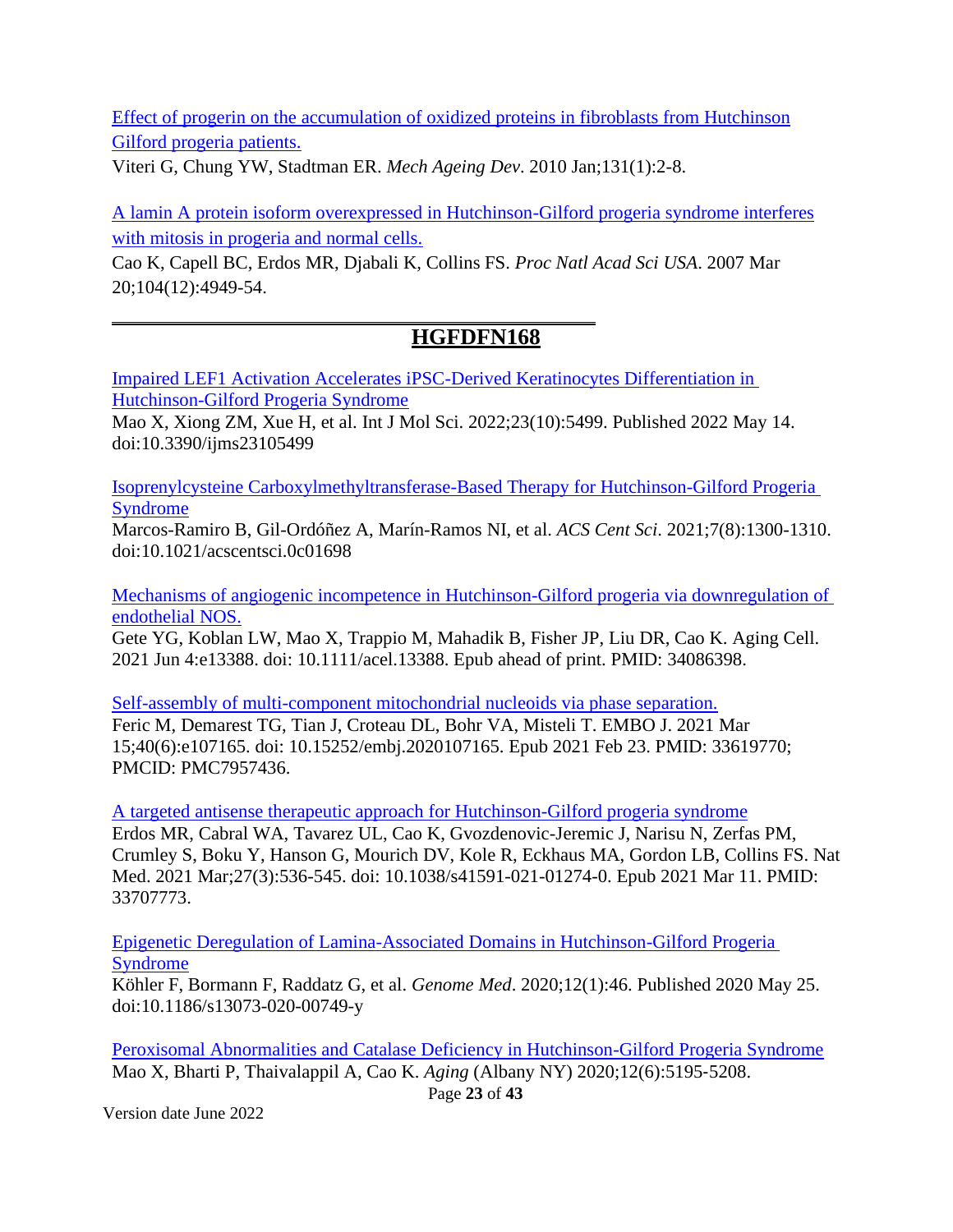doi:10.18632/aging.102941

[iPSC-Derived Endothelial Cells Affect Vascular Function in a Tissue-Engineered Blood Vessel](https://pubmed.ncbi.nlm.nih.gov/32032552)  [Model of Hutchinson-Gilford Progeria Syndrome](https://pubmed.ncbi.nlm.nih.gov/32032552) 

Atchison L, Abutaleb NO, Snyder-Mounts E, et al. *Stem Cell Reports* 2020;14(2):325‐337. doi:10.1016/j.stemcr.2020.01.005

[Restoring Extracellular Matrix Synthesis in Senescent Stem Cells](https://pubmed.ncbi.nlm.nih.gov/31287964)  Rong N, Mistriotis P, Wang X, et al. *FASEB J*. 2019;33(10):10954‐10965. doi:10.1096/fj.201900377R

[Imbalanced Nucleocytoskeletal Connections Create Common Polarity Defects in Progeria and](https://pubmed.ncbi.nlm.nih.gov/30808750)  [Physiological Aging](https://pubmed.ncbi.nlm.nih.gov/30808750)

Chang W, Wang Y, Luxton GWG, Östlund C, Worman HJ, Gundersen GG. *Proc Natl Acad Sci U S A* 2019;116(9):3578‐3583. doi:10.1073/pnas.1809683116

[Diminished Canonical β-Catenin Signaling During Osteoblast Differentiation Contributes to](https://pubmed.ncbi.nlm.nih.gov/30001457/)  [Osteopenia in Progeria](https://pubmed.ncbi.nlm.nih.gov/30001457/) 

Choi JY, Lai JK, Xiong ZM, et al. *J Bone Miner Res* 2018;33(11):2059-2070. doi:10.1002/jbmr.3549

[Everolimus Rescues Multiple Cellular Defects in Laminopathy-Patient Fibroblasts](https://pubmed.ncbi.nlm.nih.gov/29581305) DuBose AJ, Lichtenstein ST, Petrash NM, Erdos MR, Gordon LB, Collins FS [published correction appears in Proc Natl Acad Sci U S A 2018 Apr 16;:]. *Proc Natl Acad Sci U S A*. 2018;115(16):4206‐4211. doi:10.1073/pnas.1802811115

[Smurf2 regulates stability and the autophagic-lysosomal turnover of lamin A and its disease](https://www.ncbi.nlm.nih.gov/pubmed/29405587)[associated form progerin.](https://www.ncbi.nlm.nih.gov/pubmed/29405587)

Borroni AP, Emanuelli A, Shah PA, Ilić N, Apel-Sarid L, Paolini B, Manikoth Ayyathan D, Koganti P, Levy-Cohen G, Blank M. *Aging Cell*. 2018 Feb 5. doi: 10.1111/acel.12732. [Epub ahead of print].

[Nucleoplasmic lamins define growth-regulating functions of lamina-associated polypeptide 2α in](https://www.ncbi.nlm.nih.gov/pubmed/29361532) [progeria cells.](https://www.ncbi.nlm.nih.gov/pubmed/29361532)

Vidak S, Georgiou K, Fichtinger P, Naetar N, Dechat T, Foisner R. J Cell Sci. 2017 Dec 28. pii: jcs.208462. doi: 10.1242/jcs.208462. [Epub ahead of print]

[Nucleolar expansion and elevated protein translation in premature aging.](https://www.ncbi.nlm.nih.gov/pubmed/28855503) Buchwalter A, Hetzer MW. *Nat Commun*. 2017 Aug 30;8(1):328. doi: 10.1038/s41467-017-00322-z.

[Reprogramming progeria fibroblasts re-establishes a normal epigenetic landscape.](https://www.ncbi.nlm.nih.gov/pubmed/28597562) Chen Z, Chang WY, Etheridge A, Strickfaden H, Jin Z, Palidwor G, Cho JH, Wang K, Kwon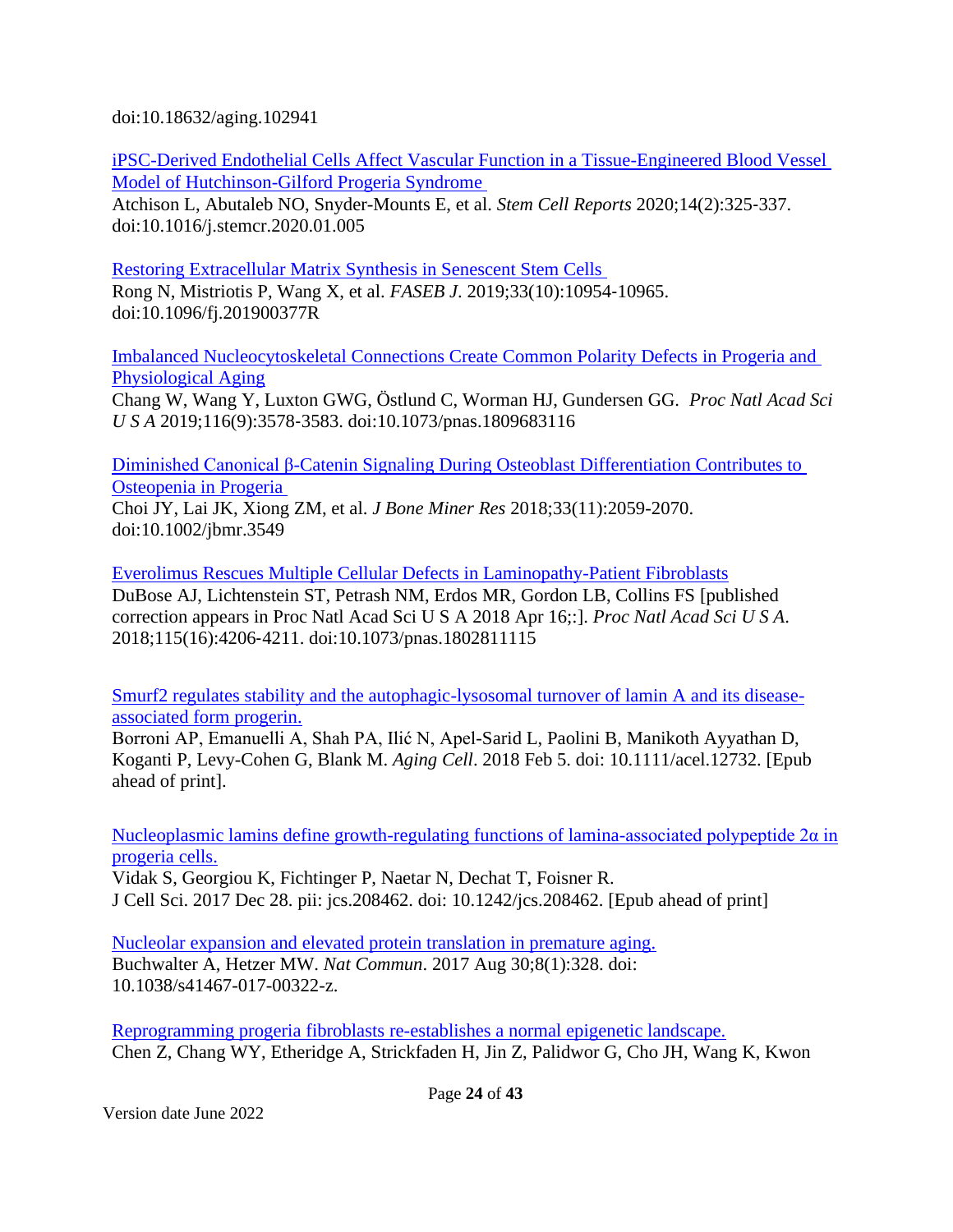SY, Doré C, Raymond A, Hotta A, Ellis J, Kandel RA, Dilworth FJ, Perkins TJ, Hendzel MJ, Galas DJ, Stanford WL. .*Aging Cell*. 2017 Jun 8. [Epub ahead of print]

[Loss of H3K9me3 Correlates with ATM Activation and Histone H2AX Phosphorylation](https://www.ncbi.nlm.nih.gov/pubmed/27907109) [Deficiencies in Hutchinson-Gilford Progeria Syndrome.](https://www.ncbi.nlm.nih.gov/pubmed/27907109) Zhang H, Sun L, Wang K, Wu D, Trappio M, Witting C, Cao K. *PLoS One*. 2016 Dec 1;11(12):e0167454. doi: 10.1371/journal.pone.0167454.

[NANOG reverses the Myogenic Differentiation Potential of Senescent Stem Cells by Restoring](http://www.ncbi.nlm.nih.gov/pubmed/27350449) [ACTIN Filamentous Organization and SRF-Dependent Gene Expression.](http://www.ncbi.nlm.nih.gov/pubmed/27350449)

Mistriotis P, Bajpai VK, Wang X, Rong N, Shahini A, Asmani M, Liang MS, Wang J, Lei P, Liu S, Zhao R, Andreadis ST. *Stem Cells*. 2016 Jun 28. doi: 10.1002/stem.2452. [Epub ahead of print]

[Methylene blue alleviates nuclear and mitochondrial abnormalities in progeria.](http://www.ncbi.nlm.nih.gov/pubmed/26663466)

Xiong ZM, Choi JY, Wang K, Zhang H, Tariq Z, Wu D, Ko E, LaDana C, Sesaki H, Cao K. *[Aging Cell.](http://www.ncbi.nlm.nih.gov/pubmed/26663466)* 2015 Dec 14. [Epub ahead of print]

Proliferation of progeria cells is enhanced by lamina-associated polypeptide  $2\alpha$  (LAP2 $\alpha$ ) through [expression of extracellular matrix proteins.](http://www.ncbi.nlm.nih.gov/pubmed/26443848)

Vidak S, Kubben N, Dechat T, Foisner R. *Genes & Development.* 2015 Oct 1;29(19):2022-36.

[Nuclear stiffening and chromatin softening with progerin expression leads to an attenuated](http://www.ncbi.nlm.nih.gov/pubmed/26171741) [nuclear response to force.](http://www.ncbi.nlm.nih.gov/pubmed/26171741)

Booth EA, Spagnol ST, Alcoser TA, Dahl KN. *Soft Matter*. 2015 Aug 28;11(32):6412-8. Epub 2015 Jul 14.

[Phenotype-Dependent Coexpression Gene Clusters: Application to Normal and Premature](http://www.ncbi.nlm.nih.gov/pubmed/26357076) [Ageing.](http://www.ncbi.nlm.nih.gov/pubmed/26357076)

Wang K, Das A, Xiong Z, Cao K, Hannenhalli S. *IEEE/ACM Trans Comput Biol Bioinform* 2015 Jan-Feb;12(1):30-9.

[Mechanisms controlling the smooth muscle cell death in progeria via down-regulation of](http://www.ncbi.nlm.nih.gov/pubmed/24843141) [poly\(ADP-ribose\) polymerase 1.](http://www.ncbi.nlm.nih.gov/pubmed/24843141)

Zhang H, Xiong ZM, Cao K. *Proc Natl Acad Sci* U S A. 2014 Jun 3;111(22):E2261-70. Epub 2014 May 19.

[Correlated alterations in genome organization, histone methylation, and DNA-lamin A/C](http://www.ncbi.nlm.nih.gov/pubmed/23152449) [interactions in Hutchinson-Gilford progeria syndrome.](http://www.ncbi.nlm.nih.gov/pubmed/23152449)

McCord RP, Nazario-Toole A, Zhang H, Chines PS, Zhan Y, Erdos MR, Collins FS, Dekker J, Cao K. *Genome Res*. 2013 Feb;23(2):260-9. Epub 2012 Nov 14.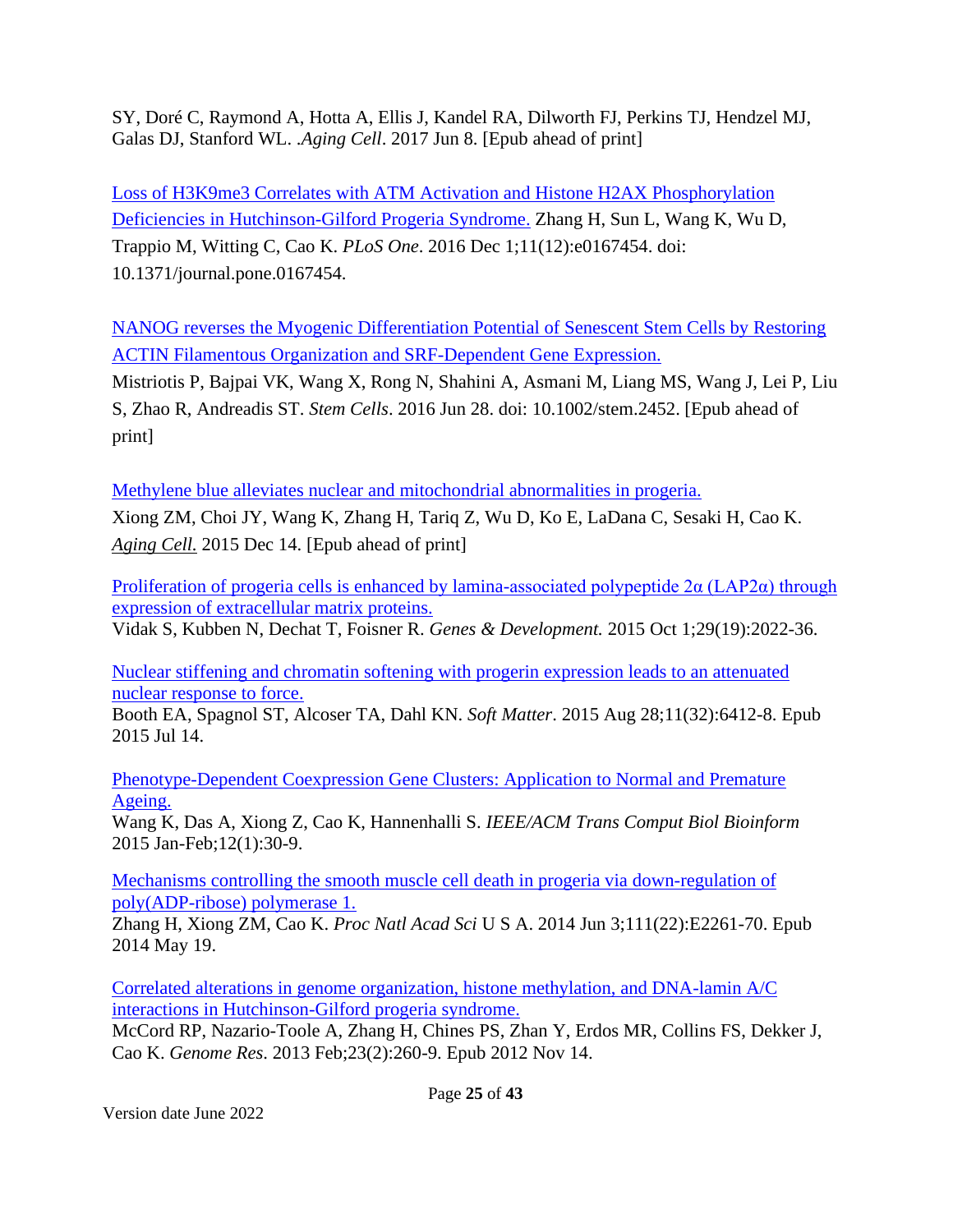[Automated image analysis of nuclear shape: what can we learn from a prematurely aged cell?](http://www.ncbi.nlm.nih.gov/pubmed/22354768) Driscoll MK, Albanese JL, Xiong ZM, Mailman M, Losert W, Cao K. *Aging* (Albany NY). 2012 Feb;4(2):119-32.

[Computational image analysis of nuclear morphology associated with various](http://www.ncbi.nlm.nih.gov/pubmed/22127259) nuclear-specific [aging disorders.](http://www.ncbi.nlm.nih.gov/pubmed/22127259)

Choi S, Wang W, Ribeiro AJ, Kalinowski A, Gregg SQ, Opresko PL, Niedernhofer LJ, Rohde GK, Dahl KN. *Nucleus*. 2011 Nov 1;2(6):570-9. Epub 2011 Nov 1.

[Rapamycin reverses cellular phenotypes and enhances mutant protein clearance in Hutchinson-](http://www.ncbi.nlm.nih.gov/pubmed/21715679)[Gilford progeria syndrome cells.](http://www.ncbi.nlm.nih.gov/pubmed/21715679)

Cao K, Graziotto JJ, Blair CD, Mazzulli JR, Erdos MR, Krainc D, Collins FS. *Sci Transl Med.* 2011 Jun 29;3(89):89ra58.

[Progerin and telomere dysfunction collaborate to trigger cellular senescence in normal human](http://www.ncbi.nlm.nih.gov/pubmed/21670498) [fibroblasts.](http://www.ncbi.nlm.nih.gov/pubmed/21670498)

[Cao K,](http://www.ncbi.nlm.nih.gov/pubmed?term=%22Cao%20K%22%5BAuthor%5D) [Blair CD,](http://www.ncbi.nlm.nih.gov/pubmed?term=%22Blair%20CD%22%5BAuthor%5D) [Faddah DA,](http://www.ncbi.nlm.nih.gov/pubmed?term=%22Faddah%20DA%22%5BAuthor%5D) [Kieckhaefer JE,](http://www.ncbi.nlm.nih.gov/pubmed?term=%22Kieckhaefer%20JE%22%5BAuthor%5D) [Olive M,](http://www.ncbi.nlm.nih.gov/pubmed?term=%22Olive%20M%22%5BAuthor%5D) [Erdos MR,](http://www.ncbi.nlm.nih.gov/pubmed?term=%22Erdos%20MR%22%5BAuthor%5D) [Nabel EG,](http://www.ncbi.nlm.nih.gov/pubmed?term=%22Nabel%20EG%22%5BAuthor%5D) [Collins FS.](http://www.ncbi.nlm.nih.gov/pubmed?term=%22Collins%20FS%22%5BAuthor%5D) *[J](http://www.ncbi.nlm.nih.gov/pubmed/21670498) [Clin Invest.](http://www.ncbi.nlm.nih.gov/pubmed/21670498)* 2011 Jul 1;121(7):2833-44

[Effect of progerin on the accumulation of oxidized proteins in fibroblasts from Hutchinson](http://www.ncbi.nlm.nih.gov/pubmed/19958786) [Gilford progeria patients.](http://www.ncbi.nlm.nih.gov/pubmed/19958786)

Viteri G, Chung YW, Stadtman ER. *Mech Ageing Dev*. 2010 Jan;131(1):2-8.

[A lamin A protein isoform overexpressed in Hutchinson-Gilford progeria syndrome interferes](http://www.ncbi.nlm.nih.gov/pubmed/17360355) [with mitosis in progeria and normal cells.](http://www.ncbi.nlm.nih.gov/pubmed/17360355)

Cao K, Capell BC, Erdos MR, Djabali K, Collins FS. *Proc Natl Acad Sci USA*. 2007 Mar 20;104(12):4949-54.

## **HGADFN169**

[SAMMY-seq reveals early alteration of heterochromatin and deregulation of bivalent genes in](https://pubmed.ncbi.nlm.nih.gov/33293552/)  [Hutchinson-Gilford Progeria SyndromeNat](https://pubmed.ncbi.nlm.nih.gov/33293552/) 

Sebestyén E, Marullo F, Lucini F, Petrini C, Bianchi A, Valsoni S, Olivieri I, Antonelli L, Gregoretti F, Oliva G, Ferrari F, Lanzuolo C. Commun. 2020 Dec 8;11(1):6274. doi: 10.1038/s41467-020-20048-9. PMID: 33293552; PMCID: PMC7722762.

[Direct reprogramming of human smooth muscle and vascular endothelial cells reveals defects](https://pubmed.ncbi.nlm.nih.gov/32896271/)  [associated with aging and Hutchinson-Gilford progeria syndrome](https://pubmed.ncbi.nlm.nih.gov/32896271/)  Bersini S, Schulte R, Huang L, Tsai H, Hetzer MW. *Elife*. 2020 Sep 8;9:e54383. doi: 10.7554/eLife.54383. PMID: 32896271; PMCID: PMC7478891.

[Epigenetic Deregulation of Lamina-Associated Domains in Hutchinson-Gilford Progeria](https://pubmed.ncbi.nlm.nih.gov/32450911/)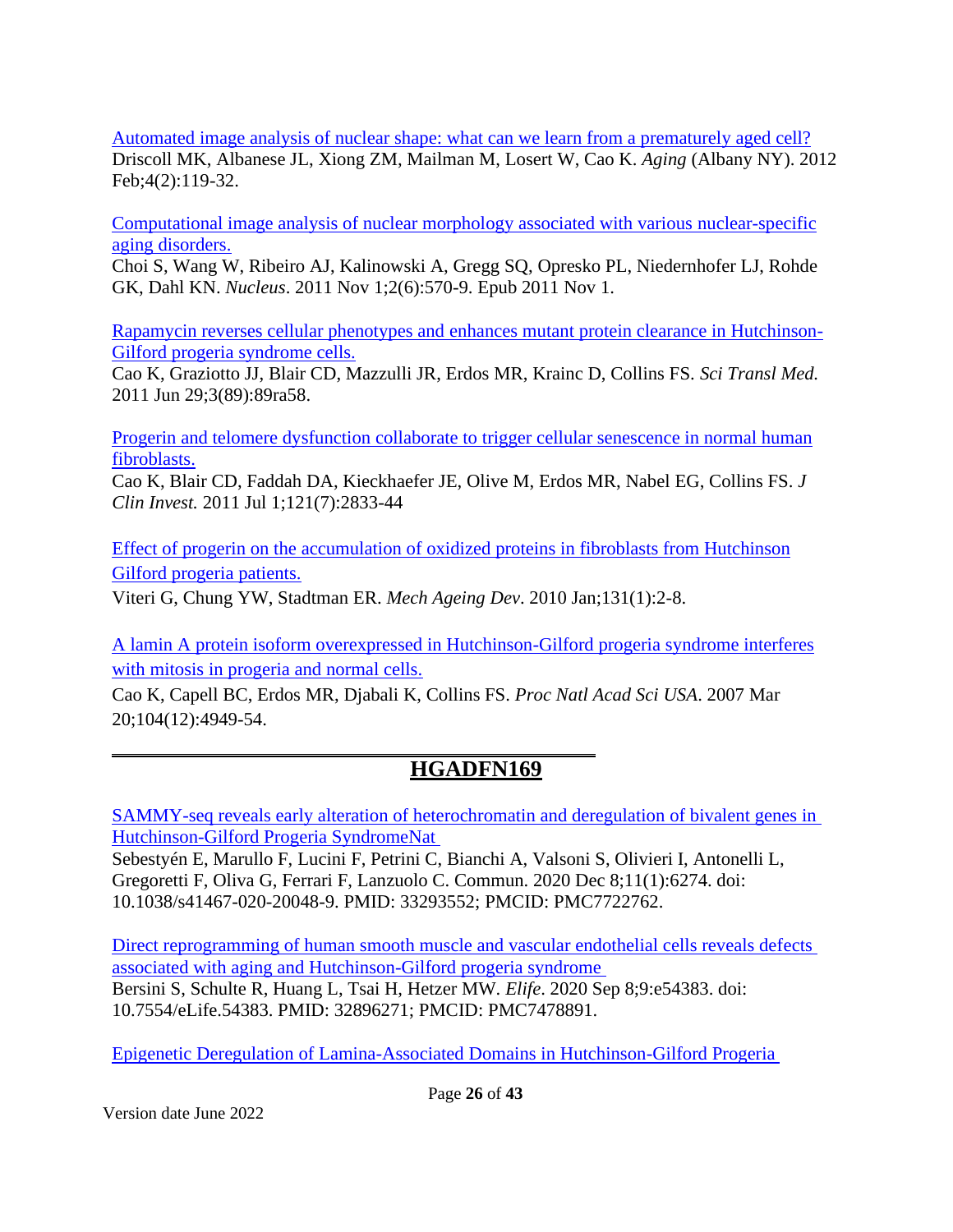[Syndrome](https://pubmed.ncbi.nlm.nih.gov/32450911/)

Köhler F, Bormann F, Raddatz G, et al. *Genome Med*. 2020;12(1):46. Published 2020 May 25. doi:10.1186/s13073-020-00749-y

[PML2-mediated Thread-Like Nuclear Bodies Mark Late Senescence in Hutchinson-Gilford](https://pubmed.ncbi.nlm.nih.gov/32351002/)  [Progeria Syndrome](https://pubmed.ncbi.nlm.nih.gov/32351002/)

Wang M, Wang L, Qian M, et al. [published online ahead of print, 2020 Apr 29]. *Aging Cell*. **Correction acknowledging PRF for cell lines is pending**

[Transient Introduction of Human Telomerase mRNA Improves Hallmarks of Progeria Cells](https://pubmed.ncbi.nlm.nih.gov/31152494) Li Y, Zhou G, Bruno IG, et al. *Aging Cell* 2019;18(4):e12979. doi:10.1111/acel.12979

[Predicting Age From the Transcriptome of Human Dermal Fibroblasts](https://pubmed.ncbi.nlm.nih.gov/30567591/)  Fleischer JG, Schulte R, Tsai HH, et al. *Genome Biol* 2018;19(1):221. Published 2018 Dec 20. doi:10.1186/s13059-018-1599-6

[Epigenetic clock for skin and blood cells applied to Hutchinson Gilford Progeria Syndrome and](https://pubmed.ncbi.nlm.nih.gov/30048243/)  [ex vivo studies](https://pubmed.ncbi.nlm.nih.gov/30048243/)

Horvath S, Oshima J, Martin GM, et al. *Aging* (Albany NY). 2018;10(7):1758-1775. doi:10.18632/aging.101508

[Methylene blue alleviates nuclear and mitochondrial abnormalities in progeria.](http://www.ncbi.nlm.nih.gov/pubmed/26663466) Xiong ZM, Choi JY, Wang K, Zhang H, Tariq Z, Wu D, Ko E, LaDana C, Sesaki H, Cao K. *[Aging Cell.](http://www.ncbi.nlm.nih.gov/pubmed/26663466)* 2015 Dec 14. [Epub ahead of print]

[Lamin A Is an Endogenous SIRT6 Activator and Promotes SIRT6-Mediated DNA Repair.](https://www.ncbi.nlm.nih.gov/pubmed/26549451) Ghosh S, Liu B, Wang Y, Hao Q, Zhou Z. *Cell Rep*. 2015 Nov 17;13(7):1396-1406. doi: 10.1016/j.celrep.2015.10.006. Epub 2015 Nov 5. PMID:26549451

[Correlated alterations in genome organization, histone methylation, and DNA-lamin A/C](http://www.ncbi.nlm.nih.gov/pubmed/23152449) [interactions in Hutchinson-Gilford progeria syndrome.](http://www.ncbi.nlm.nih.gov/pubmed/23152449)

McCord RP, Nazario-Toole A, Zhang H, Chines PS, Zhan Y, Erdos MR, Collins FS, Dekker J, Cao K. *Genome Res*. 2013 Feb;23(2):260-9. Epub 2012 Nov 14.

[Depleting the methyltransferase Suv39h1 improves DNA repair and extends lifespan in a](http://www.ncbi.nlm.nih.gov/pubmed/23695662) [progeria mouse model.](http://www.ncbi.nlm.nih.gov/pubmed/23695662)

Liu B, Wang Z, Zhang L, Ghosh S, Zheng H, Zhou Z. *Nat Commun*. 2013;4:1868.

[Rapamycin reverses cellular phenotypes and enhances mutant protein clearance in Hutchinson-](http://www.ncbi.nlm.nih.gov/pubmed/21715679)[Gilford progeria syndrome cells.](http://www.ncbi.nlm.nih.gov/pubmed/21715679)

Cao K, Graziotto JJ, Blair CD, Mazzulli JR, Erdos MR, Krainc D, Collins FS. *Sci Transl Med.* 2011 Jun 29;3(89):89ra58.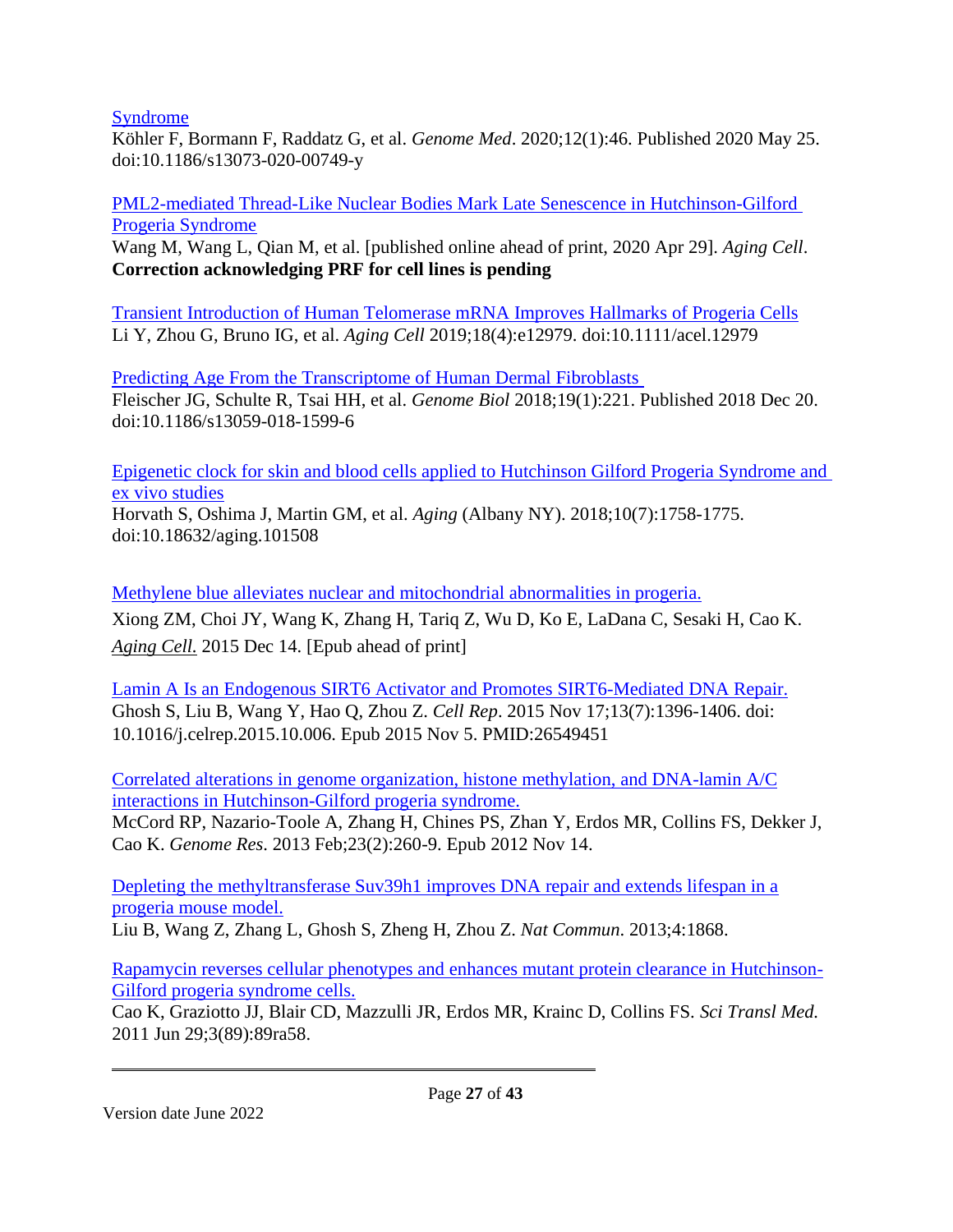## **HGADFN178**

Nuclear [Pore Complexes Cluster in Dysmorphic Nuclei of Normal and Progeria Cells during](https://pubmed.ncbi.nlm.nih.gov/33466669/)  [Replicative Senescence.](https://pubmed.ncbi.nlm.nih.gov/33466669/)

Röhrl JM, Arnold R, Djabali K. Cells. 2021 Jan 14;10(1):153. doi: 10.3390/cells10010153. PMID: 33466669; PMCID: PMC7828780.

[Self-assembly of multi-component mitochondrial nucleoids via phase separation.](https://pubmed.ncbi.nlm.nih.gov/33619770/)

Feric M, Demarest TG, Tian J, Croteau DL, Bohr VA, Misteli T. EMBO J. 2021 Mar 15;40(6):e107165. doi: 10.15252/embj.2020107165. Epub 2021 Feb 23. PMID: 33619770; PMCID: PMC7957436.

[Direct reprogramming of human smooth muscle and vascular endothelial cells reveals defects](https://pubmed.ncbi.nlm.nih.gov/32896271/)  [associated with aging and Hutchinson-Gilford progeria syndrome](https://pubmed.ncbi.nlm.nih.gov/32896271/) 

Bersini S, Schulte R, Huang L, Tsai H, Hetzer MW. *Elife*. 2020 Sep 8;9:e54383. doi: 10.7554/eLife.54383. PMID: 32896271; PMCID: PMC7478891.

[Epigenetic Deregulation of Lamina-Associated Domains in Hutchinson-Gilford Progeria](https://pubmed.ncbi.nlm.nih.gov/32450911/)  [Syndrome](https://pubmed.ncbi.nlm.nih.gov/32450911/)

Köhler F, Bormann F, Raddatz G, et al. *Genome Med*. 2020;12(1):46. Published 2020 May 25. doi:10.1186/s13073-020-00749-y

[Transient Introduction of Human Telomerase mRNA Improves Hallmarks of Progeria Cells](https://pubmed.ncbi.nlm.nih.gov/31152494) Li Y, Zhou G, Bruno IG, et al. *Aging Cell* 2019;18(4):e12979. doi:10.1111/acel.12979

[Predicting Age From the Transcriptome of Human Dermal Fibroblasts](https://pubmed.ncbi.nlm.nih.gov/30567591/)  Fleischer JG, Schulte R, Tsai HH, et al. *Genome Biol* 2018;19(1):221. Published 2018 Dec 20. doi:10.1186/s13059-018-1599-6

[Epigenetic clock for skin and blood cells applied to Hutchinson Gilford Progeria Syndrome and](https://pubmed.ncbi.nlm.nih.gov/30048243/)  [ex vivo studies](https://pubmed.ncbi.nlm.nih.gov/30048243/)

Horvath S, Oshima J, Martin GM, et al. *Aging* (Albany NY). 2018;10(7):1758-1775. doi:10.18632/aging.101508

[Progerin sequestration of PCNA promotes replication fork collapse and mislocalization of XPA in](https://pubmed.ncbi.nlm.nih.gov/28515154/)  [laminopathy-related progeroid syndromes](https://pubmed.ncbi.nlm.nih.gov/28515154/) Hilton BA, Liu J, Cartwright BM, et al. *FASEB J* 2017;31(9):3882-3893.

doi:10.1096/fj.201700014R

[Naïve adult stem cells from patients with Hutchinson-Gilford progeria syndrome express low](http://www.ncbi.nlm.nih.gov/pubmed/23213444) [levels of progerin in vivo.](http://www.ncbi.nlm.nih.gov/pubmed/23213444)

Wenzel V, Roedl D, Gabriel D, Gordon LB, Herlyn M, Schneider R, Ring J, Djabali K. *Biol Open.* 2012 Jun 15;1(6):516-26. Epub 2012 Apr 16.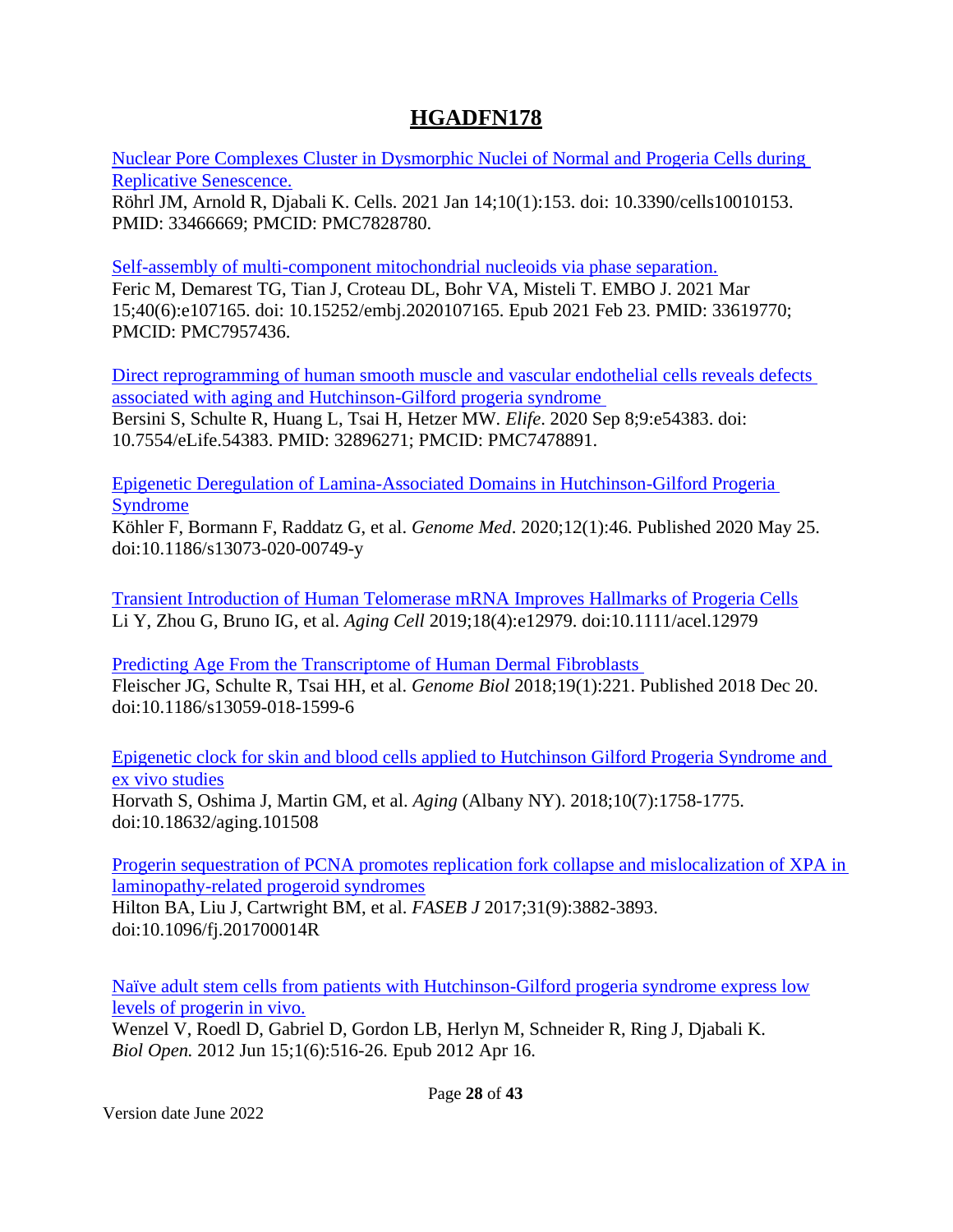## **HGADFN188**

[Nuclear Pore Complexes Cluster in Dysmorphic Nuclei of Normal and Progeria Cells during](https://pubmed.ncbi.nlm.nih.gov/33466669/)  [Replicative Senescence.](https://pubmed.ncbi.nlm.nih.gov/33466669/)

Röhrl JM, Arnold R, Djabali K. Cells. 2021 Jan 14;10(1):153. doi: 10.3390/cells10010153. PMID: 33466669; PMCID: PMC7828780.

[In vivo base editing rescues Hutchinson-Gilford progeria syndrome in mice.](https://pubmed.ncbi.nlm.nih.gov/33408413/)

Koblan LW, Erdos MR, Wilson C, Cabral WA, Levy JM, Xiong ZM, Tavarez UL, Davison LM, Gete YG, Mao X, Newby GA, Doherty SP, Narisu N, Sheng Q, Krilow C, Lin CY, Gordon LB, Cao K, Collins FS, Brown JD, Liu DR. Nature. 2021 Jan;589(7843):608-614. doi: 10.1038/s41586-020-03086-7. Epub 2021 Jan 6. PMID: 33408413; PMCID: PMC7872200.

[SAMMY-seq reveals early alteration of heterochromatin and deregulation of bivalent genes in](https://pubmed.ncbi.nlm.nih.gov/33293552/)  [Hutchinson-Gilford Progeria SyndromeNat](https://pubmed.ncbi.nlm.nih.gov/33293552/) 

Sebestyén E, Marullo F, Lucini F, Petrini C, Bianchi A, Valsoni S, Olivieri I, Antonelli L, Gregoretti F, Oliva G, Ferrari F, Lanzuolo C. Commun. 2020 Dec 8;11(1):6274. doi: 10.1038/s41467-020-20048-9. PMID: 33293552; PMCID: PMC7722762.

[Direct reprogramming of human smooth muscle and vascular endothelial cells reveals defects](https://pubmed.ncbi.nlm.nih.gov/32896271/)  [associated with aging and Hutchinson-Gilford progeria syndrome](https://pubmed.ncbi.nlm.nih.gov/32896271/)  Bersini S, Schulte R, Huang L, Tsai H, Hetzer MW. *Elife*. 2020 Sep 8;9:e54383. doi: 10.7554/eLife.54383. PMID: 32896271; PMCID: PMC7478891.

[Epigenetic Deregulation of Lamina-Associated Domains in Hutchinson-Gilford Progeria](https://pubmed.ncbi.nlm.nih.gov/32450911/)  [Syndrome](https://pubmed.ncbi.nlm.nih.gov/32450911/)

Köhler F, Bormann F, Raddatz G, et al. *Genome Med* 2020;12(1):46. Published 2020 May 25. doi:10.1186/s13073-020-00749-y

[Inhibition of JAK-STAT Signaling With Baricitinib Reduces Inflammation and Improves Cellular](https://pubmed.ncbi.nlm.nih.gov/31635416)  [Homeostasis in Progeria Cells](https://pubmed.ncbi.nlm.nih.gov/31635416)

Liu C, Arnold R, Henriques G, Djabali K. *Cells* 2019;8(10):1276. Published 2019 Oct 18. doi:10.3390/cells8101276

[Analysis of Somatic Mutations Identifies Signs of Selection During in Vitro Aging of Primary](https://pubmed.ncbi.nlm.nih.gov/31385397)  [Dermal Fibroblasts](https://pubmed.ncbi.nlm.nih.gov/31385397)

Narisu N, Rothwell R, Vrtačnik P, et al. *Aging Cell* 2019;18(6):e13010. doi:10.1111/acel.13010

[Predicting Age From the Transcriptome of Human Dermal Fibroblasts](https://pubmed.ncbi.nlm.nih.gov/30567591/)  Fleischer JG, Schulte R, Tsai HH, et al. *Genome Biol* 2018;19(1):221. Published 2018 Dec 20. doi:10.1186/s13059-018-1599-6

[p53 isoforms regulate premature aging in human cells.](https://www.ncbi.nlm.nih.gov/pubmed/29429991)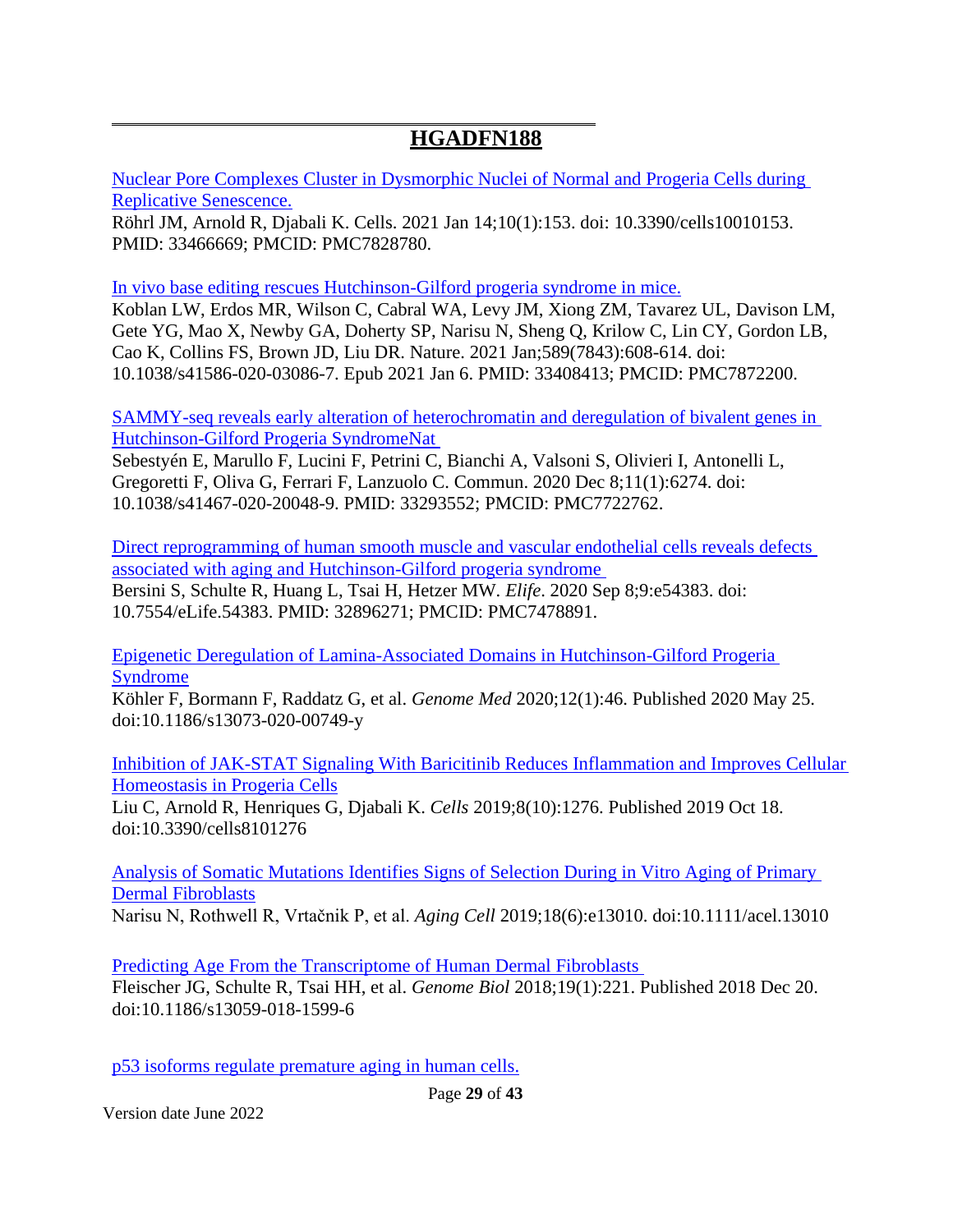von Muhlinen N, Horikawa I, Alam F, Isogaya K, Lissa D, Vojtesek B, Lane DP, Harris CC. *Oncogene*. 2018 Feb 12. doi: 10.1038/s41388-017-0101-3. [Epub ahead of print]

[Epigenetic clock for skin and blood cells applied to Hutchinson Gilford Progeria Syndrome and](https://pubmed.ncbi.nlm.nih.gov/30048243/)  [ex vivo studies](https://pubmed.ncbi.nlm.nih.gov/30048243/)

Horvath S, Oshima J, Martin GM, et al. *Aging* (Albany NY). 2018;10(7):1758-1775. doi:10.18632/aging.101508

[Temsirolimus Partially Rescues the Hutchinson-Gilford Progeria Cellular Phenotype.](https://pubmed.ncbi.nlm.nih.gov/28033363/) Gabriel D, Gordon LB, Djabali K. *PLoS One* 2016;11(12):e0168988. Published 2016 Dec 29. doi:10.1371/journal.pone.0168988

[Progerin Impairs Chromosome Maintenance by Depleting CENP-F From Metaphase](https://pubmed.ncbi.nlm.nih.gov/27015553/)  [Kinetochores in Hutchinson-Gilford Progeria Fibroblasts](https://pubmed.ncbi.nlm.nih.gov/27015553/)  Eisch V, Lu X, Gabriel D, Djabali K. *Oncotarget* 2016;7(17):24700-24718. doi:10.18632/oncotarget.8267

[Sulforaphane enhances progerin clearance in Hutchinson-Gilford progeria fibroblasts.](http://www.ncbi.nlm.nih.gov/pubmed/25510262) Gabriel D, Roedl D, Gordon LB, Djabali K. *Aging Cell*. 2014 Dec 16: 1-14.

[Depleting the methyltransferase Suv39h1 improves DNA repair and extends lifespan in a](http://www.ncbi.nlm.nih.gov/pubmed/23695662) [progeria mouse model.](http://www.ncbi.nlm.nih.gov/pubmed/23695662)

Liu B, Wang Z, Zhang L, Ghosh S, Zheng H, Zhou Z. *Nat Commun*. 2013;4:1868.

[Naïve adult stem cells from patients with Hutchinson-Gilford progeria syndrome express low](http://www.ncbi.nlm.nih.gov/pubmed/23213444) [levels of progerin in vivo.](http://www.ncbi.nlm.nih.gov/pubmed/23213444)

Wenzel V, Roedl D, Gabriel D, Gordon LB, Herlyn M, Schneider R, Ring J, Djabali K. *Biol Open.* 2012 Jun 15;1(6):516-26. Epub 2012 Apr 16.

[Defective lamin A-Rb signaling in Hutchinson-Gilford Progeria Syndrome and reversal by](http://www.ncbi.nlm.nih.gov/pubmed/20559568) [farnesyltransferase inhibition.](http://www.ncbi.nlm.nih.gov/pubmed/20559568)

Marji J, O'Donoghue SI, McClintock D, Satagopam VP, Schneider R, Ratner D, Worman HJ, Gordon LB, Djabali K. *PLoS One*. 2010 Jun 15;5(6):e11132.

# **HGADFN271**

[SAMMY-seq reveals early alteration of heterochromatin](https://pubmed.ncbi.nlm.nih.gov/33293552/) and deregulation of bivalent genes in [Hutchinson-Gilford Progeria SyndromeNat](https://pubmed.ncbi.nlm.nih.gov/33293552/) 

Sebestyén E, Marullo F, Lucini F, Petrini C, Bianchi A, Valsoni S, Olivieri I, Antonelli L, Gregoretti F, Oliva G, Ferrari F, Lanzuolo C. Commun. 2020 Dec 8;11(1):6274. doi: 10.1038/s41467-020-20048-9. PMID: 33293552; PMCID: PMC7722762.

[Epigenetic Deregulation of Lamina-Associated Domains in Hutchinson-Gilford Progeria](https://pubmed.ncbi.nlm.nih.gov/32450911/)  [Syndrome](https://pubmed.ncbi.nlm.nih.gov/32450911/)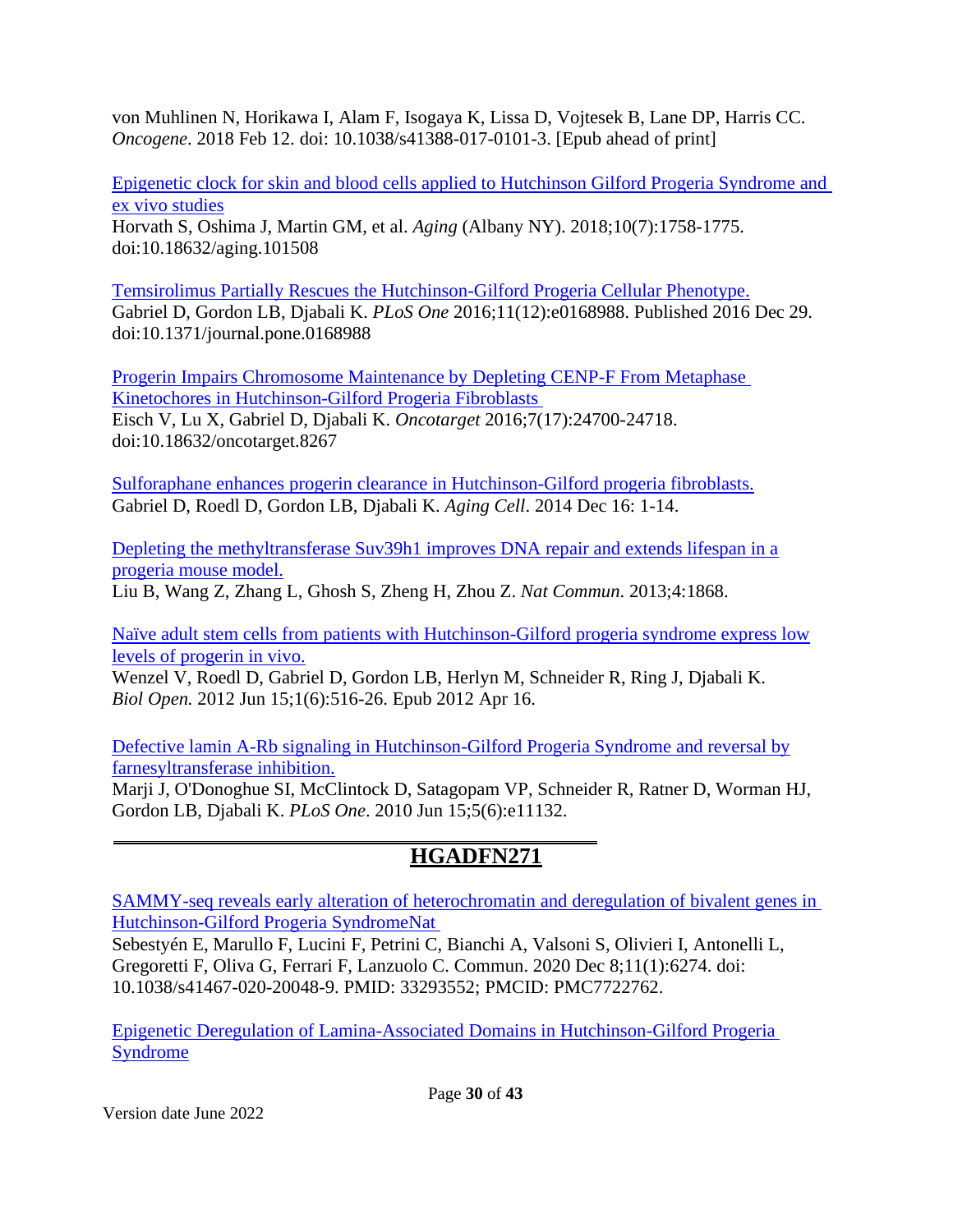Köhler F, Bormann F, Raddatz G, et al. *Genome Med*. 2020;12(1):46. Published 2020 May 25. doi:10.1186/s13073-020-00749-y

[Transient Introduction of Human Telomerase mRNA Improves Hallmarks of Progeria](https://pubmed.ncbi.nlm.nih.gov/31152494) Cells Li Y, Zhou G, Bruno IG, et al. *Aging Cell* 2019;18(4):e12979. doi:10.1111/acel.12979

[Epigenetic clock for skin and blood cells applied to Hutchinson Gilford Progeria Syndrome and](https://pubmed.ncbi.nlm.nih.gov/30048243/)  [ex vivo studies](https://pubmed.ncbi.nlm.nih.gov/30048243/)

Horvath S, Oshima J, Martin GM, et al. *Aging* (Albany NY). 2018;10(7):1758-1775. doi:10.18632/aging.101508

## **HGADFN367**

[Inhibition of the NLRP3 inflammasome improves lifespan in animal murine model of](https://pubmed.ncbi.nlm.nih.gov/34448355/)  [Hutchinson-Gilford Progeria](https://pubmed.ncbi.nlm.nih.gov/34448355/)

González-Dominguez A, Montañez R, Castejón-Vega B, et al. [published online ahead of print, 2021 Aug 27]. *EMBO Mol Med*. 2021;e14012. doi:10.15252/emmm.202114012

[A targeted antisense therapeutic approach for Hutchinson-Gilford progeria syndrome](https://pubmed.ncbi.nlm.nih.gov/33707773/) Erdos MR, Cabral WA, Tavarez UL, Cao K, Gvozdenovic-Jeremic J, Narisu N, Zerfas PM, Crumley S, Boku Y, Hanson G, Mourich DV, Kole R, Eckhaus MA, Gordon LB, Collins FS. Nat Med. 2021 Mar;27(3):536-545. doi: 10.1038/s41591-021-01274-0. Epub 2021 Mar 11. PMID: 33707773.

[Direct reprogramming of human smooth muscle and vascular endothelial cells reveals defects](https://pubmed.ncbi.nlm.nih.gov/32896271/)  [associated with aging and Hutchinson-Gilford progeria syndrome](https://pubmed.ncbi.nlm.nih.gov/32896271/)  Bersini S, Schulte R, Huang L, Tsai H, Hetzer MW. *Elife*. 2020 Sep 8;9:e54383. doi: 10.7554/eLife.54383. PMID: 32896271; PMCID: PMC7478891.

[Transient Introduction of Human Telomerase mRNA Improves Hallmarks of Progeria Cells](https://pubmed.ncbi.nlm.nih.gov/31152494) Li Y, Zhou G, Bruno IG, et al. *Aging Cell* 2019;18(4):e12979. doi:10.1111/acel.12979

[Predicting Age From the Transcriptome of Human Dermal Fibroblasts](https://pubmed.ncbi.nlm.nih.gov/30567591/)  Fleischer JG, Schulte R, Tsai HH, et al. *Genome Biol* 2018;19(1):221. Published 2018 Dec 20. doi:10.1186/s13059-018-1599-6

[Epigenetic clock for skin and blood cells applied to Hutchinson Gilford Progeria Syndrome and](https://pubmed.ncbi.nlm.nih.gov/30048243/)  [ex vivo studies](https://pubmed.ncbi.nlm.nih.gov/30048243/)

Horvath S, Oshima J, Martin GM, et al. *Aging* (Albany NY). 2018;10(7):1758-1775. doi:10.18632/aging.101508

#### **HGMDFN368**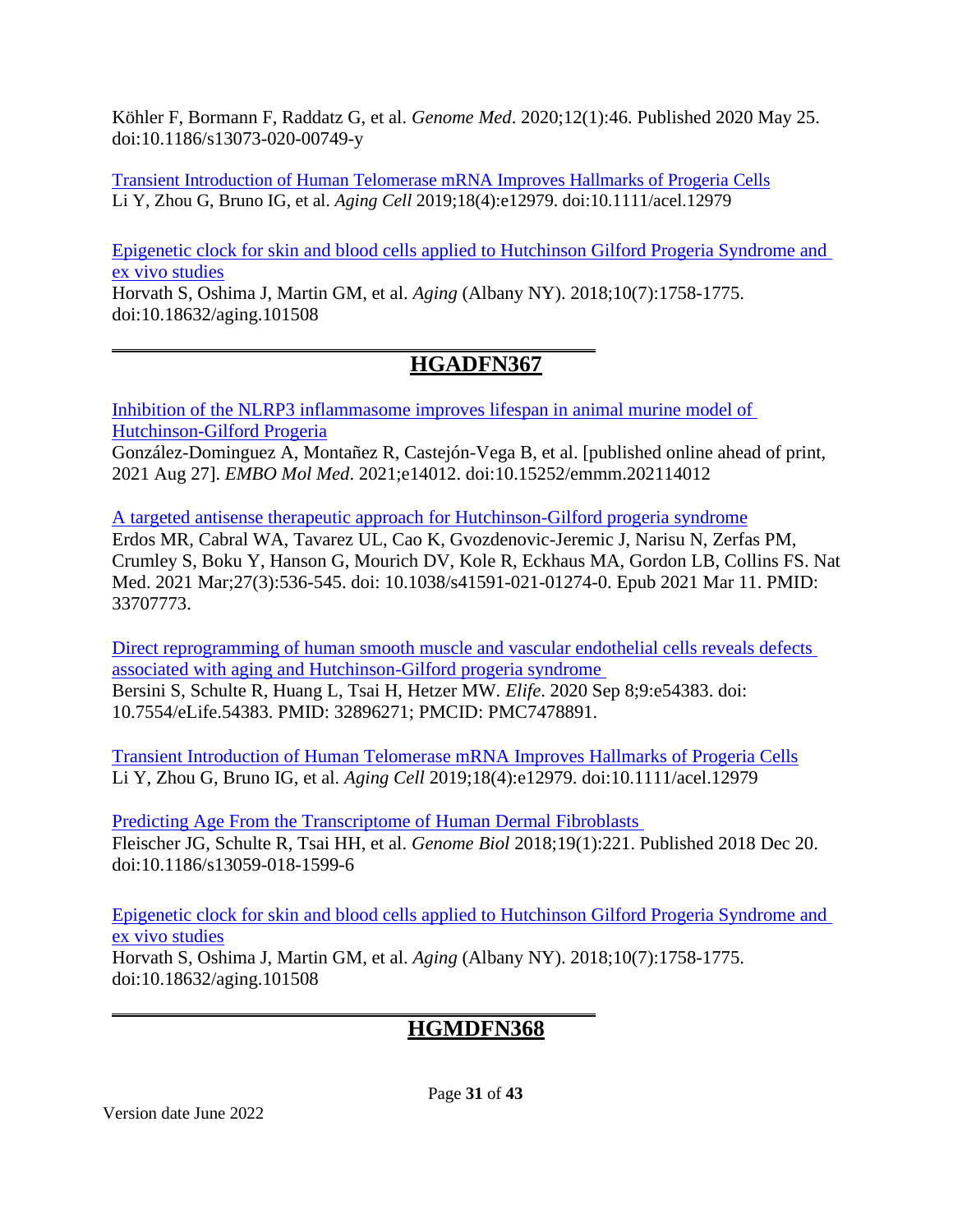[Inhibition of the NLRP3 inflammasome improves lifespan in animal murine model of](https://pubmed.ncbi.nlm.nih.gov/34448355/)  [Hutchinson-Gilford Progeria](https://pubmed.ncbi.nlm.nih.gov/34448355/)

González-Dominguez A, Montañez R, Castejón-Vega B, et al. [published online ahead of print, 2021 Aug 27]. *EMBO Mol Med*. 2021;e14012. doi:10.15252/emmm.202114012

[A targeted antisense therapeutic approach for Hutchinson-Gilford progeria syndrome](https://pubmed.ncbi.nlm.nih.gov/33707773/) Erdos MR, Cabral WA, Tavarez UL, Cao K, Gvozdenovic-Jeremic J, Narisu N, Zerfas PM, Crumley S, Boku Y, Hanson G, Mourich DV, Kole R, Eckhaus MA, Gordon LB, Collins FS. Nat Med. 2021 Mar;27(3):536-545. doi: 10.1038/s41591-021-01274-0. Epub 2021 Mar 11. PMID: 33707773.

[Direct reprogramming of human smooth muscle and vascular endothelial cells reveals defects](https://pubmed.ncbi.nlm.nih.gov/32896271/)  [associated with aging and Hutchinson-Gilford progeria syndrome](https://pubmed.ncbi.nlm.nih.gov/32896271/)  Bersini S, Schulte R, Huang L, Tsai H, Hetzer MW. *Elife*. 2020 Sep 8;9:e54383. doi: 10.7554/eLife.54383. PMID: 32896271; PMCID: PMC7478891.

[Transient Introduction of Human Telomerase mRNA Improves Hallmarks of Progeria Cells](https://pubmed.ncbi.nlm.nih.gov/31152494) Li Y, Zhou G, Bruno IG, et al. *Aging Cell* 2019;18(4):e12979. doi:10.1111/acel.12979

[Epigenetic clock for skin and blood cells applied to Hutchinson Gilford Progeria Syndrome and](https://pubmed.ncbi.nlm.nih.gov/30048243/)  [ex vivo studies](https://pubmed.ncbi.nlm.nih.gov/30048243/) Horvath S, Oshima J, Martin GM, et al. *Aging* (Albany NY). 2018;10(7):1758-1775. doi:10.18632/aging.101508

#### **HGFDFN369**

[Epigenetic clock for skin and blood cells applied to Hutchinson Gilford Progeria Syndrome and](https://pubmed.ncbi.nlm.nih.gov/30048243/)  [ex vivo studies](https://pubmed.ncbi.nlm.nih.gov/30048243/)

Horvath S, Oshima J, Martin GM, et al. *Aging* (Albany NY). 2018;10(7):1758-1775. doi:10.18632/aging.101508

#### **HGADFN370**

[Imbalanced Nucleocytoskeletal Connections Create Common Polarity Defects in Progeria and](https://pubmed.ncbi.nlm.nih.gov/30808750)  [Physiological Aging](https://pubmed.ncbi.nlm.nih.gov/30808750)

Chang W, Wang Y, Luxton GWG, Östlund C, Worman HJ, Gundersen GG. *Proc Natl Acad Sci U S A*. 2019;116(9):3578‐3583. doi:10.1073/pnas.1809683116

## **HGMDFN371**

[Imbalanced Nucleocytoskeletal Connections Create Common Polarity Defects in Progeria and](https://pubmed.ncbi.nlm.nih.gov/30808750)  [Physiological Aging](https://pubmed.ncbi.nlm.nih.gov/30808750)

Chang W, Wang Y, Luxton GWG, Östlund C, Worman HJ, Gundersen GG. *Proc Natl Acad Sci* 

Version date June 2022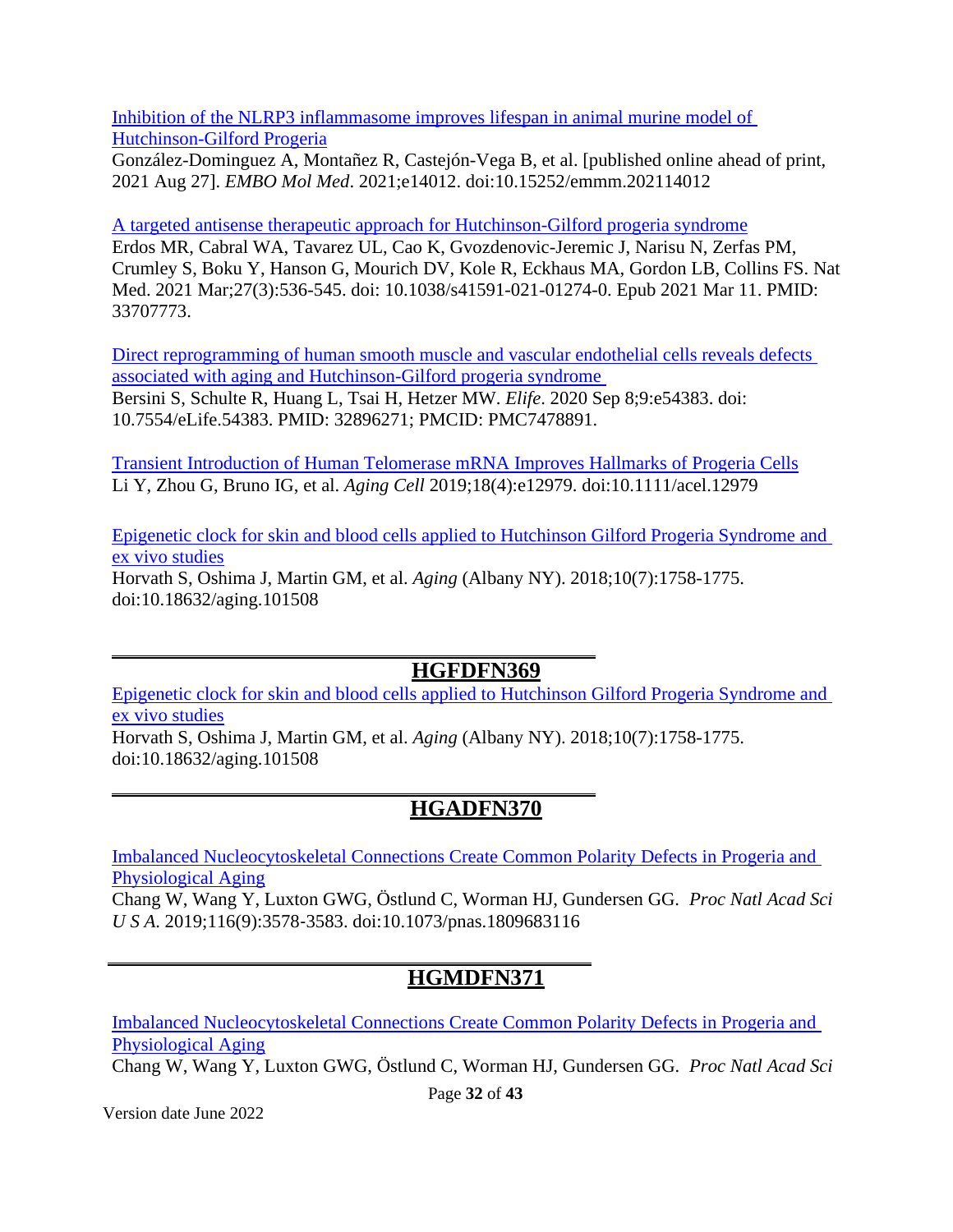#### **HGADFN496**

[A targeted antisense therapeutic approach for Hutchinson-Gilford progeria syndrome](https://pubmed.ncbi.nlm.nih.gov/33707773/) Erdos MR, Cabral WA, Tavarez UL, Cao K, Gvozdenovic-Jeremic J, Narisu N, Zerfas PM, Crumley S, Boku Y, Hanson G, Mourich DV, Kole R, Eckhaus MA, Gordon LB, Collins FS. Nat Med. 2021 Mar;27(3):536-545. doi: 10.1038/s41591-021-01274-0. Epub 2021 Mar 11. PMID: 33707773.

## **HGMDFN718**

[A targeted antisense therapeutic approach for Hutchinson-Gilford progeria syndrome](https://pubmed.ncbi.nlm.nih.gov/33707773/) Erdos MR, Cabral WA, Tavarez UL, Cao K, Gvozdenovic-Jeremic J, Narisu N, Zerfas PM, Crumley S, Boku Y, Hanson G, Mourich DV, Kole R, Eckhaus MA, Gordon LB, Collins FS. Nat Med. 2021 Mar;27(3):536-545. doi: 10.1038/s41591-021-01274-0. Epub 2021 Mar 11. PMID: 33707773.

#### **PSADFN086 (formally HGADFN086)**

[Epigenetic clock for skin and blood cells applied to Hutchinson Gilford Progeria Syndrome and](https://pubmed.ncbi.nlm.nih.gov/30048243/)  [ex vivo studies](https://pubmed.ncbi.nlm.nih.gov/30048243/)

Horvath S, Oshima J, Martin GM, et al. *Aging* (Albany NY). 2018;10(7):1758-1775. doi:10.18632/aging.101508

[Increased progerin expression associated with unusual LMNA mutations causes severe progeroid](http://www.ncbi.nlm.nih.gov/pubmed/17469202) [syndromes.](http://www.ncbi.nlm.nih.gov/pubmed/17469202)

Moulson CL, Fong LG, Gardner JM, Farber EA, Go G, Passariello A, Grange DK, Young SG, Miner JH. *Hum Mutat.* 2007 Sep;28(9):882-9.

## **PSADFN257**

[A Cell-Intrinsic Interferon-like Response Links Replication Stress to Cellular Aging Caused by](https://www.ncbi.nlm.nih.gov/pubmed/29466729) [Progerin.](https://www.ncbi.nlm.nih.gov/pubmed/29466729)

Kreienkamp R, Graziano S, Coll-Bonfill N, Bedia-Diaz G, Cybulla E, Vindigni A, Dorsett D, Kubben N, Batista LFZ, Gonzalo S. *Cell Rep*. 2018 Feb 20;22(8):2006-2015.

[Epigenetic clock for skin and blood cells applied to Hutchinson Gilford Progeria Syndrome and](https://pubmed.ncbi.nlm.nih.gov/30048243/)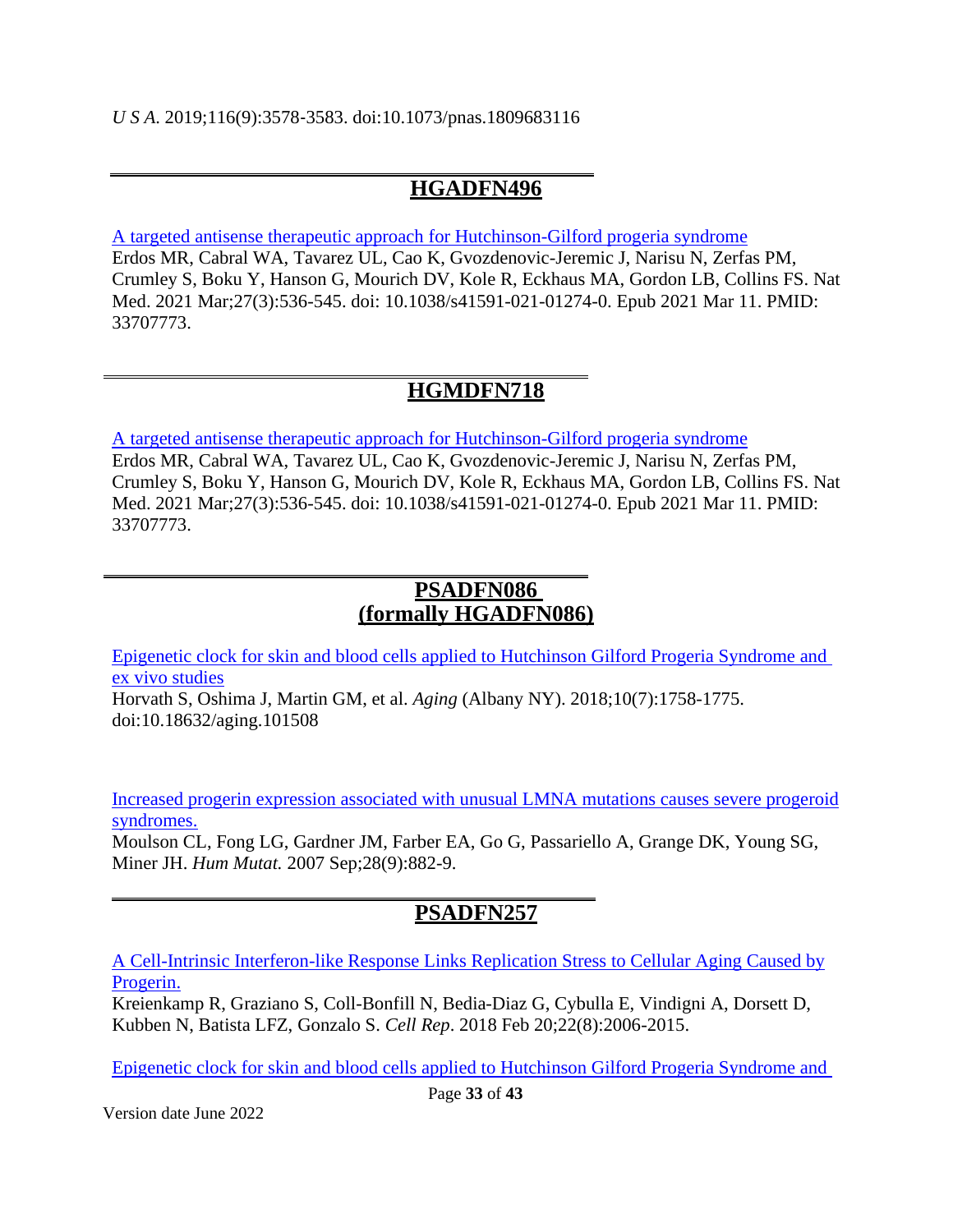#### [ex vivo studies](https://pubmed.ncbi.nlm.nih.gov/30048243/)

Horvath S, Oshima J, Martin GM, et al. *Aging* (Albany NY). 2018;10(7):1758-1775. doi:10.18632/aging.101508

[Vitamin D Receptor Signaling Improves Hutchinson-Gilford Progeria Syndrome Cellular](https://pubmed.ncbi.nlm.nih.gov/27145372/)  **Phenotypes** Kreienkamp R, Croke M, Neumann MA, et al. *Oncotarget* 2016;7(21):30018-30031. doi:10.18632/oncotarget.9065

#### **PSADFN317**

[Epigenetic clock for skin and blood cells applied to Hutchinson Gilford Progeria Syndrome and](https://pubmed.ncbi.nlm.nih.gov/30048243/)  [ex vivo studies](https://pubmed.ncbi.nlm.nih.gov/30048243/) Horvath S, Oshima J, Martin GM, et al. *Aging* (Albany NY). 2018;10(7):1758-1775. doi:10.18632/aging.101508

#### **PSADFN318**

[Epigenetic clock for skin and blood cells applied to Hutchinson Gilford Progeria Syndrome and](https://pubmed.ncbi.nlm.nih.gov/30048243/)  [ex vivo studies](https://pubmed.ncbi.nlm.nih.gov/30048243/)

Horvath S, Oshima J, Martin GM, et al. *Aging* (Albany NY). 2018;10(7):1758-1775. doi:10.18632/aging.101508

#### **PSFDFN319**

[Epigenetic clock for skin and blood cells applied to Hutchinson Gilford Progeria Syndrome and](https://pubmed.ncbi.nlm.nih.gov/30048243/)  [ex vivo studies](https://pubmed.ncbi.nlm.nih.gov/30048243/) Horvath S, Oshima J, Martin GM, et al. *Aging* (Albany NY). 2018;10(7):1758-1775. doi:10.18632/aging.101508

[Rapamycin reverses cellular phenotypes and enhances mutant protein clearance in Hutchinson-](http://www.ncbi.nlm.nih.gov/pubmed/21715679)[Gilford progeria syndrome cells.](http://www.ncbi.nlm.nih.gov/pubmed/21715679)

Cao K, Graziotto JJ, Blair CD, Mazzulli JR, Erdos MR, Krainc D, Collins FS. *Sci Transl Med.* 2011 Jun 29;3(89):89ra58.

#### **PSMDFN320**

[Epigenetic clock for skin and blood cells applied to Hutchinson Gilford Progeria Syndrome and](https://pubmed.ncbi.nlm.nih.gov/30048243/)  [ex vivo studies](https://pubmed.ncbi.nlm.nih.gov/30048243/)

Horvath S, Oshima J, Martin GM, et al. *Aging* (Albany NY). 2018;10(7):1758-1775. doi:10.18632/aging.101508

[Rapamycin reverses cellular phenotypes and enhances mutant protein clearance in Hutchinson-](http://www.ncbi.nlm.nih.gov/pubmed/21715679)[Gilford progeria syndrome cells.](http://www.ncbi.nlm.nih.gov/pubmed/21715679)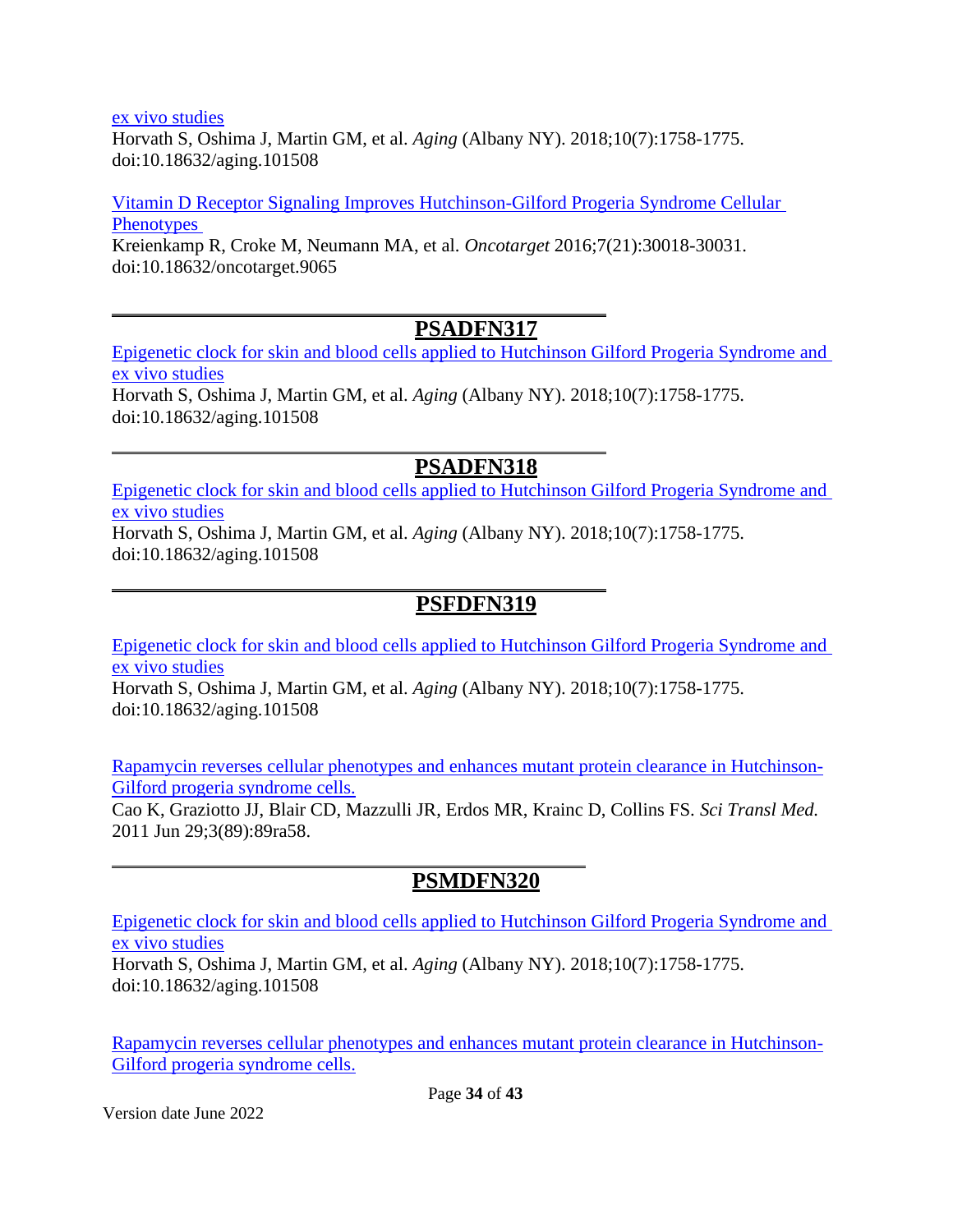Cao K, Graziotto JJ, Blair CD, Mazzulli JR, Erdos MR, Krainc D, Collins FS. *Sci Transl Med.* 2011 Jun 29;3(89):89ra58.

#### **PSMDFN326**

[Epigenetic clock for skin and blood cells applied to Hutchinson Gilford Progeria Syndrome and](https://pubmed.ncbi.nlm.nih.gov/30048243/)  [ex vivo studies](https://pubmed.ncbi.nlm.nih.gov/30048243/)

Horvath S, Oshima J, Martin GM, et al. *Aging* (Albany NY). 2018;10(7):1758-1775. doi:10.18632/aging.101508

## **PSFDFN327**

[A Cell-Intrinsic Interferon-like Response Links Replication Stress to Cellular Aging Caused by](https://www.ncbi.nlm.nih.gov/pubmed/29466729) [Progerin.](https://www.ncbi.nlm.nih.gov/pubmed/29466729)

Kreienkamp R, Graziano S, Coll-Bonfill N, Bedia-Diaz G, Cybulla E, Vindigni A, Dorsett D, Kubben N, Batista LFZ, Gonzalo S. *Cell Rep*. 2018 Feb 20;22(8):2006-2015.

[Epigenetic clock for skin and blood cells applied to Hutchinson Gilford Progeria Syndrome and](https://pubmed.ncbi.nlm.nih.gov/30048243/)  [ex vivo studies](https://pubmed.ncbi.nlm.nih.gov/30048243/)

Horvath S, Oshima J, Martin GM, et al. *Aging* (Albany NY). 2018;10(7):1758-1775. doi:10.18632/aging.101508

[Vitamin D Receptor Signaling Improves Hutchinson-Gilford Progeria Syndrome Cellular](https://pubmed.ncbi.nlm.nih.gov/27145372/)  **Phenotypes** 

Kreienkamp R, Croke M, Neumann MA, et al. *Oncotarget* 2016;7(21):30018-30031. doi:10.18632/oncotarget.9065

## **PSMDFN346**

[A Cell-Intrinsic Interferon-like Response Links Replication Stress to Cellular Aging Caused by](https://www.ncbi.nlm.nih.gov/pubmed/29466729) [Progerin.](https://www.ncbi.nlm.nih.gov/pubmed/29466729)

Kreienkamp R, Graziano S, Coll-Bonfill N, Bedia-Diaz G, Cybulla E, Vindigni A, Dorsett D, Kubben N, Batista LFZ, Gonzalo S. *Cell Rep*. 2018 Feb 20;22(8):2006-2015.

[Epigenetic clock for skin and blood cells applied to Hutchinson Gilford Progeria Syndrome and](https://pubmed.ncbi.nlm.nih.gov/30048243/)  [ex vivo studies](https://pubmed.ncbi.nlm.nih.gov/30048243/)

Horvath S, Oshima J, Martin GM, et al. *Aging* (Albany NY). 2018;10(7):1758-1775. doi:10.18632/aging.101508

[Vitamin D Receptor Signaling Improves Hutchinson-Gilford Progeria Syndrome Cellular](https://pubmed.ncbi.nlm.nih.gov/27145372/)  **Phenotypes** 

Kreienkamp R, Croke M, Neumann MA, et al. *Oncotarget* 2016;7(21):30018-30031. doi:10.18632/oncotarget.9065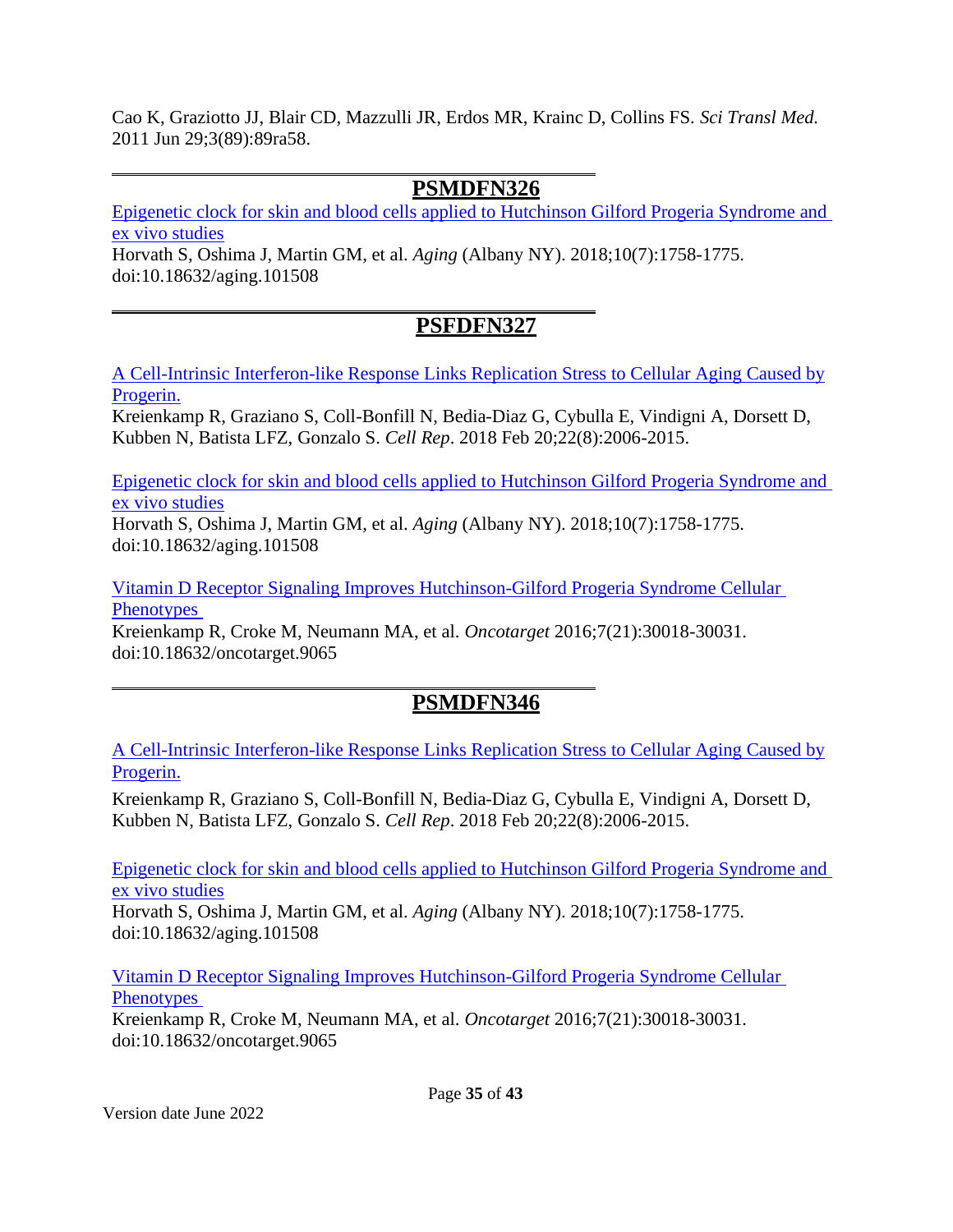## **PSADFN373**

[Targeting RAS-converting enzyme 1 overcomes senescence and improves progeria-like](https://pubmed.ncbi.nlm.nih.gov/32910507/)  [phenotypes of ZMPSTE24 deficiency](https://pubmed.ncbi.nlm.nih.gov/32910507/)

Yao H, Chen X, Kashif M, Wang T, Ibrahim MX, Tüksammel E, Revêchon G, Eriksson M, Wiel C, Bergo MO. Aging Cell. 2020 Aug;19(8):e13200. doi: 10.1111/acel.13200. Epub 2020 Jul 24. PMID: 32910507; PMCID: PMC7431821.

#### **PSADFN386**

[MG132 Induces Progerin Clearance and Improves Disease Phenotypes](https://pubmed.ncbi.nlm.nih.gov/35203262/) in HGPS-like Patients' [Cells](https://pubmed.ncbi.nlm.nih.gov/35203262/)

Harhouri K, Cau P, Casey F, et al. *Cells*. 2022;11(4):610. Published 2022 Feb 10. doi:10.3390/cells11040610

## **PSADFN392**

[A Cell-Intrinsic Interferon-like Response Links Replication Stress to Cellular Aging Caused by](https://www.ncbi.nlm.nih.gov/pubmed/29466729) [Progerin.](https://www.ncbi.nlm.nih.gov/pubmed/29466729)

Kreienkamp R, Graziano S, Coll-Bonfill N, Bedia-Diaz G, Cybulla E, Vindigni A, Dorsett D, Kubben N, Batista LFZ, Gonzalo S. *Cell Rep*. 2018 Feb 20;22(8):2006-2015.

[Epigenetic clock for skin and blood cells applied to Hutchinson Gilford Progeria Syndrome and](https://pubmed.ncbi.nlm.nih.gov/30048243/)  [ex vivo studies](https://pubmed.ncbi.nlm.nih.gov/30048243/)

Horvath S, Oshima J, Martin GM, et al. *Aging* (Albany NY). 2018;10(7):1758-1775. doi:10.18632/aging.101508

[Vitamin D Receptor Signaling Improves Hutchinson-Gilford Progeria Syndrome Cellular](https://pubmed.ncbi.nlm.nih.gov/27145372/) 

**Phenotypes** Kreienkamp R, Croke M, Neumann MA, et al. *Oncotarget* 2016;7(21):30018-30031. doi:10.18632/oncotarget.9065

## **PSMDFN393**

[Epigenetic clock for skin and blood cells applied to Hutchinson Gilford Progeria Syndrome and](https://pubmed.ncbi.nlm.nih.gov/30048243/)  [ex vivo studies](https://pubmed.ncbi.nlm.nih.gov/30048243/)

Horvath S, Oshima J, Martin GM, et al. *Aging* (Albany NY). 2018;10(7):1758-1775. doi:10.18632/aging.101508

## **PSFDFN394**

[Epigenetic clock for skin and blood cells applied to Hutchinson Gilford Progeria Syndrome and](https://pubmed.ncbi.nlm.nih.gov/30048243/)  [ex vivo studies](https://pubmed.ncbi.nlm.nih.gov/30048243/)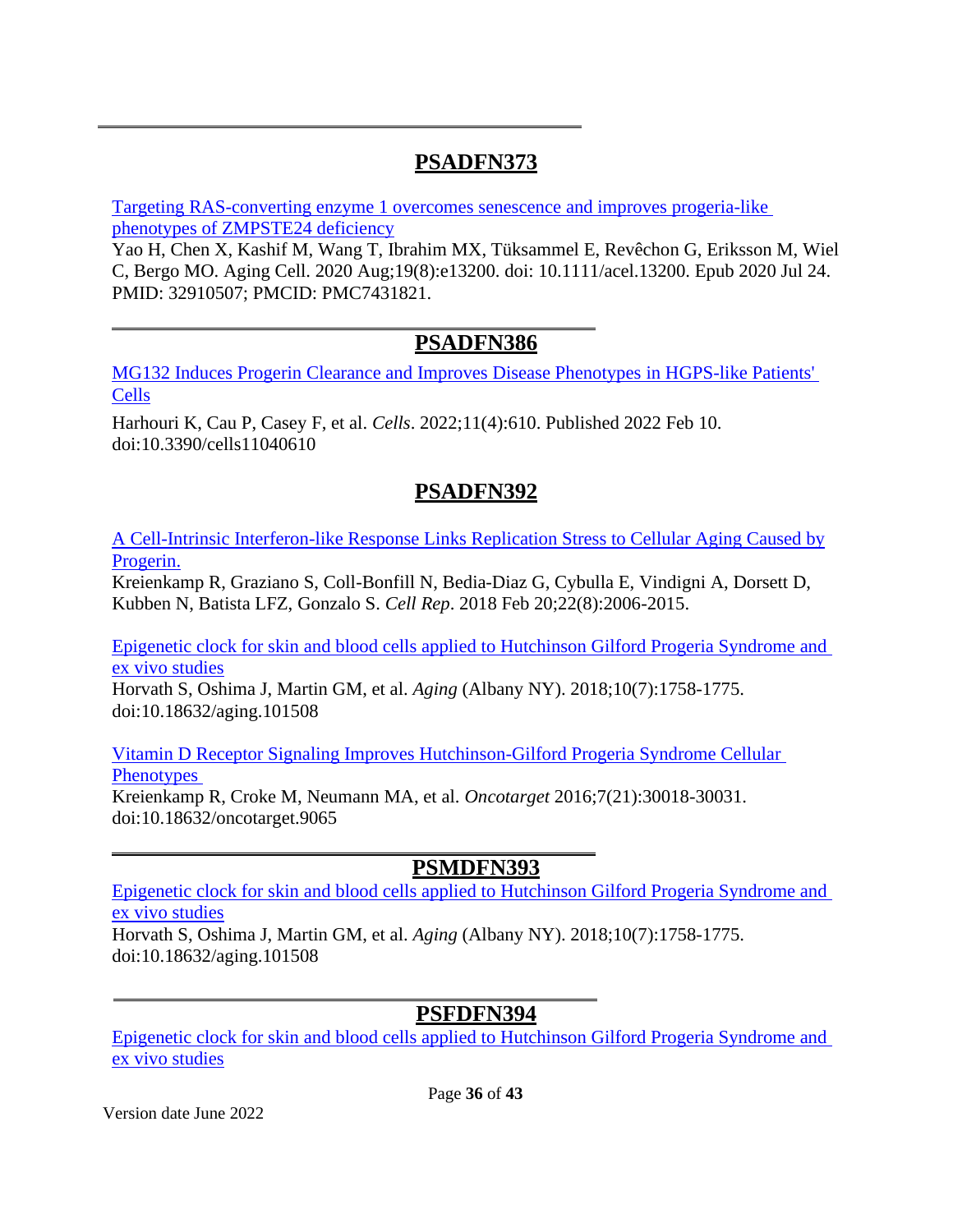Horvath S, Oshima J, Martin GM, et al. *Aging* (Albany NY). 2018;10(7):1758-1775. doi:10.18632/aging.101508

## **PSADFN414**

[Everolimus Rescues Multiple Cellular Defects in Laminopathy-Patient Fibroblasts](https://pubmed.ncbi.nlm.nih.gov/29581305) DuBose AJ, Lichtenstein ST, Petrash NM, Erdos MR, Gordon LB, Collins FS [published correction appears in Proc Natl Acad Sci U S A. 2018 Apr 16;:]. *Proc Natl Acad Sci U S A*. 2018;115(16):4206‐4211. doi:10.1073/pnas.1802811115

## **PSADFN425**

[Everolimus Rescues Multiple Cellular Defects in Laminopathy-Patient Fibroblasts](https://pubmed.ncbi.nlm.nih.gov/29581305) DuBose AJ, Lichtenstein ST, Petrash NM, Erdos MR, Gordon LB, Collins FS [published correction appears in Proc Natl Acad Sci U S A. 2018 Apr 16;:]. *Proc Natl Acad Sci U S A*. 2018;115(16):4206‐4211. doi:10.1073/pnas.1802811115

## **HGADFN003 iPS1B**

[Gaussian curvature dilutes the nuclear lamina, favoring nuclear rupture, especially at high strain](https://pubmed.ncbi.nlm.nih.gov/35293271/)  [rate](https://pubmed.ncbi.nlm.nih.gov/35293271/)

Pfeifer CR, Tobin MP, Cho S, et al. Nucleus. 2022;13(1):129-143. doi:10.1080/19491034.2022.2045726

[iPSC-Derived Endothelial Cells Affect Vascular Function in a Tissue-Engineered Blood Vessel](https://pubmed.ncbi.nlm.nih.gov/32032552)  [Model of Hutchinson-Gilford Progeria Syndrome](https://pubmed.ncbi.nlm.nih.gov/32032552)  Atchison L, Abutaleb NO, Snyder-Mounts E, et al. *Stem Cell Reports* 2020;14(2):325‐337. doi:10.1016/j.stemcr.2020.01.005

[Progerin Phosphorylation in Interphase Is Lower and Less Mechanosensitive Than lamin-A,C in](https://pubmed.ncbi.nlm.nih.gov/29619860)  [iPS-derived Mesenchymal Stem Cells](https://pubmed.ncbi.nlm.nih.gov/29619860)

Cho S, Abbas A, Irianto J, et al.. *Nucleus* 2018;9(1):230-245. doi:10.1080/19491034.2018.1460185

[Reprogramming Progeria Fibroblasts Re-Establishes a Normal Epigenetic Landscape](https://pubmed.ncbi.nlm.nih.gov/28597562) Chen Z, Chang WY, Etheridge A, et al. *Aging Cell* 2017;16(4):870‐887. doi:10.1111/acel.12621

# **HGADFN003 iPS1C**

[Telomerase therapy reverses vascular senescence and extends lifespan in progeria mice](https://pubmed.ncbi.nlm.nih.gov/34389865/) Mojiri A, Walther BK, Jiang C, et al. [published online ahead of print, 2021 Aug 14]. *Eur Heart*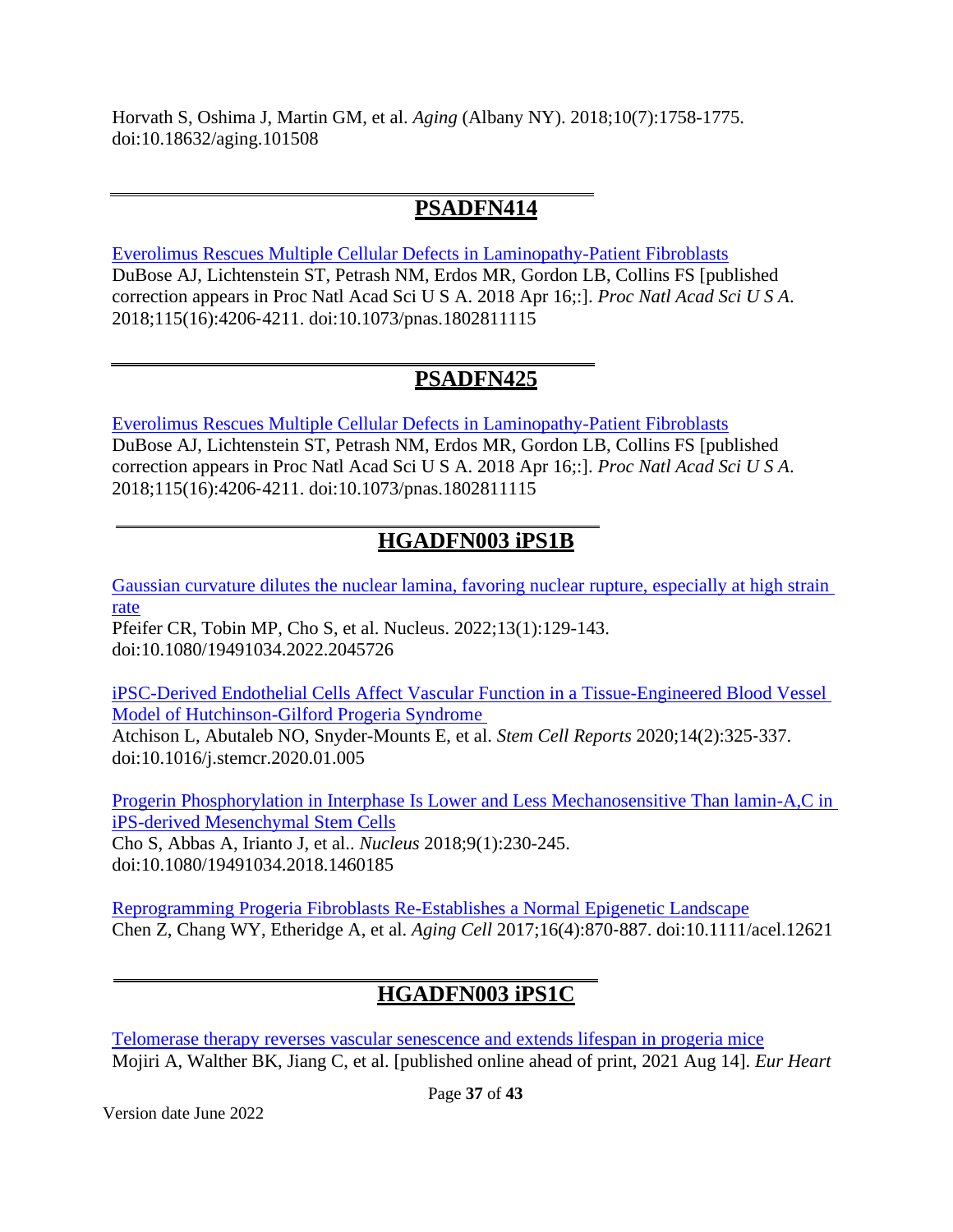*J*. 2021;ehab547. doi:10.1093/eurheartj/ehab547

[iPSC-Derived Endothelial Cells Affect Vascular Function in a Tissue-Engineered Blood Vessel](https://pubmed.ncbi.nlm.nih.gov/32032552)  [Model of Hutchinson-Gilford Progeria Syndrome](https://pubmed.ncbi.nlm.nih.gov/32032552) 

Atchison L, Abutaleb NO, Snyder-Mounts E, et al. *Stem Cell Reports* 2020;14(2):325‐337. doi:10.1016/j.stemcr.2020.01.005

[Reprogramming Progeria Fibroblasts Re-Establishes a Normal Epigenetic Landscape](https://pubmed.ncbi.nlm.nih.gov/28597562) Chen Z, Chang WY, Etheridge A, et al. *Aging Cell*. 2017;16(4):870‐887. doi:10.1111/acel.12621

## **HGADFN003 iPS1D**

[iPSC-Derived Endothelial Cells Affect Vascular Function in a Tissue-Engineered Blood Vessel](https://pubmed.ncbi.nlm.nih.gov/32032552)  [Model of Hutchinson-Gilford Progeria Syndrome](https://pubmed.ncbi.nlm.nih.gov/32032552)  Atchison L, Abutaleb NO, Snyder-Mounts E, et al. *Stem Cell Reports* 2020;14(2):325‐337. doi:10.1016/j.stemcr.2020.01.005

[Dysfunction of iPSC-derived Endothelial Cells in Human Hutchinson-Gilford Progeria Syndrome](https://pubmed.ncbi.nlm.nih.gov/31411525)  Matrone G, Thandavarayan RA, Walther BK, Meng S, Mojiri A, Cooke JP. *Cell Cycle* 2019;18(19):2495‐2508. doi:10.1080/15384101.2019.1651587

#### **HGMDFN090 iPS1B**

[Telomerase therapy reverses vascular senescence and extends lifespan in progeria mice](https://pubmed.ncbi.nlm.nih.gov/34389865/) Mojiri A, Walther BK, Jiang C, et al. [published online ahead of print, 2021 Aug 14]. *Eur Heart J*. 2021;ehab547. doi:10.1093/eurheartj/ehab547

[Dysfunction of iPSC-derived Endothelial Cells in Human Hutchinson-Gilford Progeria Syndrome](https://pubmed.ncbi.nlm.nih.gov/31411525)  Matrone G, Thandavarayan RA, Walther BK, Meng S, Mojiri A, Cooke JP. *Cell Cycle* 2019;18(19):2495‐2508. doi:10.1080/15384101.2019.1651587

[Reprogramming Progeria Fibroblasts Re-Establishes a Normal Epigenetic Landscape](https://pubmed.ncbi.nlm.nih.gov/28597562) Chen Z, Chang WY, Etheridge A, et al. *Aging Cell*. 2017;16(4):870‐887. doi:10.1111/acel.12621

## **HGMDFN090 iPS1C**

[Reprogramming Progeria Fibroblasts Re-Establishes a Normal Epigenetic Landscape](https://pubmed.ncbi.nlm.nih.gov/28597562) Chen Z, Chang WY, Etheridge A, et al. *Aging Cell*. 2017;16(4):870‐887. doi:10.1111/acel.12621

## **HGADFN167 iPS1J**

Page **38** of **43**

Version date June 2022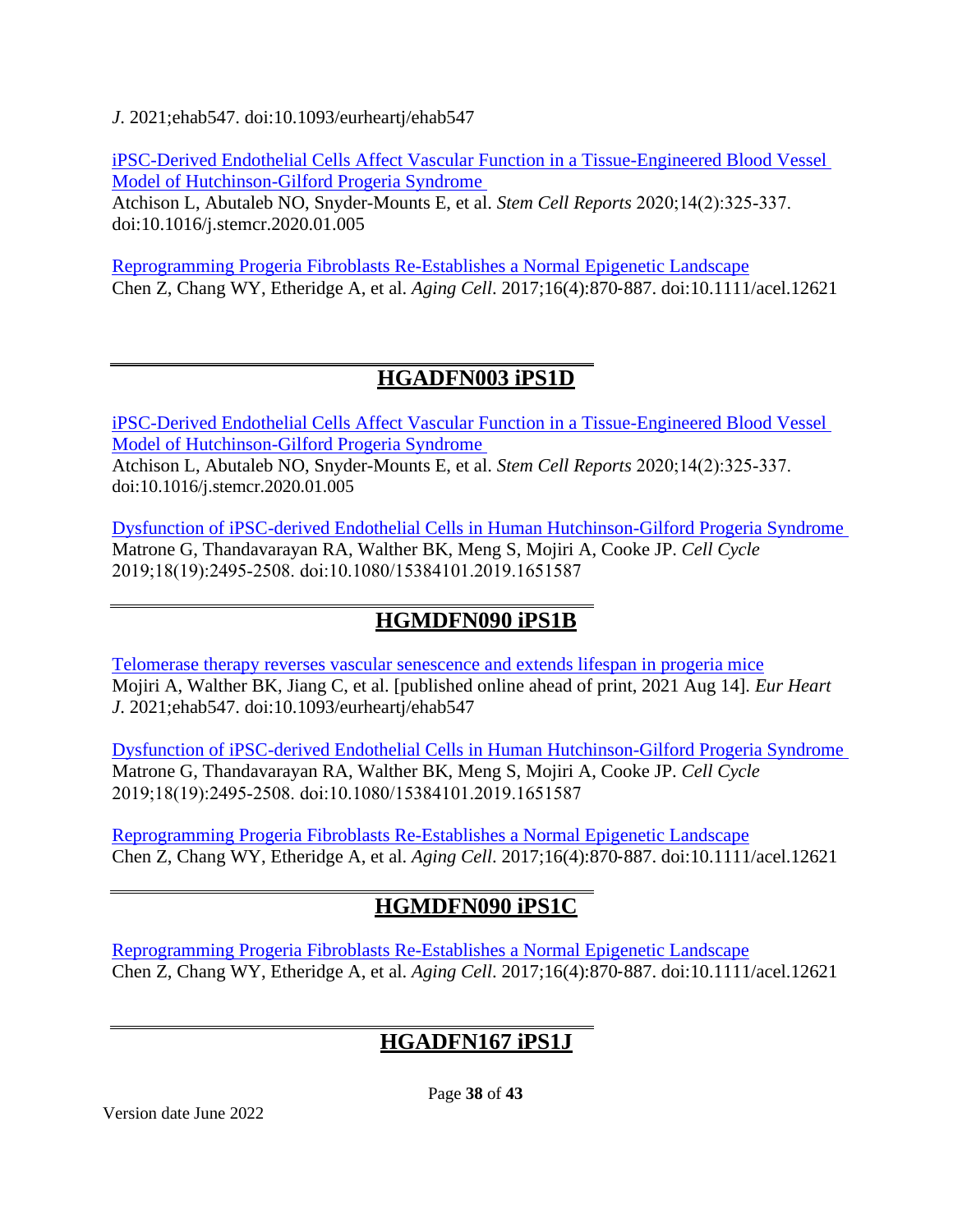[Reprogramming Progeria Fibroblasts Re-Establishes a Normal Epigenetic Landscape](https://pubmed.ncbi.nlm.nih.gov/28597562) Chen Z, Chang WY, Etheridge A, et al. *Aging Cell*. 2017;16(4):870‐887. doi:10.1111/acel.12621

[Mechanisms Controlling the Smooth Muscle Cell Death in Progeria via Down-Regulation of](https://pubmed.ncbi.nlm.nih.gov/24843141/)  [poly\(ADP-ribose\) Polymerase 1](https://pubmed.ncbi.nlm.nih.gov/24843141/)

Zhang H, Xiong ZM, Cao K. *Proc Natl Acad Sci U S A.* 2014;111(22):E2261‐E2270. doi:10.1073/pnas.1320843111

# **HGADFN167 iPS1Q**

[Telomerase therapy reverses vascular senescence and extends lifespan in progeria mice](https://pubmed.ncbi.nlm.nih.gov/34389865/) Mojiri A, Walther BK, Jiang C, et al. [published online ahead of print, 2021 Aug 14]. *Eur Heart J*. 2021;ehab547. doi:10.1093/eurheartj/ehab547

[Dysfunction of iPSC-derived Endothelial Cells in Human Hutchinson-Gilford Progeria Syndrome](https://pubmed.ncbi.nlm.nih.gov/31411525)  Matrone G, Thandavarayan RA, Walther BK, Meng S, Mojiri A, Cooke JP. *Cell Cycle* 2019;18(19):2495‐2508. doi:10.1080/15384101.2019.1651587

[Reprogramming Progeria Fibroblasts Re-Establishes a Normal Epigenetic Landscape](https://pubmed.ncbi.nlm.nih.gov/28597562) Chen Z, Chang WY, Etheridge A, et al. *Aging Cell* 2017;16(4):870‐887. doi:10.1111/acel.12621

## **HGFDFN168 iPS1D2**

[Reprogramming Progeria Fibroblasts Re-Establishes a Normal Epigenetic Landscape](https://pubmed.ncbi.nlm.nih.gov/28597562) Chen Z, Chang WY, Etheridge A, et al. *Aging Cell*. 2017;16(4):870‐887. doi:10.1111/acel.12621

[Mechanisms Controlling the Smooth Muscle Cell Death in Progeria via Down-Regulation of](https://pubmed.ncbi.nlm.nih.gov/24843141/)  [poly\(ADP-ribose\) Polymerase 1](https://pubmed.ncbi.nlm.nih.gov/24843141/)

Zhang H, Xiong ZM, Cao K. *Proc Natl Acad Sci U S A* 2014;111(22):E2261‐E2270. doi:10.1073/pnas.1320843111

## **HGFDFN168 iPS1P**

[Telomerase therapy reverses vascular senescence and extends lifespan in progeria mice](https://pubmed.ncbi.nlm.nih.gov/34389865/) Mojiri A, Walther BK, Jiang C, et al. [published online ahead of print, 2021 Aug 14]. *Eur Heart J*. 2021;ehab547. doi:10.1093/eurheartj/ehab547

[Dysfunction of iPSC-derived Endothelial Cells in Human Hutchinson-Gilford Progeria Syndrome](https://pubmed.ncbi.nlm.nih.gov/31411525)  Matrone G, Thandavarayan RA, Walther BK, Meng S, Mojiri A, Cooke JP. *Cell Cycle* 2019;18(19):2495‐2508. doi:10.1080/15384101.2019.1651587

[Reprogramming Progeria Fibroblasts Re-Establishes a Normal Epigenetic Landscape](https://pubmed.ncbi.nlm.nih.gov/28597562) Chen Z, Chang WY, Etheridge A, et al. *Aging Cell* 2017;16(4):870‐887. doi:10.1111/acel.12621

Version date June 2022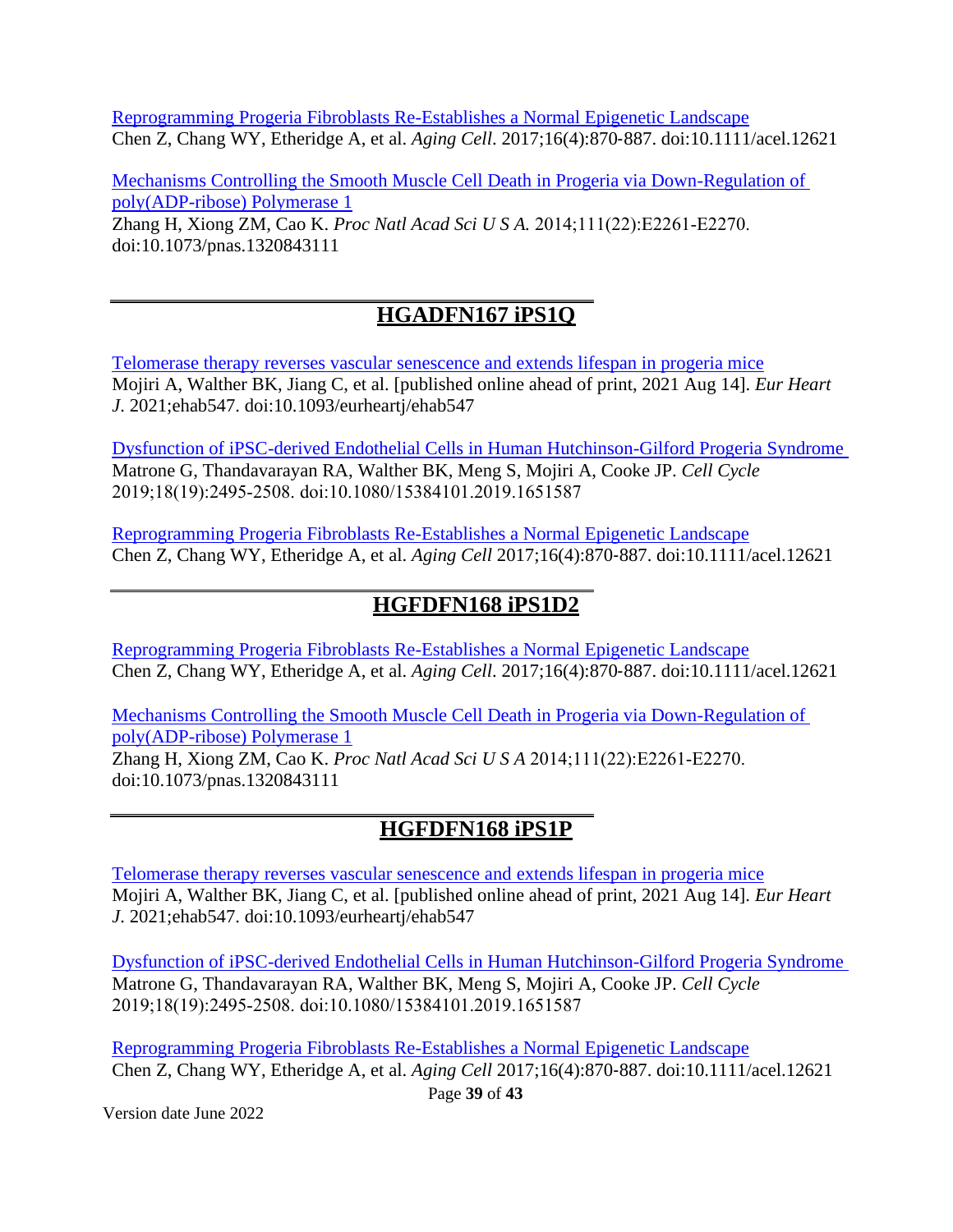#### **HGALBV009**

[Inhibition of the NLRP3 inflammasome improves lifespan in animal murine model of](https://pubmed.ncbi.nlm.nih.gov/34448355/)  [Hutchinson-Gilford Progeria](https://pubmed.ncbi.nlm.nih.gov/34448355/)

González-Dominguez A, Montañez R, Castejón-Vega B, et al. [published online ahead of print, 2021 Aug 27]. *EMBO Mol Med*. 2021;e14012. doi:10.15252/emmm.202114012

[Stem cell depletion in Hutchinson-Gilford progeria syndrome.](http://www.ncbi.nlm.nih.gov/pubmed/21902803)

[Rosengardten Y,](http://www.ncbi.nlm.nih.gov/pubmed?term=%22Rosengardten%20Y%22%5BAuthor%5D) [McKenna T,](http://www.ncbi.nlm.nih.gov/pubmed?term=%22McKenna%20T%22%5BAuthor%5D) [Grochová D,](http://www.ncbi.nlm.nih.gov/pubmed?term=%22Grochov%C3%A1%20D%22%5BAuthor%5D) [Eriksson M.](http://www.ncbi.nlm.nih.gov/pubmed?term=%22Eriksson%20M%22%5BAuthor%5D) *[Aging Cell.](http://www.ncbi.nlm.nih.gov/pubmed/21902803)* 2011 Dec;10(6):1011-20. Epub 2011 Oct 11.

[Low and high expressing alleles of the LMNA gene: implications for laminopathy disease](http://www.ncbi.nlm.nih.gov/pubmed/21980471) [development.](http://www.ncbi.nlm.nih.gov/pubmed/21980471) [Rodríguez S,](http://www.ncbi.nlm.nih.gov/pubmed?term=%22Rodr%C3%ADguez%20S%22%5BAuthor%5D) [Eriksson M.](http://www.ncbi.nlm.nih.gov/pubmed?term=%22Eriksson%20M%22%5BAuthor%5D) *[PLoS One.](http://www.ncbi.nlm.nih.gov/pubmed/21980471)* 2011;6(9):e25472. Epub 2011 Sep 29.

[Recurrent de novo point mutations in lamin A cause Hutchinson-Gilford progeria syndrome.](http://www.ncbi.nlm.nih.gov/pubmed/12714972) [Eriksson M,](http://www.ncbi.nlm.nih.gov/pubmed?term=%22Eriksson%20M%22%5BAuthor%5D) [Brown WT,](http://www.ncbi.nlm.nih.gov/pubmed?term=%22Brown%20WT%22%5BAuthor%5D) [Gordon LB,](http://www.ncbi.nlm.nih.gov/pubmed?term=%22Gordon%20LB%22%5BAuthor%5D) [Glynn MW,](http://www.ncbi.nlm.nih.gov/pubmed?term=%22Glynn%20MW%22%5BAuthor%5D) [Singer J,](http://www.ncbi.nlm.nih.gov/pubmed?term=%22Singer%20J%22%5BAuthor%5D) [Scott L,](http://www.ncbi.nlm.nih.gov/pubmed?term=%22Scott%20L%22%5BAuthor%5D) [Erdos MR,](http://www.ncbi.nlm.nih.gov/pubmed?term=%22Erdos%20MR%22%5BAuthor%5D) [Robbins CM,](http://www.ncbi.nlm.nih.gov/pubmed?term=%22Robbins%20CM%22%5BAuthor%5D) [Moses TY,](http://www.ncbi.nlm.nih.gov/pubmed?term=%22Moses%20TY%22%5BAuthor%5D) [Berglund P,](http://www.ncbi.nlm.nih.gov/pubmed?term=%22Berglund%20P%22%5BAuthor%5D) [Dutra A,](http://www.ncbi.nlm.nih.gov/pubmed?term=%22Dutra%20A%22%5BAuthor%5D) [Pak E,](http://www.ncbi.nlm.nih.gov/pubmed?term=%22Pak%20E%22%5BAuthor%5D) [Durkin S,](http://www.ncbi.nlm.nih.gov/pubmed?term=%22Durkin%20S%22%5BAuthor%5D) [Csoka AB,](http://www.ncbi.nlm.nih.gov/pubmed?term=%22Csoka%20AB%22%5BAuthor%5D) [Boehnke M,](http://www.ncbi.nlm.nih.gov/pubmed?term=%22Boehnke%20M%22%5BAuthor%5D) [Glover TW,](http://www.ncbi.nlm.nih.gov/pubmed?term=%22Glover%20TW%22%5BAuthor%5D) [Collins](http://www.ncbi.nlm.nih.gov/pubmed?term=%22Collins%20FS%22%5BAuthor%5D) [FS.](http://www.ncbi.nlm.nih.gov/pubmed?term=%22Collins%20FS%22%5BAuthor%5D) *[Nature](http://www.ncbi.nlm.nih.gov/pubmed/12714972)*. 2003 May 15;423(6937):293-8. Epub 2003 Apr 25.

## **HGMLBV010**

[Stem cell depletion in Hutchinson-Gilford progeria syndrome.](http://www.ncbi.nlm.nih.gov/pubmed/21902803)

[Rosengardten Y,](http://www.ncbi.nlm.nih.gov/pubmed?term=%22Rosengardten%20Y%22%5BAuthor%5D) [McKenna T,](http://www.ncbi.nlm.nih.gov/pubmed?term=%22McKenna%20T%22%5BAuthor%5D) [Grochová D,](http://www.ncbi.nlm.nih.gov/pubmed?term=%22Grochov%C3%A1%20D%22%5BAuthor%5D) [Eriksson M.](http://www.ncbi.nlm.nih.gov/pubmed?term=%22Eriksson%20M%22%5BAuthor%5D) *[Aging Cell.](http://www.ncbi.nlm.nih.gov/pubmed/21902803)* 2011 Dec;10(6):1011-20. Epub 2011 Oct 11.

[Recurrent de novo point mutations in lamin A cause Hutchinson-Gilford progeria syndrome.](http://www.ncbi.nlm.nih.gov/pubmed/12714972) [Eriksson M,](http://www.ncbi.nlm.nih.gov/pubmed?term=%22Eriksson%20M%22%5BAuthor%5D) [Brown WT,](http://www.ncbi.nlm.nih.gov/pubmed?term=%22Brown%20WT%22%5BAuthor%5D) [Gordon LB,](http://www.ncbi.nlm.nih.gov/pubmed?term=%22Gordon%20LB%22%5BAuthor%5D) [Glynn MW,](http://www.ncbi.nlm.nih.gov/pubmed?term=%22Glynn%20MW%22%5BAuthor%5D) [Singer J,](http://www.ncbi.nlm.nih.gov/pubmed?term=%22Singer%20J%22%5BAuthor%5D) [Scott L,](http://www.ncbi.nlm.nih.gov/pubmed?term=%22Scott%20L%22%5BAuthor%5D) [Erdos MR,](http://www.ncbi.nlm.nih.gov/pubmed?term=%22Erdos%20MR%22%5BAuthor%5D) [Robbins CM,](http://www.ncbi.nlm.nih.gov/pubmed?term=%22Robbins%20CM%22%5BAuthor%5D) [Moses TY,](http://www.ncbi.nlm.nih.gov/pubmed?term=%22Moses%20TY%22%5BAuthor%5D) [Berglund P,](http://www.ncbi.nlm.nih.gov/pubmed?term=%22Berglund%20P%22%5BAuthor%5D) [Dutra A,](http://www.ncbi.nlm.nih.gov/pubmed?term=%22Dutra%20A%22%5BAuthor%5D) [Pak E,](http://www.ncbi.nlm.nih.gov/pubmed?term=%22Pak%20E%22%5BAuthor%5D) [Durkin S,](http://www.ncbi.nlm.nih.gov/pubmed?term=%22Durkin%20S%22%5BAuthor%5D) [Csoka AB,](http://www.ncbi.nlm.nih.gov/pubmed?term=%22Csoka%20AB%22%5BAuthor%5D) [Boehnke M,](http://www.ncbi.nlm.nih.gov/pubmed?term=%22Boehnke%20M%22%5BAuthor%5D) [Glover TW,](http://www.ncbi.nlm.nih.gov/pubmed?term=%22Glover%20TW%22%5BAuthor%5D) [Collins](http://www.ncbi.nlm.nih.gov/pubmed?term=%22Collins%20FS%22%5BAuthor%5D) [FS.](http://www.ncbi.nlm.nih.gov/pubmed?term=%22Collins%20FS%22%5BAuthor%5D) *[Nature](http://www.ncbi.nlm.nih.gov/pubmed/12714972)*. 2003 May 15;423(6937):293-8. Epub 2003 Apr 25.

## **HGALBV011**

[Low and high expressing alleles of the LMNA gene: implications for laminopathy disease](http://www.ncbi.nlm.nih.gov/pubmed/21980471) [development.](http://www.ncbi.nlm.nih.gov/pubmed/21980471)

[Rodríguez S,](http://www.ncbi.nlm.nih.gov/pubmed?term=%22Rodr%C3%ADguez%20S%22%5BAuthor%5D) [Eriksson M.](http://www.ncbi.nlm.nih.gov/pubmed?term=%22Eriksson%20M%22%5BAuthor%5D) *[PLoS One.](http://www.ncbi.nlm.nih.gov/pubmed/21980471)* 2011;6(9):e25472. Epub 2011 Sep 29.

[Recurrent de novo point mutations in lamin A cause Hutchinson-Gilford progeria syndrome.](http://www.ncbi.nlm.nih.gov/pubmed/12714972) [Eriksson M,](http://www.ncbi.nlm.nih.gov/pubmed?term=%22Eriksson%20M%22%5BAuthor%5D) [Brown WT,](http://www.ncbi.nlm.nih.gov/pubmed?term=%22Brown%20WT%22%5BAuthor%5D) [Gordon LB,](http://www.ncbi.nlm.nih.gov/pubmed?term=%22Gordon%20LB%22%5BAuthor%5D) [Glynn MW,](http://www.ncbi.nlm.nih.gov/pubmed?term=%22Glynn%20MW%22%5BAuthor%5D) [Singer J,](http://www.ncbi.nlm.nih.gov/pubmed?term=%22Singer%20J%22%5BAuthor%5D) [Scott L,](http://www.ncbi.nlm.nih.gov/pubmed?term=%22Scott%20L%22%5BAuthor%5D) [Erdos MR,](http://www.ncbi.nlm.nih.gov/pubmed?term=%22Erdos%20MR%22%5BAuthor%5D) [Robbins CM,](http://www.ncbi.nlm.nih.gov/pubmed?term=%22Robbins%20CM%22%5BAuthor%5D) [Moses TY,](http://www.ncbi.nlm.nih.gov/pubmed?term=%22Moses%20TY%22%5BAuthor%5D) [Berglund P,](http://www.ncbi.nlm.nih.gov/pubmed?term=%22Berglund%20P%22%5BAuthor%5D) [Dutra A,](http://www.ncbi.nlm.nih.gov/pubmed?term=%22Dutra%20A%22%5BAuthor%5D) [Pak E,](http://www.ncbi.nlm.nih.gov/pubmed?term=%22Pak%20E%22%5BAuthor%5D) [Durkin S,](http://www.ncbi.nlm.nih.gov/pubmed?term=%22Durkin%20S%22%5BAuthor%5D) [Csoka AB,](http://www.ncbi.nlm.nih.gov/pubmed?term=%22Csoka%20AB%22%5BAuthor%5D) [Boehnke M,](http://www.ncbi.nlm.nih.gov/pubmed?term=%22Boehnke%20M%22%5BAuthor%5D) [Glover TW,](http://www.ncbi.nlm.nih.gov/pubmed?term=%22Glover%20TW%22%5BAuthor%5D) [Collins](http://www.ncbi.nlm.nih.gov/pubmed?term=%22Collins%20FS%22%5BAuthor%5D) [FS.](http://www.ncbi.nlm.nih.gov/pubmed?term=%22Collins%20FS%22%5BAuthor%5D) *[Nature](http://www.ncbi.nlm.nih.gov/pubmed/12714972)*. 2003 May 15;423(6937):293-8. Epub 2003 Apr 25.

Page **40** of **43**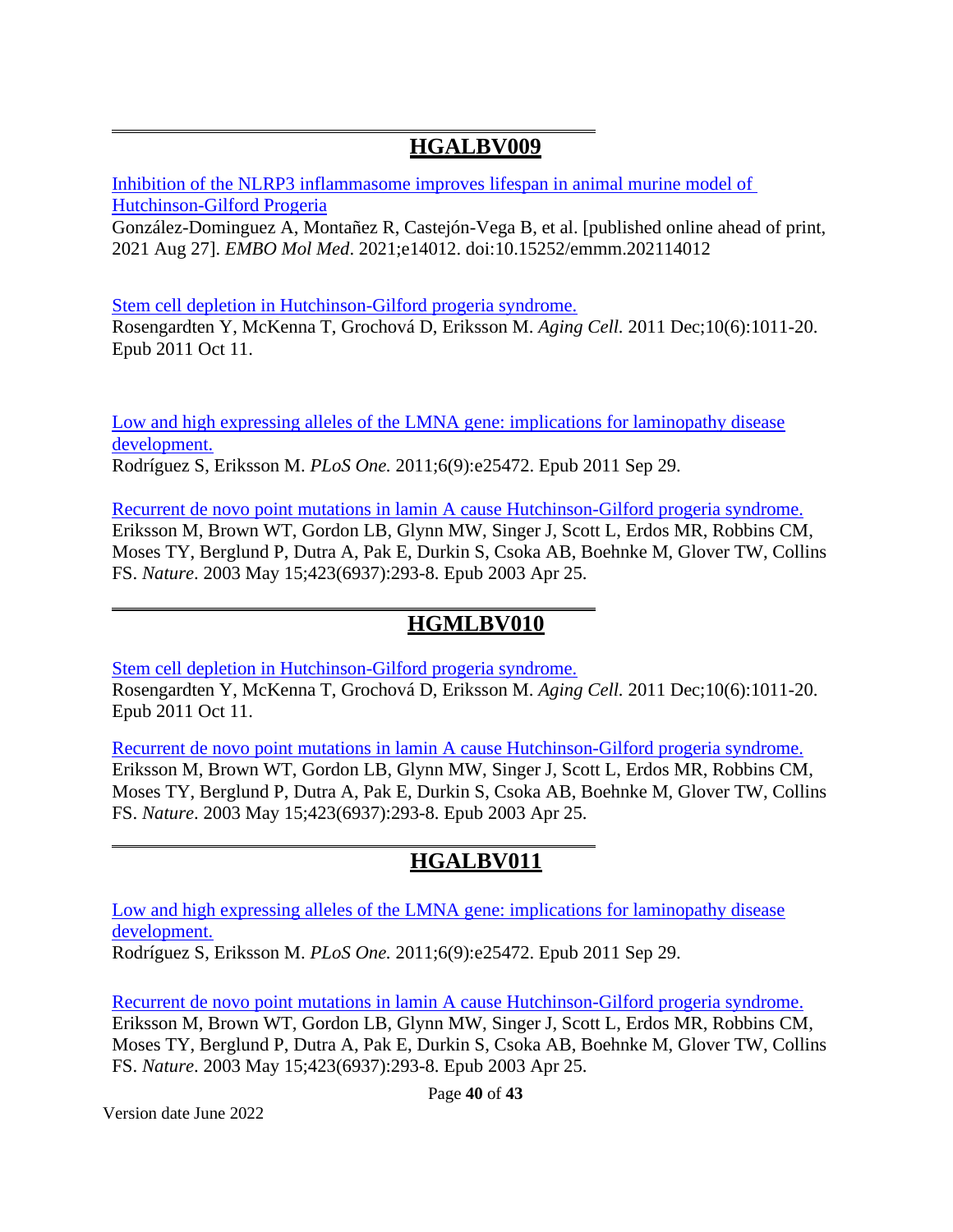## **HGMLBV013**

[Recurrent de novo point mutations in lamin A cause Hutchinson-Gilford progeria syndrome.](http://www.ncbi.nlm.nih.gov/pubmed/12714972) [Eriksson M,](http://www.ncbi.nlm.nih.gov/pubmed?term=%22Eriksson%20M%22%5BAuthor%5D) [Brown WT,](http://www.ncbi.nlm.nih.gov/pubmed?term=%22Brown%20WT%22%5BAuthor%5D) [Gordon LB,](http://www.ncbi.nlm.nih.gov/pubmed?term=%22Gordon%20LB%22%5BAuthor%5D) [Glynn MW,](http://www.ncbi.nlm.nih.gov/pubmed?term=%22Glynn%20MW%22%5BAuthor%5D) [Singer J,](http://www.ncbi.nlm.nih.gov/pubmed?term=%22Singer%20J%22%5BAuthor%5D) [Scott L,](http://www.ncbi.nlm.nih.gov/pubmed?term=%22Scott%20L%22%5BAuthor%5D) [Erdos MR,](http://www.ncbi.nlm.nih.gov/pubmed?term=%22Erdos%20MR%22%5BAuthor%5D) [Robbins CM,](http://www.ncbi.nlm.nih.gov/pubmed?term=%22Robbins%20CM%22%5BAuthor%5D) [Moses TY,](http://www.ncbi.nlm.nih.gov/pubmed?term=%22Moses%20TY%22%5BAuthor%5D) [Berglund P,](http://www.ncbi.nlm.nih.gov/pubmed?term=%22Berglund%20P%22%5BAuthor%5D) [Dutra A,](http://www.ncbi.nlm.nih.gov/pubmed?term=%22Dutra%20A%22%5BAuthor%5D) [Pak E,](http://www.ncbi.nlm.nih.gov/pubmed?term=%22Pak%20E%22%5BAuthor%5D) [Durkin S,](http://www.ncbi.nlm.nih.gov/pubmed?term=%22Durkin%20S%22%5BAuthor%5D) [Csoka AB,](http://www.ncbi.nlm.nih.gov/pubmed?term=%22Csoka%20AB%22%5BAuthor%5D) [Boehnke M,](http://www.ncbi.nlm.nih.gov/pubmed?term=%22Boehnke%20M%22%5BAuthor%5D) [Glover TW,](http://www.ncbi.nlm.nih.gov/pubmed?term=%22Glover%20TW%22%5BAuthor%5D) [Collins](http://www.ncbi.nlm.nih.gov/pubmed?term=%22Collins%20FS%22%5BAuthor%5D) [FS.](http://www.ncbi.nlm.nih.gov/pubmed?term=%22Collins%20FS%22%5BAuthor%5D) *[Nature](http://www.ncbi.nlm.nih.gov/pubmed/12714972)*. 2003 May 15;423(6937):293-8. Epub 2003 Apr 25.

#### **HGFLBV021**

[Inhibition of the NLRP3 inflammasome improves lifespan in animal murine model of](https://pubmed.ncbi.nlm.nih.gov/34448355/)  [Hutchinson-Gilford Progeria](https://pubmed.ncbi.nlm.nih.gov/34448355/)

González-Dominguez A, Montañez R, Castejón-Vega B, et al. [published online ahead of print, 2021 Aug 27]. *EMBO Mol Med*. 2021;e14012. doi:10.15252/emmm.202114012

[Stem cell depletion in Hutchinson-Gilford progeria syndrome.](http://www.ncbi.nlm.nih.gov/pubmed/21902803)

[Rosengardten Y,](http://www.ncbi.nlm.nih.gov/pubmed?term=%22Rosengardten%20Y%22%5BAuthor%5D) [McKenna T,](http://www.ncbi.nlm.nih.gov/pubmed?term=%22McKenna%20T%22%5BAuthor%5D) [Grochová D,](http://www.ncbi.nlm.nih.gov/pubmed?term=%22Grochov%C3%A1%20D%22%5BAuthor%5D) [Eriksson M.](http://www.ncbi.nlm.nih.gov/pubmed?term=%22Eriksson%20M%22%5BAuthor%5D) *[Aging Cell.](http://www.ncbi.nlm.nih.gov/pubmed/21902803)* 2011 Dec;10(6):1011-20. Epub 2011 Oct 11.

[Recurrent de novo point mutations in lamin A cause Hutchinson-Gilford progeria syndrome.](http://www.ncbi.nlm.nih.gov/pubmed/12714972) [Eriksson M,](http://www.ncbi.nlm.nih.gov/pubmed?term=%22Eriksson%20M%22%5BAuthor%5D) [Brown WT,](http://www.ncbi.nlm.nih.gov/pubmed?term=%22Brown%20WT%22%5BAuthor%5D) [Gordon LB,](http://www.ncbi.nlm.nih.gov/pubmed?term=%22Gordon%20LB%22%5BAuthor%5D) [Glynn MW,](http://www.ncbi.nlm.nih.gov/pubmed?term=%22Glynn%20MW%22%5BAuthor%5D) [Singer J,](http://www.ncbi.nlm.nih.gov/pubmed?term=%22Singer%20J%22%5BAuthor%5D) [Scott L,](http://www.ncbi.nlm.nih.gov/pubmed?term=%22Scott%20L%22%5BAuthor%5D) [Erdos MR,](http://www.ncbi.nlm.nih.gov/pubmed?term=%22Erdos%20MR%22%5BAuthor%5D) [Robbins CM,](http://www.ncbi.nlm.nih.gov/pubmed?term=%22Robbins%20CM%22%5BAuthor%5D) [Moses TY,](http://www.ncbi.nlm.nih.gov/pubmed?term=%22Moses%20TY%22%5BAuthor%5D) [Berglund P,](http://www.ncbi.nlm.nih.gov/pubmed?term=%22Berglund%20P%22%5BAuthor%5D) [Dutra A,](http://www.ncbi.nlm.nih.gov/pubmed?term=%22Dutra%20A%22%5BAuthor%5D) [Pak E,](http://www.ncbi.nlm.nih.gov/pubmed?term=%22Pak%20E%22%5BAuthor%5D) [Durkin S,](http://www.ncbi.nlm.nih.gov/pubmed?term=%22Durkin%20S%22%5BAuthor%5D) [Csoka AB,](http://www.ncbi.nlm.nih.gov/pubmed?term=%22Csoka%20AB%22%5BAuthor%5D) [Boehnke M,](http://www.ncbi.nlm.nih.gov/pubmed?term=%22Boehnke%20M%22%5BAuthor%5D) [Glover TW,](http://www.ncbi.nlm.nih.gov/pubmed?term=%22Glover%20TW%22%5BAuthor%5D) [Collins](http://www.ncbi.nlm.nih.gov/pubmed?term=%22Collins%20FS%22%5BAuthor%5D) [FS.](http://www.ncbi.nlm.nih.gov/pubmed?term=%22Collins%20FS%22%5BAuthor%5D) *[Nature](http://www.ncbi.nlm.nih.gov/pubmed/12714972)*. 2003 May 15;423(6937):293-8. Epub 2003 Apr 25.

## **HGMLBV023**

[Stem cell depletion in Hutchinson-Gilford progeria syndrome.](http://www.ncbi.nlm.nih.gov/pubmed/21902803)

[Rosengardten Y,](http://www.ncbi.nlm.nih.gov/pubmed?term=%22Rosengardten%20Y%22%5BAuthor%5D) [McKenna T,](http://www.ncbi.nlm.nih.gov/pubmed?term=%22McKenna%20T%22%5BAuthor%5D) [Grochová D,](http://www.ncbi.nlm.nih.gov/pubmed?term=%22Grochov%C3%A1%20D%22%5BAuthor%5D) [Eriksson M.](http://www.ncbi.nlm.nih.gov/pubmed?term=%22Eriksson%20M%22%5BAuthor%5D) *[Aging Cell.](http://www.ncbi.nlm.nih.gov/pubmed/21902803)* 2011 Dec;10(6):1011-20. Epub 2011 Oct 11.

[Recurrent de novo point mutations in lamin A cause Hutchinson-Gilford progeria syndrome.](http://www.ncbi.nlm.nih.gov/pubmed/12714972) [Eriksson M,](http://www.ncbi.nlm.nih.gov/pubmed?term=%22Eriksson%20M%22%5BAuthor%5D) [Brown WT,](http://www.ncbi.nlm.nih.gov/pubmed?term=%22Brown%20WT%22%5BAuthor%5D) [Gordon LB,](http://www.ncbi.nlm.nih.gov/pubmed?term=%22Gordon%20LB%22%5BAuthor%5D) [Glynn MW,](http://www.ncbi.nlm.nih.gov/pubmed?term=%22Glynn%20MW%22%5BAuthor%5D) [Singer J,](http://www.ncbi.nlm.nih.gov/pubmed?term=%22Singer%20J%22%5BAuthor%5D) [Scott L,](http://www.ncbi.nlm.nih.gov/pubmed?term=%22Scott%20L%22%5BAuthor%5D) [Erdos MR,](http://www.ncbi.nlm.nih.gov/pubmed?term=%22Erdos%20MR%22%5BAuthor%5D) [Robbins CM,](http://www.ncbi.nlm.nih.gov/pubmed?term=%22Robbins%20CM%22%5BAuthor%5D) [Moses TY,](http://www.ncbi.nlm.nih.gov/pubmed?term=%22Moses%20TY%22%5BAuthor%5D) [Berglund P,](http://www.ncbi.nlm.nih.gov/pubmed?term=%22Berglund%20P%22%5BAuthor%5D) [Dutra A,](http://www.ncbi.nlm.nih.gov/pubmed?term=%22Dutra%20A%22%5BAuthor%5D) [Pak E,](http://www.ncbi.nlm.nih.gov/pubmed?term=%22Pak%20E%22%5BAuthor%5D) [Durkin S,](http://www.ncbi.nlm.nih.gov/pubmed?term=%22Durkin%20S%22%5BAuthor%5D) [Csoka AB,](http://www.ncbi.nlm.nih.gov/pubmed?term=%22Csoka%20AB%22%5BAuthor%5D) [Boehnke M,](http://www.ncbi.nlm.nih.gov/pubmed?term=%22Boehnke%20M%22%5BAuthor%5D) [Glover TW,](http://www.ncbi.nlm.nih.gov/pubmed?term=%22Glover%20TW%22%5BAuthor%5D) [Collins](http://www.ncbi.nlm.nih.gov/pubmed?term=%22Collins%20FS%22%5BAuthor%5D) [FS.](http://www.ncbi.nlm.nih.gov/pubmed?term=%22Collins%20FS%22%5BAuthor%5D) *[Nature](http://www.ncbi.nlm.nih.gov/pubmed/12714972)*. 2003 May 15;423(6937):293-8. Epub 2003 Apr 25.

## **HGFLBV031**

[Stem cell depletion in Hutchinson-Gilford progeria syndrome.](http://www.ncbi.nlm.nih.gov/pubmed/21902803)

[Rosengardten Y,](http://www.ncbi.nlm.nih.gov/pubmed?term=%22Rosengardten%20Y%22%5BAuthor%5D) [McKenna T,](http://www.ncbi.nlm.nih.gov/pubmed?term=%22McKenna%20T%22%5BAuthor%5D) [Grochová D,](http://www.ncbi.nlm.nih.gov/pubmed?term=%22Grochov%C3%A1%20D%22%5BAuthor%5D) [Eriksson M.](http://www.ncbi.nlm.nih.gov/pubmed?term=%22Eriksson%20M%22%5BAuthor%5D) *[Aging Cell.](http://www.ncbi.nlm.nih.gov/pubmed/21902803)* 2011 Dec;10(6):1011-20. Epub 2011 Oct 11.

[Recurrent de novo point mutations in lamin A cause Hutchinson-Gilford progeria syndrome.](http://www.ncbi.nlm.nih.gov/pubmed/12714972)

[Eriksson M,](http://www.ncbi.nlm.nih.gov/pubmed?term=%22Eriksson%20M%22%5BAuthor%5D) [Brown WT,](http://www.ncbi.nlm.nih.gov/pubmed?term=%22Brown%20WT%22%5BAuthor%5D) [Gordon LB,](http://www.ncbi.nlm.nih.gov/pubmed?term=%22Gordon%20LB%22%5BAuthor%5D) [Glynn MW,](http://www.ncbi.nlm.nih.gov/pubmed?term=%22Glynn%20MW%22%5BAuthor%5D) [Singer J,](http://www.ncbi.nlm.nih.gov/pubmed?term=%22Singer%20J%22%5BAuthor%5D) [Scott L,](http://www.ncbi.nlm.nih.gov/pubmed?term=%22Scott%20L%22%5BAuthor%5D) [Erdos MR,](http://www.ncbi.nlm.nih.gov/pubmed?term=%22Erdos%20MR%22%5BAuthor%5D) [Robbins CM,](http://www.ncbi.nlm.nih.gov/pubmed?term=%22Robbins%20CM%22%5BAuthor%5D) [Moses TY,](http://www.ncbi.nlm.nih.gov/pubmed?term=%22Moses%20TY%22%5BAuthor%5D) [Berglund P,](http://www.ncbi.nlm.nih.gov/pubmed?term=%22Berglund%20P%22%5BAuthor%5D) [Dutra A,](http://www.ncbi.nlm.nih.gov/pubmed?term=%22Dutra%20A%22%5BAuthor%5D) [Pak E,](http://www.ncbi.nlm.nih.gov/pubmed?term=%22Pak%20E%22%5BAuthor%5D) [Durkin S,](http://www.ncbi.nlm.nih.gov/pubmed?term=%22Durkin%20S%22%5BAuthor%5D) [Csoka AB,](http://www.ncbi.nlm.nih.gov/pubmed?term=%22Csoka%20AB%22%5BAuthor%5D) [Boehnke M,](http://www.ncbi.nlm.nih.gov/pubmed?term=%22Boehnke%20M%22%5BAuthor%5D) [Glover TW,](http://www.ncbi.nlm.nih.gov/pubmed?term=%22Glover%20TW%22%5BAuthor%5D) [Collins](http://www.ncbi.nlm.nih.gov/pubmed?term=%22Collins%20FS%22%5BAuthor%5D)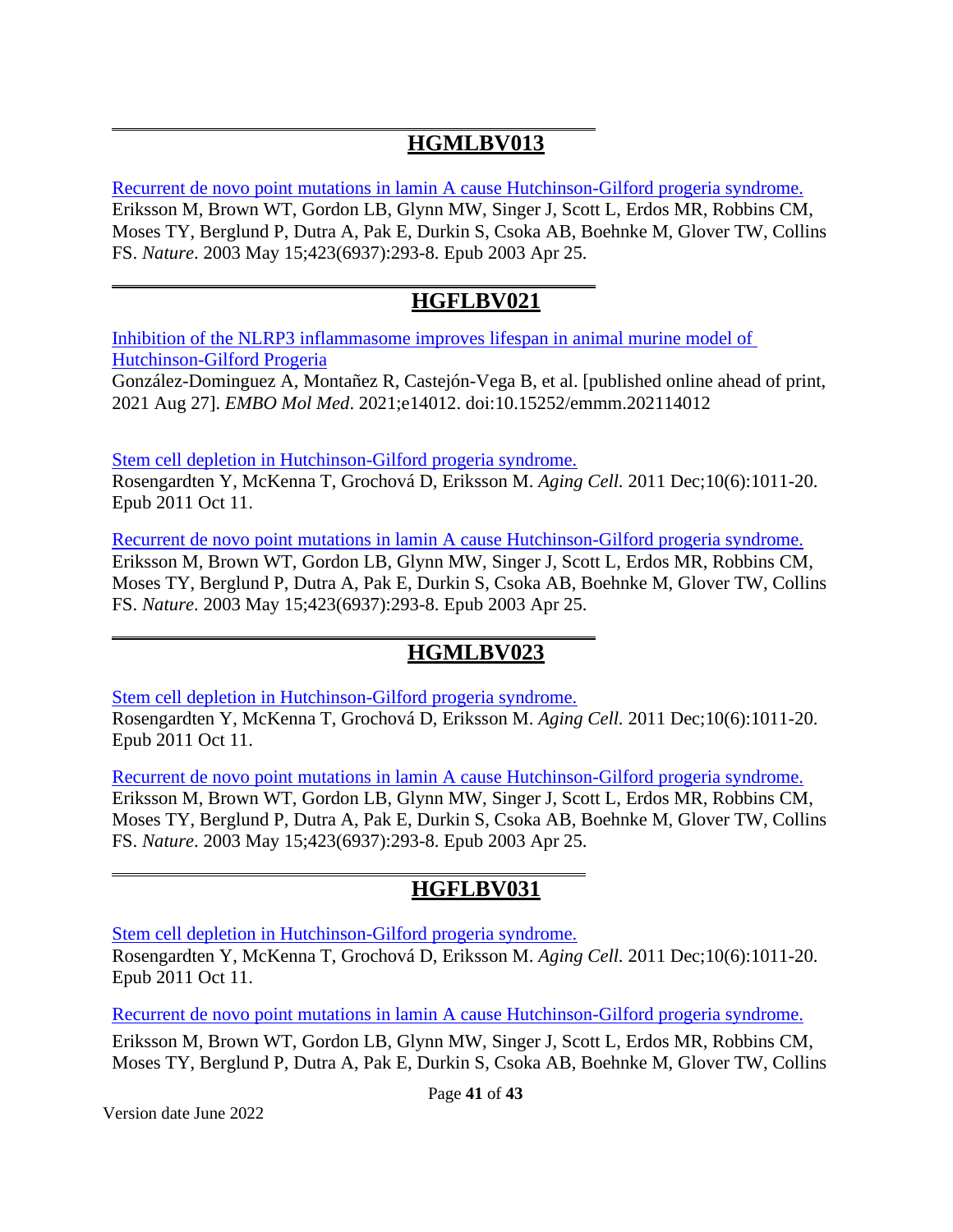[FS.](http://www.ncbi.nlm.nih.gov/pubmed?term=%22Collins%20FS%22%5BAuthor%5D) *[Nature](http://www.ncbi.nlm.nih.gov/pubmed/12714972)*. 2003 May 15;423(6937):293-8. Epub 2003 Apr 25.

#### **HGFLBV050**

[Recurrent de novo point mutations in lamin A cause Hutchinson-Gilford progeria syndrome.](http://www.ncbi.nlm.nih.gov/pubmed/12714972) [Eriksson M,](http://www.ncbi.nlm.nih.gov/pubmed?term=%22Eriksson%20M%22%5BAuthor%5D) [Brown WT,](http://www.ncbi.nlm.nih.gov/pubmed?term=%22Brown%20WT%22%5BAuthor%5D) [Gordon LB,](http://www.ncbi.nlm.nih.gov/pubmed?term=%22Gordon%20LB%22%5BAuthor%5D) [Glynn MW,](http://www.ncbi.nlm.nih.gov/pubmed?term=%22Glynn%20MW%22%5BAuthor%5D) [Singer J,](http://www.ncbi.nlm.nih.gov/pubmed?term=%22Singer%20J%22%5BAuthor%5D) [Scott L,](http://www.ncbi.nlm.nih.gov/pubmed?term=%22Scott%20L%22%5BAuthor%5D) [Erdos MR,](http://www.ncbi.nlm.nih.gov/pubmed?term=%22Erdos%20MR%22%5BAuthor%5D) [Robbins CM,](http://www.ncbi.nlm.nih.gov/pubmed?term=%22Robbins%20CM%22%5BAuthor%5D) [Moses TY,](http://www.ncbi.nlm.nih.gov/pubmed?term=%22Moses%20TY%22%5BAuthor%5D) [Berglund P,](http://www.ncbi.nlm.nih.gov/pubmed?term=%22Berglund%20P%22%5BAuthor%5D) [Dutra A,](http://www.ncbi.nlm.nih.gov/pubmed?term=%22Dutra%20A%22%5BAuthor%5D) [Pak E,](http://www.ncbi.nlm.nih.gov/pubmed?term=%22Pak%20E%22%5BAuthor%5D) [Durkin S,](http://www.ncbi.nlm.nih.gov/pubmed?term=%22Durkin%20S%22%5BAuthor%5D) [Csoka AB,](http://www.ncbi.nlm.nih.gov/pubmed?term=%22Csoka%20AB%22%5BAuthor%5D) [Boehnke M,](http://www.ncbi.nlm.nih.gov/pubmed?term=%22Boehnke%20M%22%5BAuthor%5D) [Glover TW,](http://www.ncbi.nlm.nih.gov/pubmed?term=%22Glover%20TW%22%5BAuthor%5D) [Collins](http://www.ncbi.nlm.nih.gov/pubmed?term=%22Collins%20FS%22%5BAuthor%5D) [FS.](http://www.ncbi.nlm.nih.gov/pubmed?term=%22Collins%20FS%22%5BAuthor%5D) *[Nature](http://www.ncbi.nlm.nih.gov/pubmed/12714972)*. 2003 May 15;423(6937):293-8. Epub 2003 Apr 25.

## **HGALBV057**

[Stem cell depletion in Hutchinson-Gilford progeria syndrome.](http://www.ncbi.nlm.nih.gov/pubmed/21902803) [Rosengardten Y,](http://www.ncbi.nlm.nih.gov/pubmed?term=%22Rosengardten%20Y%22%5BAuthor%5D) [McKenna T,](http://www.ncbi.nlm.nih.gov/pubmed?term=%22McKenna%20T%22%5BAuthor%5D) [Grochová D,](http://www.ncbi.nlm.nih.gov/pubmed?term=%22Grochov%C3%A1%20D%22%5BAuthor%5D) [Eriksson M.](http://www.ncbi.nlm.nih.gov/pubmed?term=%22Eriksson%20M%22%5BAuthor%5D) *[Aging Cell.](http://www.ncbi.nlm.nih.gov/pubmed/21902803)* 2011 Dec;10(6):1011-20. Epub 2011 Oct 11.

[Recurrent de novo point mutations in lamin A cause Hutchinson-Gilford progeria syndrome.](http://www.ncbi.nlm.nih.gov/pubmed/12714972) [Eriksson M,](http://www.ncbi.nlm.nih.gov/pubmed?term=%22Eriksson%20M%22%5BAuthor%5D) [Brown WT,](http://www.ncbi.nlm.nih.gov/pubmed?term=%22Brown%20WT%22%5BAuthor%5D) [Gordon LB,](http://www.ncbi.nlm.nih.gov/pubmed?term=%22Gordon%20LB%22%5BAuthor%5D) [Glynn MW,](http://www.ncbi.nlm.nih.gov/pubmed?term=%22Glynn%20MW%22%5BAuthor%5D) [Singer J,](http://www.ncbi.nlm.nih.gov/pubmed?term=%22Singer%20J%22%5BAuthor%5D) [Scott L,](http://www.ncbi.nlm.nih.gov/pubmed?term=%22Scott%20L%22%5BAuthor%5D) [Erdos MR,](http://www.ncbi.nlm.nih.gov/pubmed?term=%22Erdos%20MR%22%5BAuthor%5D) [Robbins CM,](http://www.ncbi.nlm.nih.gov/pubmed?term=%22Robbins%20CM%22%5BAuthor%5D) [Moses TY,](http://www.ncbi.nlm.nih.gov/pubmed?term=%22Moses%20TY%22%5BAuthor%5D) [Berglund P,](http://www.ncbi.nlm.nih.gov/pubmed?term=%22Berglund%20P%22%5BAuthor%5D) [Dutra A,](http://www.ncbi.nlm.nih.gov/pubmed?term=%22Dutra%20A%22%5BAuthor%5D) [Pak E,](http://www.ncbi.nlm.nih.gov/pubmed?term=%22Pak%20E%22%5BAuthor%5D) [Durkin S,](http://www.ncbi.nlm.nih.gov/pubmed?term=%22Durkin%20S%22%5BAuthor%5D) [Csoka AB,](http://www.ncbi.nlm.nih.gov/pubmed?term=%22Csoka%20AB%22%5BAuthor%5D) [Boehnke M,](http://www.ncbi.nlm.nih.gov/pubmed?term=%22Boehnke%20M%22%5BAuthor%5D) [Glover TW,](http://www.ncbi.nlm.nih.gov/pubmed?term=%22Glover%20TW%22%5BAuthor%5D) [Collins](http://www.ncbi.nlm.nih.gov/pubmed?term=%22Collins%20FS%22%5BAuthor%5D) [FS.](http://www.ncbi.nlm.nih.gov/pubmed?term=%22Collins%20FS%22%5BAuthor%5D) *[Nature](http://www.ncbi.nlm.nih.gov/pubmed/12714972)*. 2003 May 15;423(6937):293-8. Epub 2003 Apr 25.

## **HGMLBV058**

[Recurrent de novo point mutations in lamin A cause Hutchinson-Gilford progeria syndrome.](http://www.ncbi.nlm.nih.gov/pubmed/12714972) [Eriksson M,](http://www.ncbi.nlm.nih.gov/pubmed?term=%22Eriksson%20M%22%5BAuthor%5D) [Brown WT,](http://www.ncbi.nlm.nih.gov/pubmed?term=%22Brown%20WT%22%5BAuthor%5D) [Gordon LB,](http://www.ncbi.nlm.nih.gov/pubmed?term=%22Gordon%20LB%22%5BAuthor%5D) [Glynn MW,](http://www.ncbi.nlm.nih.gov/pubmed?term=%22Glynn%20MW%22%5BAuthor%5D) [Singer J,](http://www.ncbi.nlm.nih.gov/pubmed?term=%22Singer%20J%22%5BAuthor%5D) [Scott L,](http://www.ncbi.nlm.nih.gov/pubmed?term=%22Scott%20L%22%5BAuthor%5D) [Erdos MR,](http://www.ncbi.nlm.nih.gov/pubmed?term=%22Erdos%20MR%22%5BAuthor%5D) [Robbins CM,](http://www.ncbi.nlm.nih.gov/pubmed?term=%22Robbins%20CM%22%5BAuthor%5D) [Moses TY,](http://www.ncbi.nlm.nih.gov/pubmed?term=%22Moses%20TY%22%5BAuthor%5D) [Berglund P,](http://www.ncbi.nlm.nih.gov/pubmed?term=%22Berglund%20P%22%5BAuthor%5D) [Dutra A,](http://www.ncbi.nlm.nih.gov/pubmed?term=%22Dutra%20A%22%5BAuthor%5D) [Pak E,](http://www.ncbi.nlm.nih.gov/pubmed?term=%22Pak%20E%22%5BAuthor%5D) [Durkin S,](http://www.ncbi.nlm.nih.gov/pubmed?term=%22Durkin%20S%22%5BAuthor%5D) [Csoka AB,](http://www.ncbi.nlm.nih.gov/pubmed?term=%22Csoka%20AB%22%5BAuthor%5D) [Boehnke M,](http://www.ncbi.nlm.nih.gov/pubmed?term=%22Boehnke%20M%22%5BAuthor%5D) [Glover TW,](http://www.ncbi.nlm.nih.gov/pubmed?term=%22Glover%20TW%22%5BAuthor%5D) [Collins](http://www.ncbi.nlm.nih.gov/pubmed?term=%22Collins%20FS%22%5BAuthor%5D) [FS.](http://www.ncbi.nlm.nih.gov/pubmed?term=%22Collins%20FS%22%5BAuthor%5D) *[Nature](http://www.ncbi.nlm.nih.gov/pubmed/12714972)*. 2003 May 15;423(6937):293-8. Epub 2003 Apr 25.

## **HGSLBV059**

[Recurrent de novo point mutations in lamin A cause Hutchinson-Gilford progeria syndrome.](http://www.ncbi.nlm.nih.gov/pubmed/12714972) [Eriksson M,](http://www.ncbi.nlm.nih.gov/pubmed?term=%22Eriksson%20M%22%5BAuthor%5D) [Brown WT,](http://www.ncbi.nlm.nih.gov/pubmed?term=%22Brown%20WT%22%5BAuthor%5D) [Gordon LB,](http://www.ncbi.nlm.nih.gov/pubmed?term=%22Gordon%20LB%22%5BAuthor%5D) [Glynn MW,](http://www.ncbi.nlm.nih.gov/pubmed?term=%22Glynn%20MW%22%5BAuthor%5D) [Singer J,](http://www.ncbi.nlm.nih.gov/pubmed?term=%22Singer%20J%22%5BAuthor%5D) [Scott L,](http://www.ncbi.nlm.nih.gov/pubmed?term=%22Scott%20L%22%5BAuthor%5D) [Erdos MR,](http://www.ncbi.nlm.nih.gov/pubmed?term=%22Erdos%20MR%22%5BAuthor%5D) [Robbins CM,](http://www.ncbi.nlm.nih.gov/pubmed?term=%22Robbins%20CM%22%5BAuthor%5D) [Moses TY,](http://www.ncbi.nlm.nih.gov/pubmed?term=%22Moses%20TY%22%5BAuthor%5D) [Berglund P,](http://www.ncbi.nlm.nih.gov/pubmed?term=%22Berglund%20P%22%5BAuthor%5D) [Dutra A,](http://www.ncbi.nlm.nih.gov/pubmed?term=%22Dutra%20A%22%5BAuthor%5D) [Pak E,](http://www.ncbi.nlm.nih.gov/pubmed?term=%22Pak%20E%22%5BAuthor%5D) [Durkin S,](http://www.ncbi.nlm.nih.gov/pubmed?term=%22Durkin%20S%22%5BAuthor%5D) [Csoka AB,](http://www.ncbi.nlm.nih.gov/pubmed?term=%22Csoka%20AB%22%5BAuthor%5D) [Boehnke M,](http://www.ncbi.nlm.nih.gov/pubmed?term=%22Boehnke%20M%22%5BAuthor%5D) [Glover TW,](http://www.ncbi.nlm.nih.gov/pubmed?term=%22Glover%20TW%22%5BAuthor%5D) [Collins](http://www.ncbi.nlm.nih.gov/pubmed?term=%22Collins%20FS%22%5BAuthor%5D) [FS.](http://www.ncbi.nlm.nih.gov/pubmed?term=%22Collins%20FS%22%5BAuthor%5D) *[Nature](http://www.ncbi.nlm.nih.gov/pubmed/12714972)*. 2003 May 15;423(6937):293-8. Epub 2003 Apr 25.

## **HGMLBV066**

[Stem cell depletion in Hutchinson-Gilford progeria syndrome.](http://www.ncbi.nlm.nih.gov/pubmed/21902803)

[Rosengardten Y,](http://www.ncbi.nlm.nih.gov/pubmed?term=%22Rosengardten%20Y%22%5BAuthor%5D) [McKenna T,](http://www.ncbi.nlm.nih.gov/pubmed?term=%22McKenna%20T%22%5BAuthor%5D) [Grochová D,](http://www.ncbi.nlm.nih.gov/pubmed?term=%22Grochov%C3%A1%20D%22%5BAuthor%5D) [Eriksson M.](http://www.ncbi.nlm.nih.gov/pubmed?term=%22Eriksson%20M%22%5BAuthor%5D) *[Aging Cell.](http://www.ncbi.nlm.nih.gov/pubmed/21902803)* 2011 Dec;10(6):1011-20. Epub 2011 Oct 11.

[Recurrent de novo point mutations in lamin A cause Hutchinson-Gilford progeria syndrome.](http://www.ncbi.nlm.nih.gov/pubmed/12714972) [Eriksson M,](http://www.ncbi.nlm.nih.gov/pubmed?term=%22Eriksson%20M%22%5BAuthor%5D) [Brown WT,](http://www.ncbi.nlm.nih.gov/pubmed?term=%22Brown%20WT%22%5BAuthor%5D) [Gordon LB,](http://www.ncbi.nlm.nih.gov/pubmed?term=%22Gordon%20LB%22%5BAuthor%5D) [Glynn MW,](http://www.ncbi.nlm.nih.gov/pubmed?term=%22Glynn%20MW%22%5BAuthor%5D) [Singer J,](http://www.ncbi.nlm.nih.gov/pubmed?term=%22Singer%20J%22%5BAuthor%5D) [Scott L,](http://www.ncbi.nlm.nih.gov/pubmed?term=%22Scott%20L%22%5BAuthor%5D) [Erdos MR,](http://www.ncbi.nlm.nih.gov/pubmed?term=%22Erdos%20MR%22%5BAuthor%5D) [Robbins CM,](http://www.ncbi.nlm.nih.gov/pubmed?term=%22Robbins%20CM%22%5BAuthor%5D) [Moses TY,](http://www.ncbi.nlm.nih.gov/pubmed?term=%22Moses%20TY%22%5BAuthor%5D) [Berglund P,](http://www.ncbi.nlm.nih.gov/pubmed?term=%22Berglund%20P%22%5BAuthor%5D) [Dutra A,](http://www.ncbi.nlm.nih.gov/pubmed?term=%22Dutra%20A%22%5BAuthor%5D) [Pak E,](http://www.ncbi.nlm.nih.gov/pubmed?term=%22Pak%20E%22%5BAuthor%5D) [Durkin S,](http://www.ncbi.nlm.nih.gov/pubmed?term=%22Durkin%20S%22%5BAuthor%5D) [Csoka AB,](http://www.ncbi.nlm.nih.gov/pubmed?term=%22Csoka%20AB%22%5BAuthor%5D) [Boehnke M,](http://www.ncbi.nlm.nih.gov/pubmed?term=%22Boehnke%20M%22%5BAuthor%5D) [Glover TW,](http://www.ncbi.nlm.nih.gov/pubmed?term=%22Glover%20TW%22%5BAuthor%5D) [Collins](http://www.ncbi.nlm.nih.gov/pubmed?term=%22Collins%20FS%22%5BAuthor%5D)